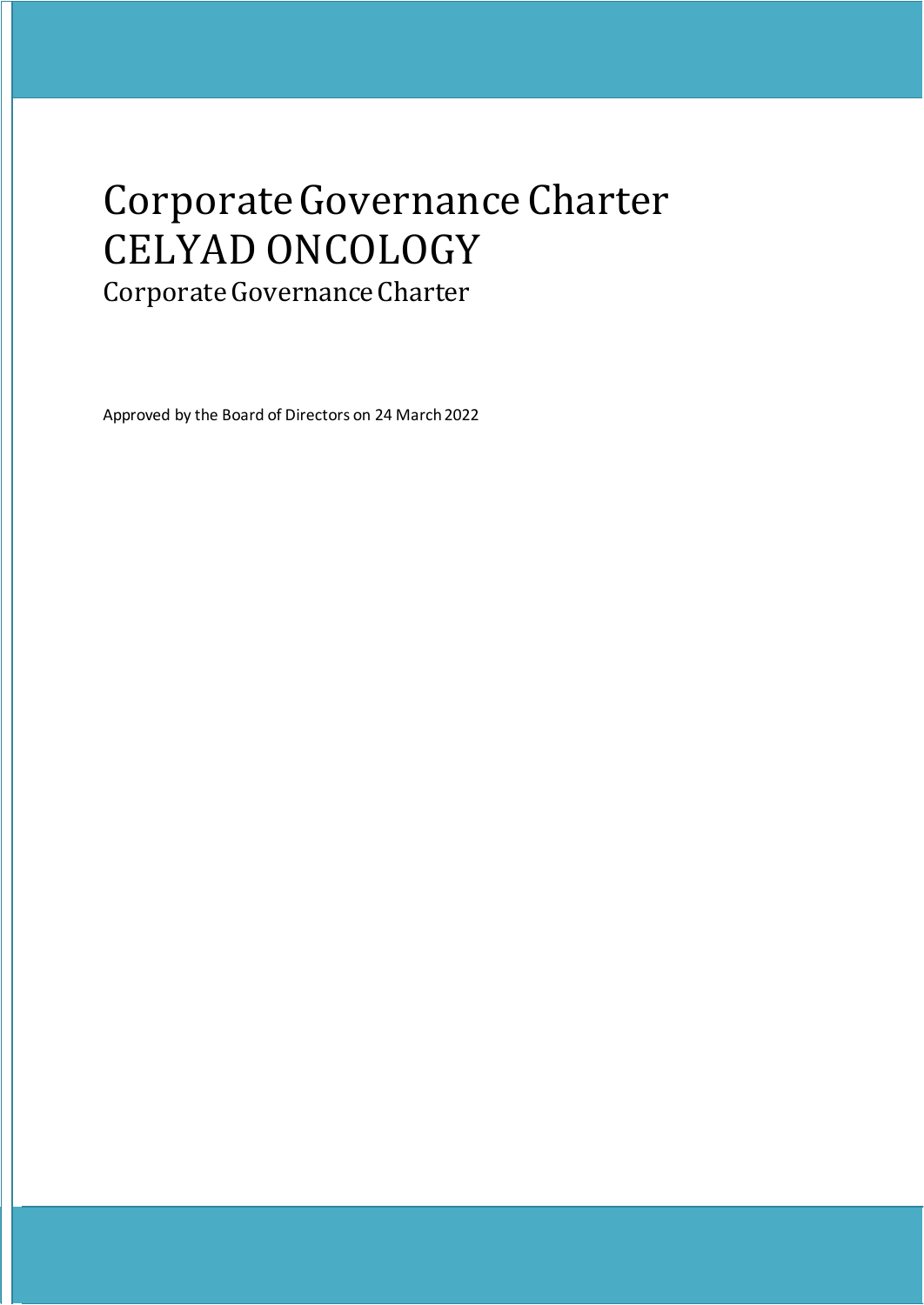# Contents

| Α.          |                                                                                                   |  |
|-------------|---------------------------------------------------------------------------------------------------|--|
| <b>B.</b>   |                                                                                                   |  |
| C.          |                                                                                                   |  |
| D.          |                                                                                                   |  |
| E.          |                                                                                                   |  |
| F.          |                                                                                                   |  |
| G.          |                                                                                                   |  |
|             |                                                                                                   |  |
| А.          | Identity of the major shareholders of the Company and description of their voting rights, special |  |
| <b>B.</b>   |                                                                                                   |  |
| C.          |                                                                                                   |  |
|             |                                                                                                   |  |
| А.          |                                                                                                   |  |
| 1.          |                                                                                                   |  |
| 2.          |                                                                                                   |  |
| 3.          |                                                                                                   |  |
| В.          |                                                                                                   |  |
| 1.          |                                                                                                   |  |
| 2.          |                                                                                                   |  |
| 3.          |                                                                                                   |  |
| 4.          |                                                                                                   |  |
| $C_{\cdot}$ |                                                                                                   |  |
| 1.          |                                                                                                   |  |
| 2.          |                                                                                                   |  |
| 3.          |                                                                                                   |  |
| 4.          |                                                                                                   |  |
| 5.          |                                                                                                   |  |
| D.          |                                                                                                   |  |
| Ε.          |                                                                                                   |  |
| F.          |                                                                                                   |  |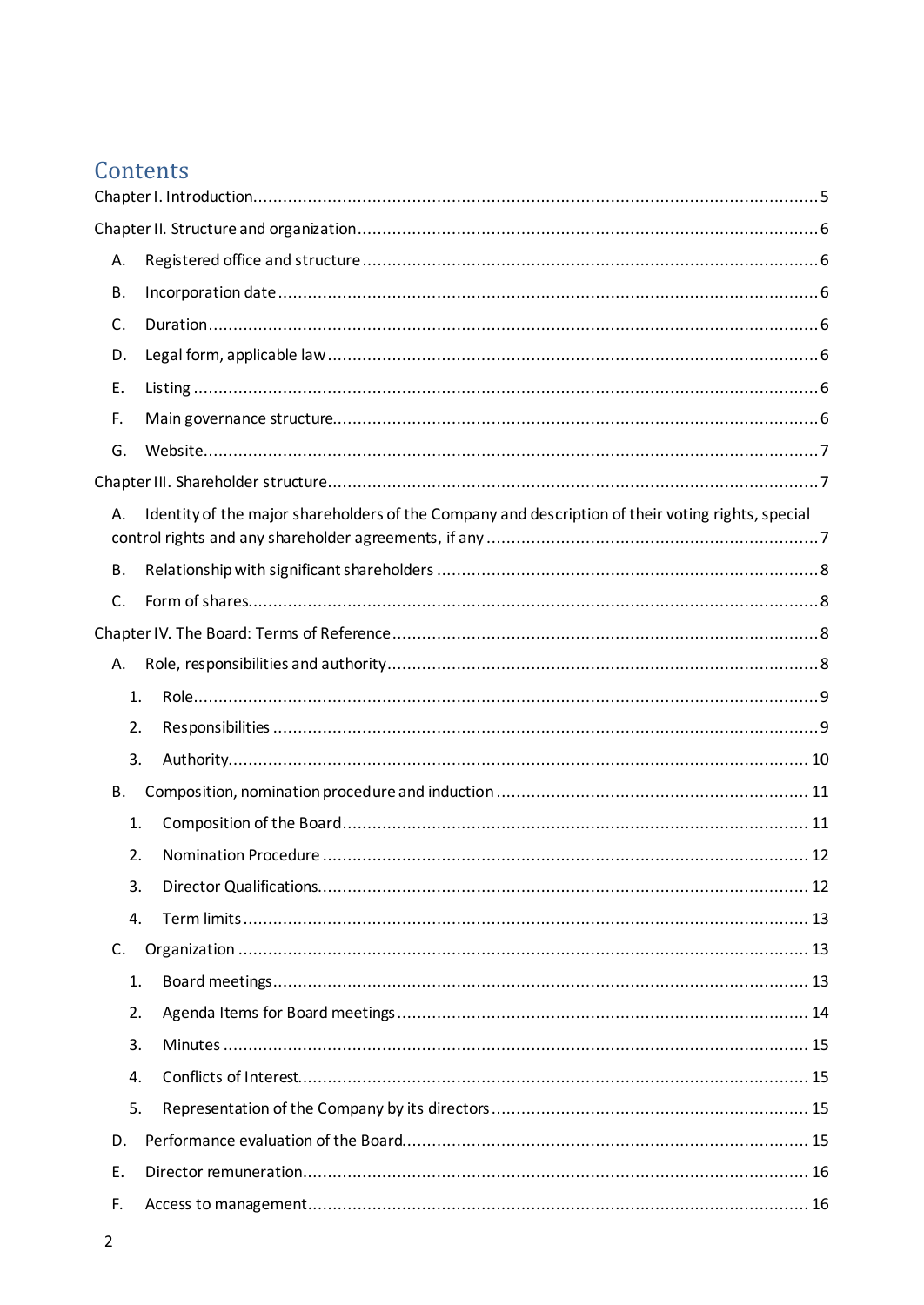|            |     | Board interaction with institutional investors, analysts, media, customers and members of the |
|------------|-----|-----------------------------------------------------------------------------------------------|
|            |     |                                                                                               |
|            |     |                                                                                               |
|            |     |                                                                                               |
|            |     |                                                                                               |
| А.         |     |                                                                                               |
| В.         |     |                                                                                               |
|            |     |                                                                                               |
|            |     |                                                                                               |
|            |     |                                                                                               |
| А.         |     |                                                                                               |
| В.         |     |                                                                                               |
| C.         |     |                                                                                               |
| Schedule A |     |                                                                                               |
| Schedule B |     |                                                                                               |
| А.         |     |                                                                                               |
| В.         |     |                                                                                               |
| Schedule C |     |                                                                                               |
| А.         |     |                                                                                               |
| <b>B.</b>  |     |                                                                                               |
| C.         |     |                                                                                               |
| D.         |     |                                                                                               |
| Ε.         |     |                                                                                               |
| F.         |     |                                                                                               |
|            | 1.  |                                                                                               |
|            | 2.  |                                                                                               |
|            | 3.  |                                                                                               |
|            | 4.  |                                                                                               |
|            | 5.  |                                                                                               |
|            | 6.  |                                                                                               |
|            | 7.  |                                                                                               |
|            | 8.  |                                                                                               |
|            | 9.  |                                                                                               |
|            | 10. | Interaction between Board members and the Executive Committee 27                              |
|            | 11. |                                                                                               |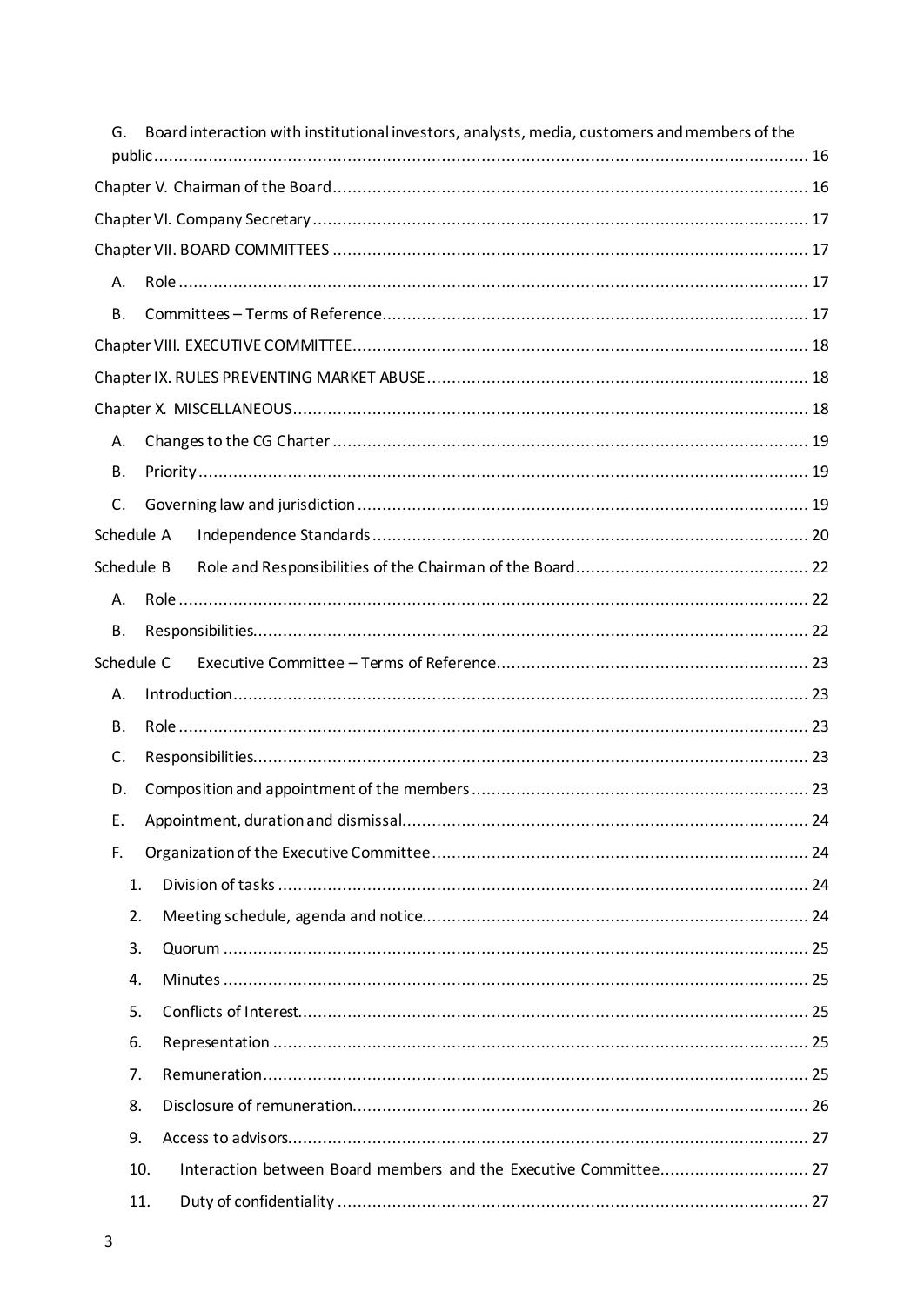|            | 12.                                                                                 |  |  |
|------------|-------------------------------------------------------------------------------------|--|--|
| Schedule D | Role and Responsibilities of the CEO and the members of the Executive Committee  28 |  |  |
| А.         |                                                                                     |  |  |
| В.         |                                                                                     |  |  |
|            |                                                                                     |  |  |
|            | Schedule E                                                                          |  |  |
|            |                                                                                     |  |  |
| А.         |                                                                                     |  |  |
| В.         |                                                                                     |  |  |
| C.         |                                                                                     |  |  |
| D.         |                                                                                     |  |  |
| Е.         |                                                                                     |  |  |
| F.         |                                                                                     |  |  |
| G.         |                                                                                     |  |  |
| Н.         |                                                                                     |  |  |
| I.         |                                                                                     |  |  |
| J.         |                                                                                     |  |  |
|            |                                                                                     |  |  |
| А.         |                                                                                     |  |  |
| В.         |                                                                                     |  |  |
| C.         |                                                                                     |  |  |
| D.         |                                                                                     |  |  |
| Ε.         |                                                                                     |  |  |
| F.         |                                                                                     |  |  |
| G.         |                                                                                     |  |  |
| Η.         |                                                                                     |  |  |
| Ι.         |                                                                                     |  |  |
|            |                                                                                     |  |  |
|            | Schedule G                                                                          |  |  |
| Schedule H |                                                                                     |  |  |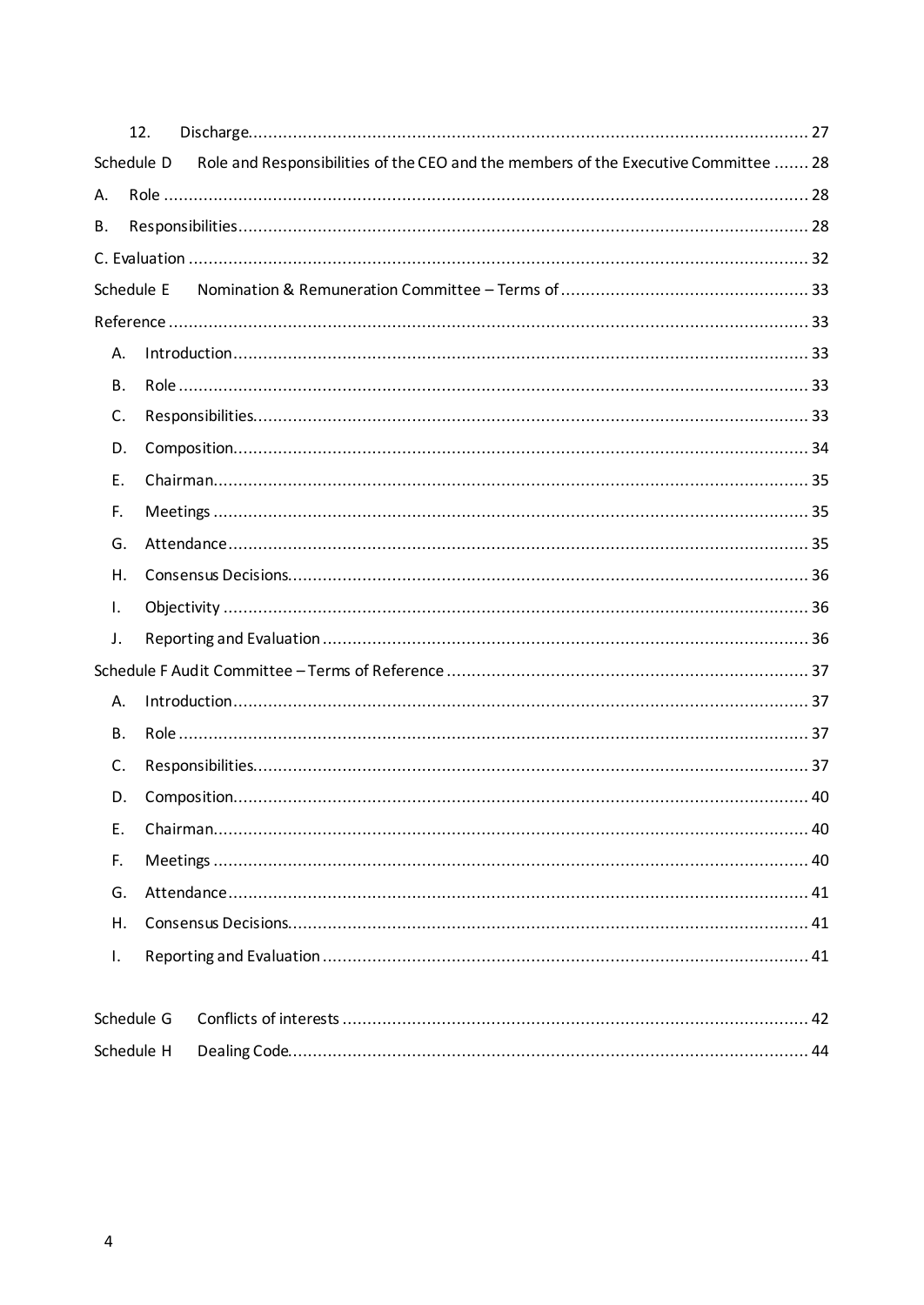## <span id="page-4-0"></span>**Chapter I. Introduction**

Celyad Oncology SA (the "**Company**") attaches great value to good corporate governance and is aware that the good governance of listed companies is an important factor in investment decisions for all stakeholders of the Company.

On January 1st, 2020, a revised version of the Belgian Code on CorporateGovernance (the "**CGC**"), which is a code of best practice applying to listed companies on a non-binding basis ("comply or explain" approach), has come into force for publicly listed companies. Any reference in this Corporate Governance Charter(the "**CG Charter**") to the CGC isto the 2020 version.

Pursuant to Article 3:6 §2 1° of the Companies and Associations Code implemented by the law of 23 March 2019 (the "**CCA")** regarding the designation of the CGC to be complied with by listed companies, the Company, a company incorporatedand existing under Belgianlaw andlistedon regulated markets must apply the CGC, and is committed to following the nine corporate governance principles listed in the CGC. As required under the CGC, the Company has drawn up this CG Charter in order to set out the main aspects of its corporate governance policy, such as its governance structure, the Terms of Reference of the Board of Directors (the "**Board**") and its Committees and other important topics such as its remuneration policy. This CG Charter was approved by the Board of the Company in its meeting on 8 December 2016 and was updated from time to time.

This CG Charter is available, together with the articles of association of the Company (the "**Articles of Association**"), on the Company's website (https://celyad.com/investors/corporate-governance/), indicating the date of the most recent update. This CG Charter will be updated as required in the case of any changes to the Company's corporate governance policy.

In addition, in its annual report, the Company will include a Corporate Governance Statement (the "**CG Statement**") which will contain a remuneration report and more factual information on its corporate governance policy, including any changes to the Company's corporate governance policy together with the relevant events that have taken place during the year under review, such as the appointment of new directors, the designation of Committee members, and the annual remuneration received by members of the Board. If necessary, the Board will provide explanations on where it has departed from the provisions laid down in this CG Charter andwhy it has done so.

The remuneration report should form "a well-defined part" of the CG Statement and must contain the information listed in Article 3:6 §3 of the CCA. The remuneration report should contain, *inter alia*, a statement of the remuneration policy adopted for the executivemanagers, confirmation of the principle that no individual should decide his own remuneration anda description of itsinternal procedures for (i) developing a remuneration policy for non-executive directors and executive managers and (ii) setting the level of remuneration for non-executive directors and executive managers. Any significant changes to this remuneration policy that have occurred since the end of the reportedfiscal year should be explicitly emphasized in the remuneration report.

Titles used in this CG Charter are used for the purposes of clarity only and are not to be used for interpretation purposes.

Most references to individuals in this CG Charter are in the masculine. Gender specific references should be interpreted as being gender neutral, except if a different meaning is given in the following contexts:

- definitions and concepts referred to in the plural alsorelate to the singular and *vice versa*;
- words and definitions in the masculine also relate tothe feminine and *vice versa*;
- 5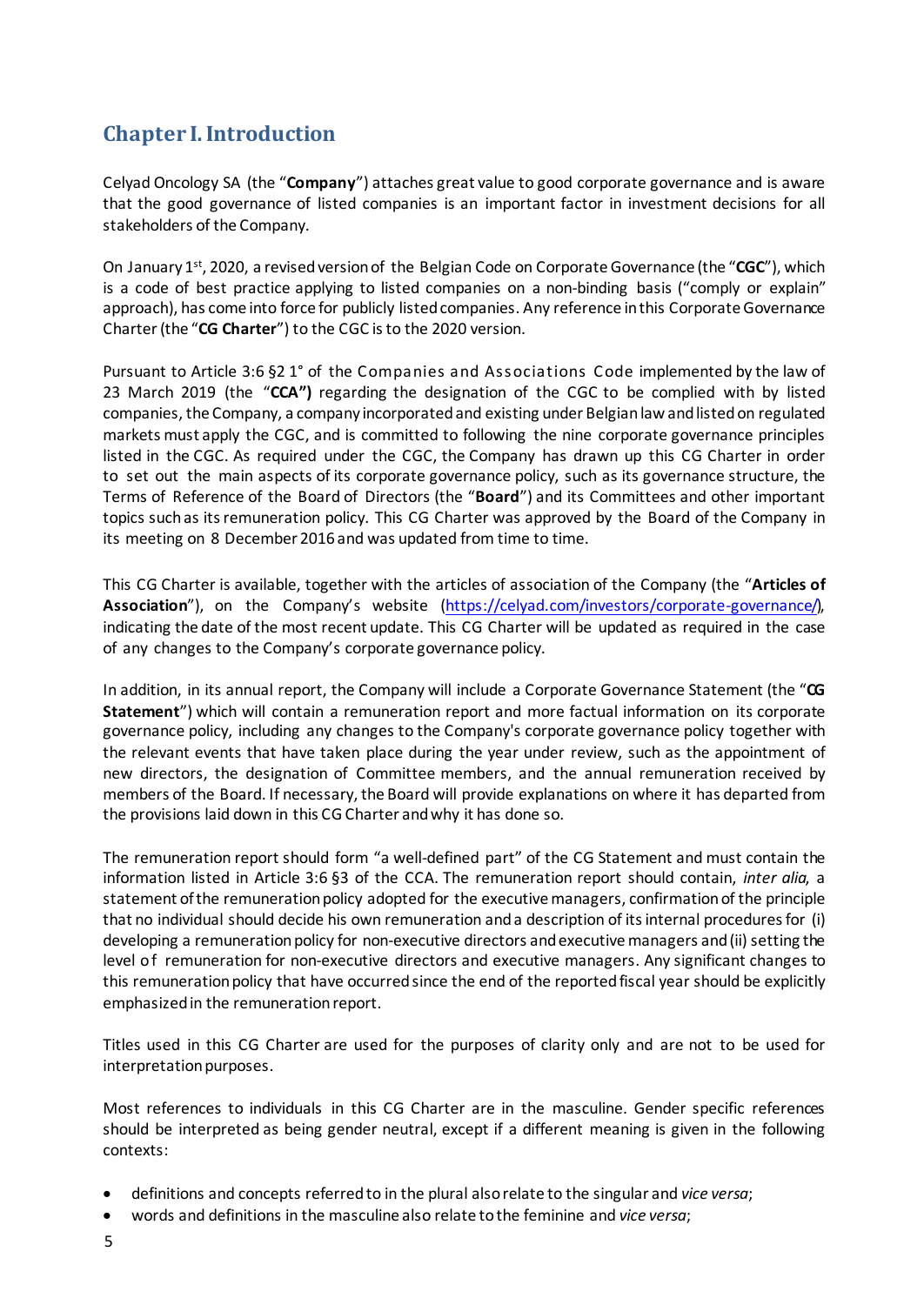• reference to a law also means any amendments, replacements, extensions, etc.tosuchlaw.

## <span id="page-5-0"></span>**Chapter II. Structure and organization**

## **A. Registered office and structure**

<span id="page-5-1"></span>The Company has its registered office at the following address:

Celyad Oncology SA Rue Edouard Belin2 1435 Mont-Saint-Guibert Belgium

Tel.: +32 (0)10 394 100 Fax: +32 (0)10 394 141 E-mail: [investors@celyad.com](mailto:investors@celyad.com) VAT BE 0891.118.115

The Company has the following subsidiaries:

- CorQuest Medical Inc.,
- Celyad Inc., and
- Biological Medical Services SA.

#### **B. Incorporation date**

<span id="page-5-2"></span>The Company was incorporated on 24 July 2007 by notarial deed, published in full in the Annexes to the BelgianOfficial Gazette of6 August 2007 under number 0117087.

#### **C. Duration**

<span id="page-5-3"></span>The Company was established for an indefinite duration.

#### **D. Legal form, applicable law**

<span id="page-5-4"></span>The Company is a limited liability company ("société anonyme") organized and existing under the laws of Belgium. It is a listed company within the meaning of Article 1:11 of the CCA ("*une société cotée*").

#### **E. Listing**

<span id="page-5-5"></span>The Company's ordinary shares are listed on the regulated markets of Euronext Brussels and Euronext Paris under the ticker "CYAD".

The Company's American Depositary Receipts, or ADRs, representing shares are listed on the NASDAQ Stock Market under the ticker "CYAD."

#### **F. Main governance structure**

<span id="page-5-6"></span>The Company has opted for a one-tier governance structure ("*administration moniste"*). As stated in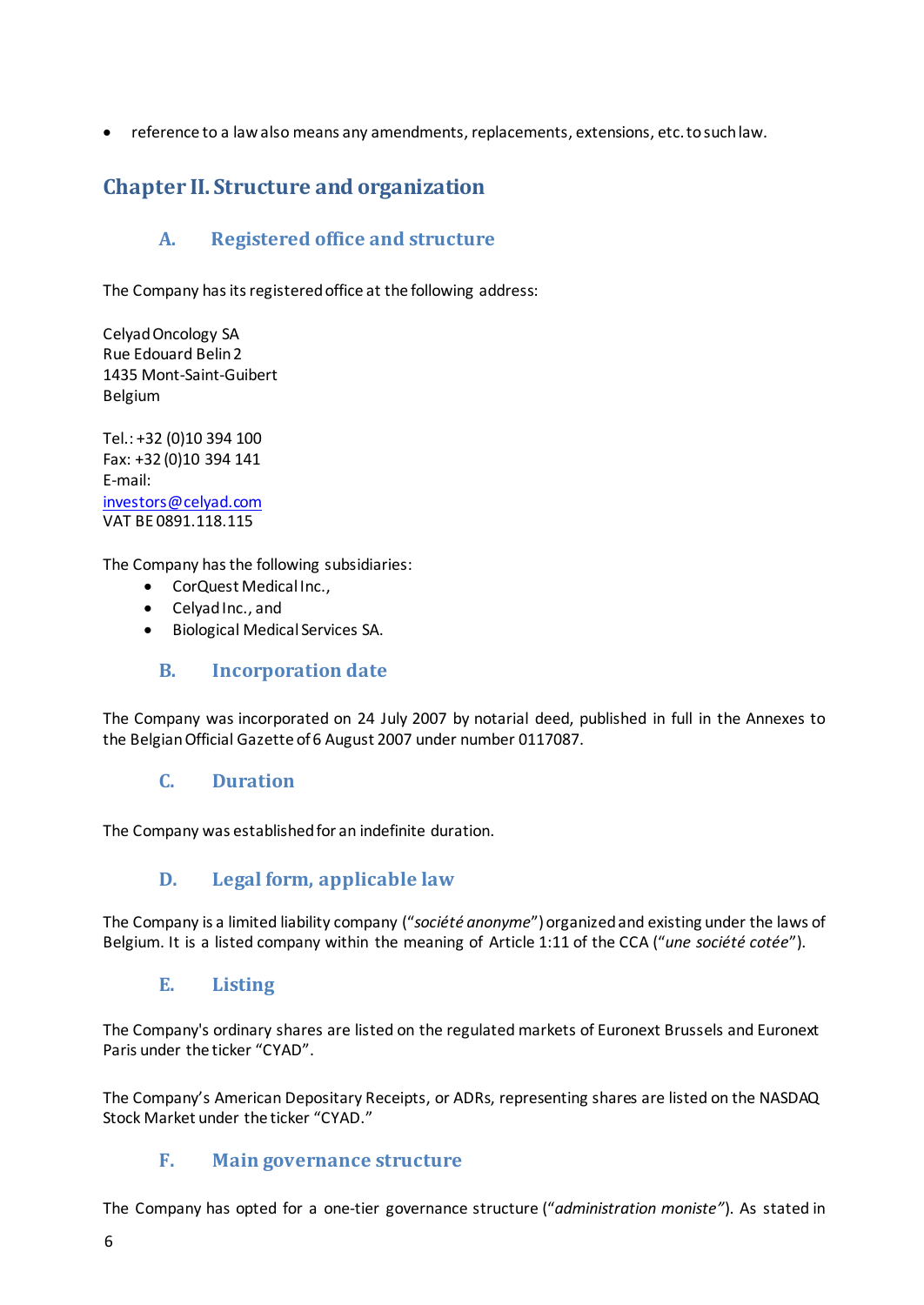Article 7:93 of the CCA, the Board is the ultimate decision-making body in the Company, except with respect to those areas that are reserved by law or by the Articles of Association to the shareholders' meeting.

The Board's Terms of Reference, including its responsibilities, duties, composition and operation are set out hereafterin Chapter IV ("*The Board: Terms of Reference*").

The responsibilities of the Chairman of the Board are listed in Schedule B ("*Role and Responsibilities of the Chairman of the Board*")to this CG Charter.

Furthermore, the Board appointed a Company Secretary whose responsibilities are listed in Chapter VI ("*Company Secretary*")of this CG Charter.

By decision of the Board, a person (who need not be a director) may be given a particular mandate to act on behalf of the Company.

The Executive Committee is an advisoryCommittee to the Board.

The Board has delegated the Company's day-to-day management within the meaning of Article 7:121 of the CCA to the Chief Executive Officer ("**CEO**"). Each of the members of the Executive Committee has been made individually responsible for certain aspects of the day-to-day management of the Company and its business (in the case of the CEO, by way of delegation by the Board; in the case of the other Executive Committee members, by way of delegation by the CEO).

The Terms of Reference of the Executive Committee, including its responsibilities, duties, composition and operation, are set outin Schedule C ("*Executive Committee – Termsof Reference*")tothis CGCharter. The Terms of Reference of the CEO and the other members of the Executive Committee, including their responsibilities and duties, are set out in Schedule D ("*Role and Responsibilities of the CEO and the members of the Executive Committee*") to this CG Charter.

Inaddition, the Boardhas establisheda Nomination & RemunerationCommittee. This Committee merely has an advisory function, as does the Executive Committee. It assists the Board with specific tasks, it being understood that the final decision-making power remains with the Board. The Terms of Reference of the Nomination & Remuneration Committee, including its responsibilities, duties, composition and operation, are set out in Schedule E ("*Nomination& Remuneration Committee – Termsof Reference*")tothis CG Charter.

The Board has also established an Audit Committee. The Terms of Reference of the Audit Committee, including its responsibilities, duties, composition and operation, are set out in Schedule F ("*Audit Committee – Termsof Reference*")tothis CG Charter.

#### **G. Website**

<span id="page-6-0"></span>The Board ensures that all information that the Company is obliged to publish by law (including the CCA) andthis CGCharteris postedonandupdatedin a clearly recognizable part ofthe Company's website separate fromthe commercial information.

## <span id="page-6-2"></span><span id="page-6-1"></span>**Chapter III. Shareholder structure**

#### **A. Identity of the major shareholders of the Company and description**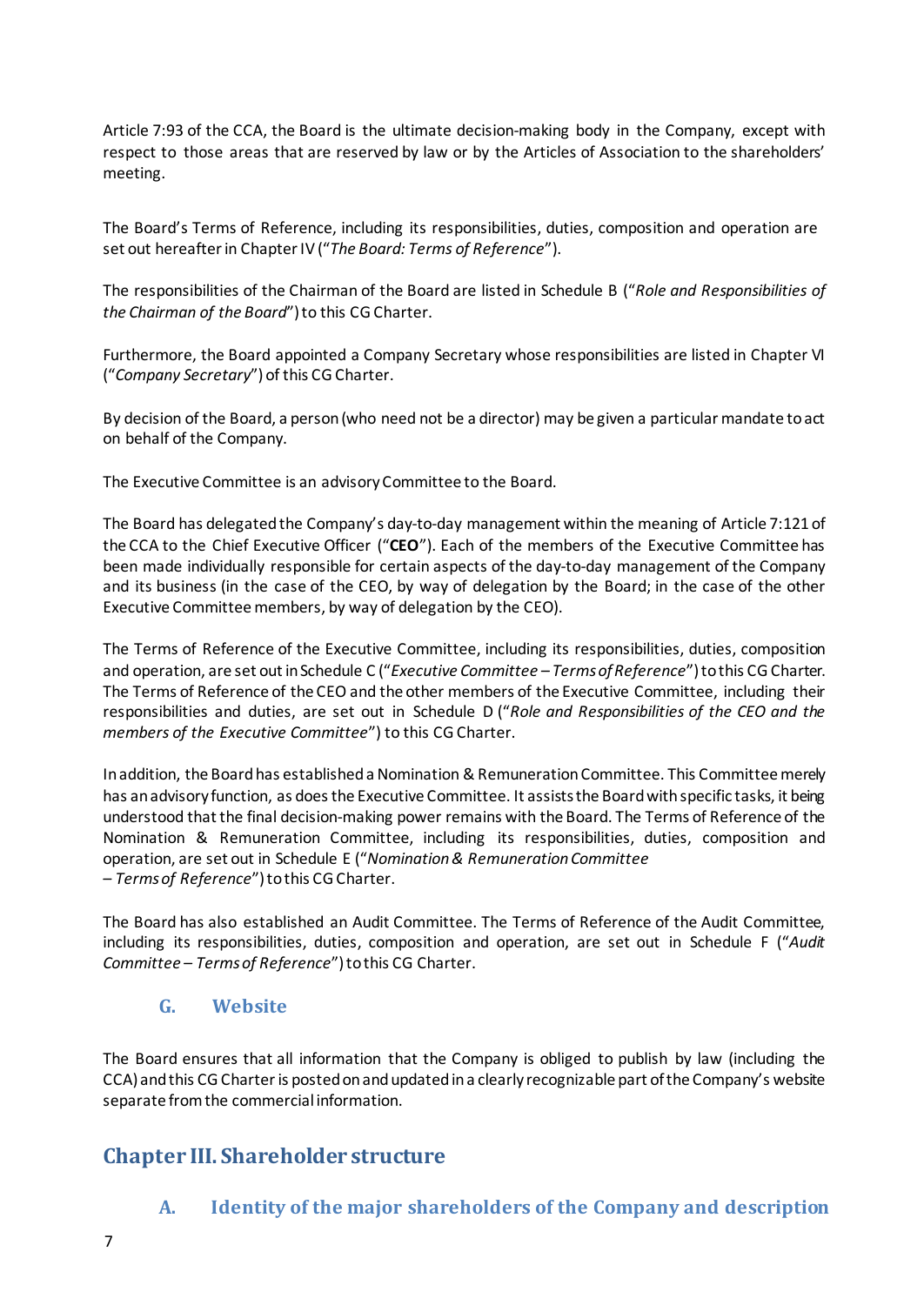#### **of their voting rights, special control rights and any shareholder agreements, if any**

In its Articles of Association, the Company has not set a specific threshold requiring a transparency declaration, and therefore applies the legal thresholds, requiring a transparency declaration of voting rights at 5% and each subsequent multiple of 5%.

The major shareholders and their holdings, to the extent known to the Company, are published and updated on the Company's website (https://celyad.com/investors/shareholder-information/). Furthermore, none of the major shareholders have, to the extent known to the Company, special voting rights or control rights.

To the Board's best knowledge, no voting agreement exists among shareholders of the Company with respect to the Company.

#### **B. Relationshipwith significant shareholders**

<span id="page-7-0"></span>On 2 December 2021, the Company and CFIP CLYD LLC, a subsidiary of funds and accounts managed by affiliates of Fortress Investment Group LLC, a US global investment manager, entered into a shareholders' rights agreement (the "**Shareholders' Rights Agreement**"), the terms and conditions of which are summarized in the securities note of the Company dated 1 February 2022 in relation to the listing and admission to trading on Euronext Brussels and Euronext Paris of 6,500,000 new shares.

<span id="page-7-1"></span>No other direct or indirect relationships exist between the Company and its significant shareholders.

#### **C. Form of shares**

The Company's shares can be held as either registered shares or dematerialized shares, at the discretion of the shareholders.

For registered shares, the names and addresses of all shareholders or holders of a right of usufruct or pledge are recorded in the shareholders' register. On request, holders of registered shares will be provided with an extract from the register at their expense.

Holders of registered shares may request that their registered shares be converted into dematerialized shares and *vice versa*.

Any costs incurred by the conversion of hares into another form will be borne by the shareholder. Any requestsshould be made in writing, duly signed, and sent by ordinary mail to the registeredoffice of The Company for the attention of the Company Secretary.

## <span id="page-7-2"></span>**Chapter IV. The Board: Terms of Reference**

These Terms of Reference have been adopted by the Company's Board to clarify its role and responsibilities. These principles and policies are in addition to and are not intended to change or interpret any law or regulation or the Articles of Association. The Board will revise these Terms of Reference from time to time to adapt these to its evolving needs.

#### <span id="page-7-3"></span>**A. Role, responsibilities and authority**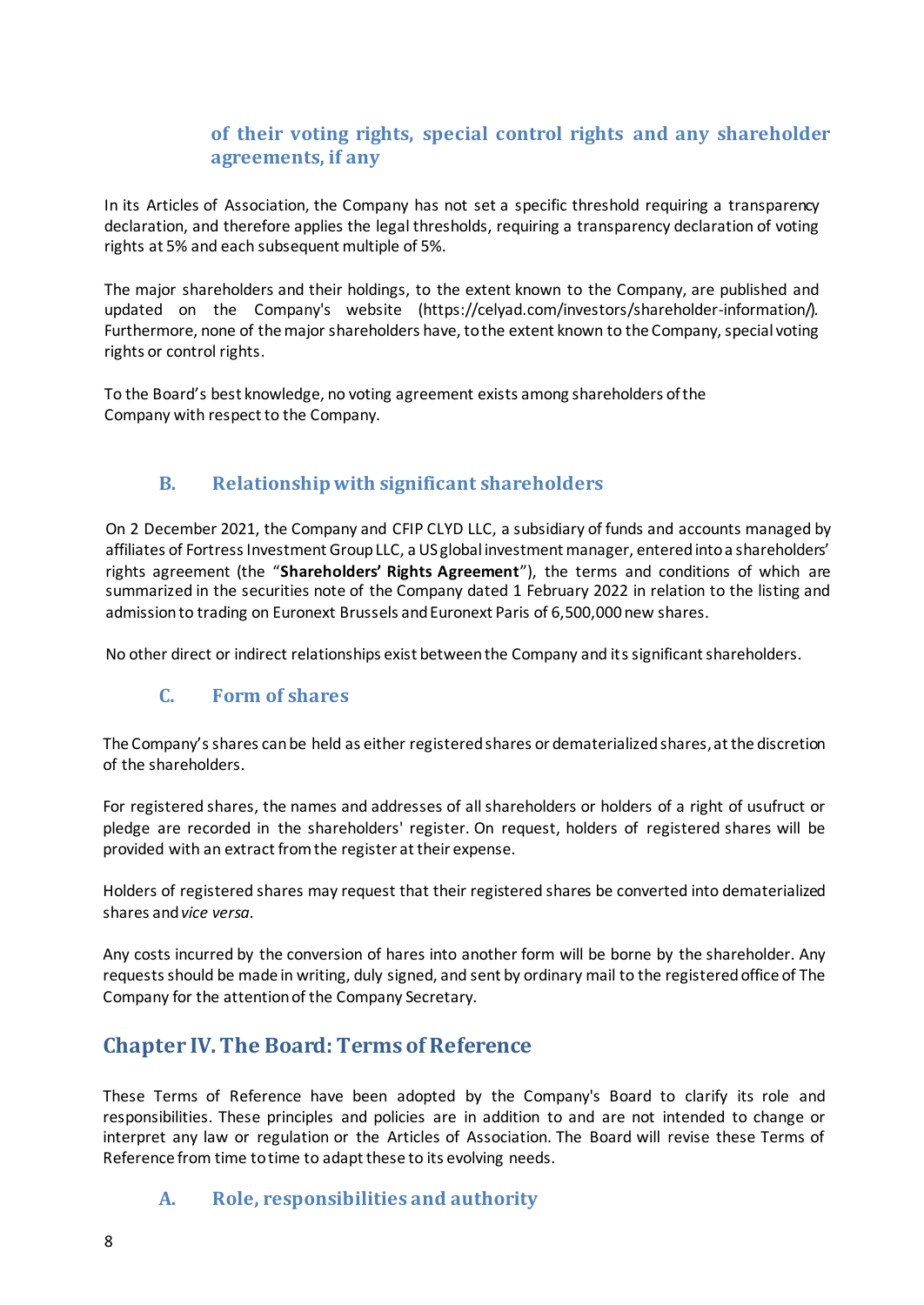#### **1. Role**

<span id="page-8-0"></span>As provided by Article 7:93 of the CCA, the Company is headed by a Board acting as a collegiate body. The Board's role is to pursue the long-term success of the Company by providing entrepreneurial leadership and enabling risks to be assessedand managed. The Board should decide on the Company's values and strategy, its risk preference and key policies. The Board should ensure that the necessary leadership, financial and human resources are in place for the Company tomeet its objectives.

#### **2. Responsibilities**

<span id="page-8-1"></span>The Company has opted for a "one-tier" governance structure ("*administration moniste")*.

As provided for by Article 7:93 of the CCA, the Board is the ultimate decision-making body in the Company, except with respect to those areas that are reserved by law or by the Articles of Association to the shareholders' meeting.

The key responsibilities of the Board include:

- reviewing, evaluating and deciding on a regular basis on the strategic objectives and the general policy plan of the Company, its readiness to take risks, its values and the policy guidelines with regard to the primary functional areas of the Company;
- reviewing, evaluating and approving the Company's budget and forecasts;
- reviewing, evaluating and approving major resource allocation and capital investments;
- ensuring that the necessary leadership and the necessary financial and human resources are in place so that the Company can achieve its objectives;
- reviewing the financial and operating results of the Company;
- monitoring and evaluating the performance of the Company againstitsstrategic goals, plans and budgets;
- choosing the structure of the Executive Committee, defining its powers and duties and supervising and evaluating the performance of the Executive Committee and reviewing the realization of the Company's strategy;
- approving and overseeing the Company's principal objectives and strategy, as recommended by the CEO;
- appointing and dismissing the CEO, the members of the Executive Committee and the Company Secretary;
- determining the power and responsibilities of the CEO in a clear manner and in writing;
- appointing and dismissing members of the Board's Committees andtheir chairmen;
- monitoring and reviewing the effectiveness of the Board's Committees;
- maintaining continuing interaction and dialogue and a climate of respect, trust and candor with the Executive Committee;
- reviewing, evaluating and approving the compensation strategy as it relates to the members of the Executive Committee of the Company, including, any decisionto implement incentive schemes for the benefit of members of the Executive Committee;
- being responsible for the integrity and timely disclosure of the Company's financial statements and other materialfinancial andnon-financial information disclosedto the shareholders and potential shareholders;
- selecting the External Auditor, supervising its work and responsibility for supervising the internal audit function;
- describing the main features of the Company's internal control and risk management systems, to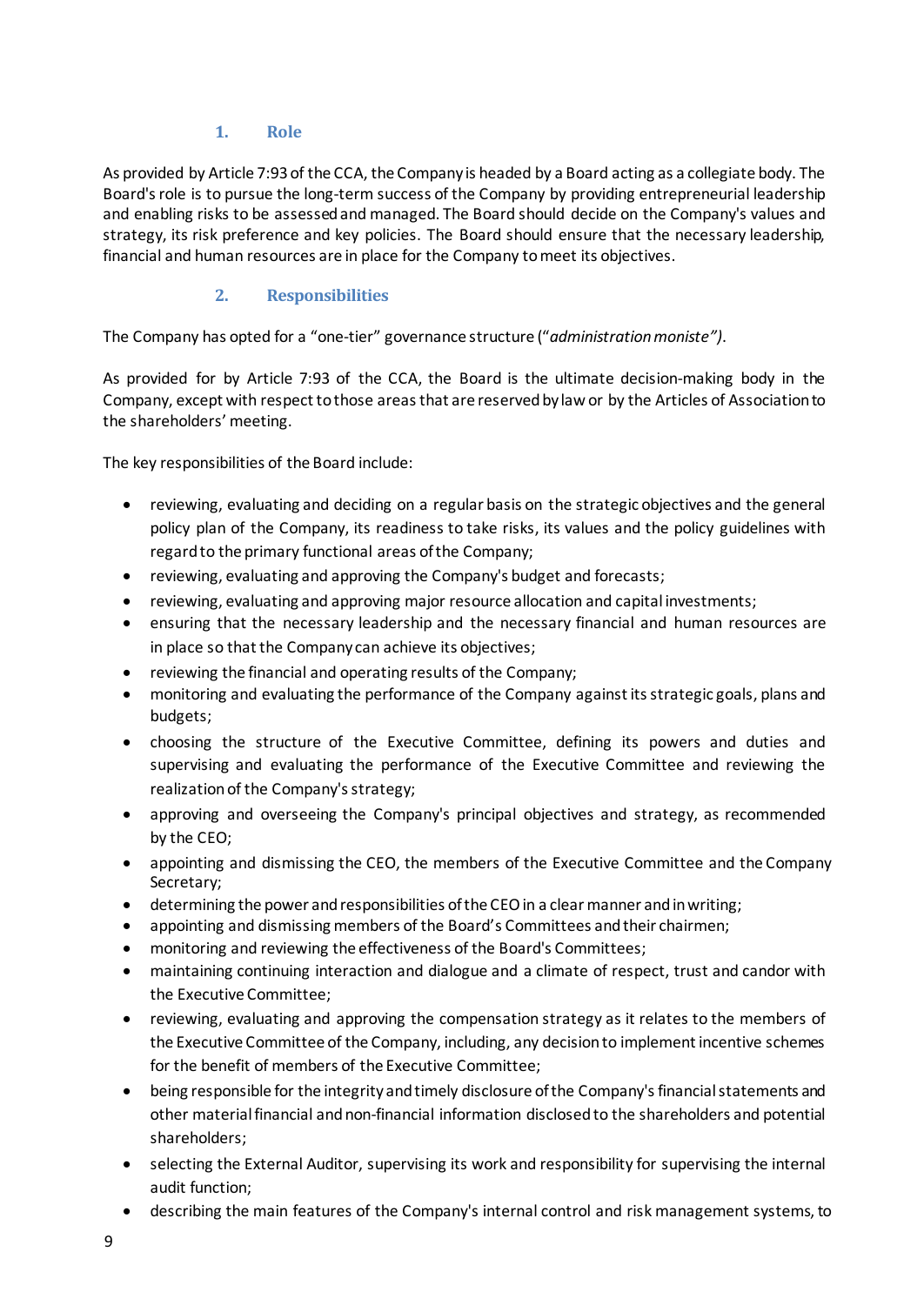be disclosed in the CG Statement;

- being responsible for the corporate governance structure of the Companyand compliance with the CGC provisions;
- supervising the fulfilment of the obligations of the Company vis-à-vis its shareholders, accounting to the shareholders for the discharge of its responsibilities and in so doing, balancing the interests of the parties involved with the Company;
- fostering an effective dialogue with the shareholders and potential shareholders based on a mutual understanding of objectives and concerns.

With respect to its monitoring responsibilities the Board:

- reviews the existence and functioning of a system of internal controls, including adequate identification and management of risks (including those relating to compliance with existing legislationand regulations);
- takes all necessary measures to ensure the integrity of the Company's financial statements;
- supervises the performance of the external auditor. However, any such system should take into account the size of the Company.

In addition to the more general responsibilities of the Board listed above, and notwithstanding the powers reserved by law to the Board, the Board also has, among other things, the following decisionmaking responsibilities which have not been delegated to the CEO and which relate to the following matters:

- any material change in the Company's debt structure and borrowings or the taking out of any mortgage or the pledging of assets if not foreseenin the approved annual budget;
- the disposalof the whole or a substantial part of the business of the Company;
- the acquisition or disposal of an equity participation in other companies;
- any decision to incorporate, create, acquire or transfer subsidiaries or branches or to acquire assets to which a material part of the Company's business will be attributable after such acquisition;
- any transaction between the Company and a director, a member of the Executive Committee, a shareholder or a person that is part of the same group as a director or shareholder or any of its affiliates within the meaning of Article 1:20 of the CCA;
- any proposal for the dissolution, liquidation, legal merger or legal de-merger of the Company in any manner;
- any material variation to the terms of the Board-approved standard confidentiality provisions, assignment ofinventions or non-compete undertakings, inanemployment agreement or services agreement that is being negotiated with a member of the Executive Committee;
- any decision relating to the entering into, amendment to or termination of material in- or out- licensing agreements.

<span id="page-9-0"></span>In the implementationof its tasks, the Boardmust act in conformity with the interests of the Company.

#### **3. Authority**

Directors have full and free access to officers and employees of the Company. Any meetings or contacts that a director wishes to initiate may be arranged through the CEO or, on an exceptional basis, directly by the director. The directors will use their judgment to ensure that any such contact is not disruptive to the business operations of the Company and will, if not inappropriate, copy the CEO in on any writtencommunications betweena director and an officer or employee of the Company.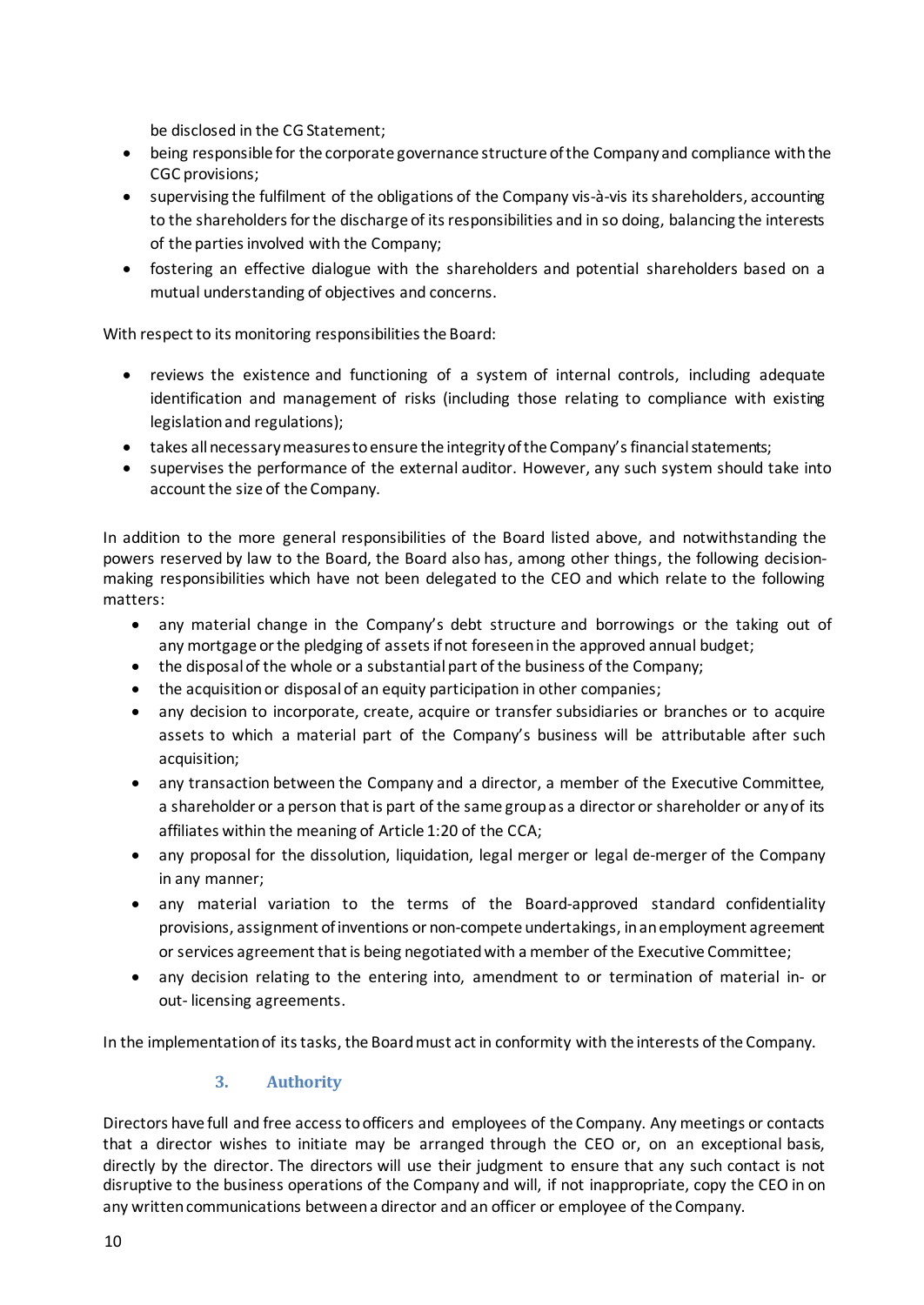The Board and any Board Committee, after consultation with the Chairman of the Board, has the power to engage experts or advisors, including independent legal counsel, deemed appropriate by the Board (or the relevant Committee), without consulting or obtaining the approval of any officer of the Company. The Company will provide for appropriate funding, as determined by the Board, for payment of reasonable compensation to any such experts, advisors or counsel retained by the Board (or Board Committee).

The Board has the authority and the duty to use adequate, necessary and proportional means in order to fulfil its responsibilities. The Board as a whole is collectively accountable to the Company for adequately exercising its authority, powers and duties.

#### <span id="page-10-0"></span>**B. Composition, nomination procedure and induction**

#### **1. Composition of the Board**

<span id="page-10-1"></span>The Articles of Association state that the number of directors of the Company, who may be natural persons or legal entities and who need not be shareholders, must be at least 3. The Board currently believes that the optimum number of directors is between 5 and 10.

In accordance with the Shareholders' Rights Agreement, until such time as the Fortress Shareholders (as defined in the Shareholders' Rights Agreement) own in the aggregate less than 10% of the then outstanding shares (including shares underlying American Depositary Shares) for a period of more than thirty (30) consecutive days:

- (i) CFIP CLYD LLC ("**Fortress**") shall have the right to select two (2) individuals (the "**Fortress Designees**") to be, at Fortress's option, (a) members of the Board, (b) non-voting observers of the Board or (c) a combination thereof (provided that if Fortress selects both Fortress Designees to be members of the Board, Fortress may also select a third Fortress Designee to be a non-voting observer of the Board), and
- (ii) the Board, at Fortress's option, (a) shall recommend the confirmation or (re)appointment of any two (2) Fortress Designees as members of the Board at any applicable general meeting of shareholders of the Company, (b) shall appoint any two (2) Fortress Designees as non-voting observers of the Board or (c) shall proceed to a combination thereof, and
- (iii) Upon the termination of the board mandate of any Fortress Designee (for whatever cause), at the option of Fortress, (a) the Company shall as soon as practicably possible co-opt to the Board a replacement Fortress Designee, and shall use best efforts to cause the confirmation of the cooptation at the next general meeting of shareholders of the Company; or (b) the Company shall as soon as practicably possible approve the appointment of a replacement Fortress Designee as a non-voting observer of the Board of Directors, and
- (iv) the Company shall not, directly or indirectly, without the consent of Fortress, recommend, directly or indirectly, or take any action to (a) increase the size of the Board or (b) co-opt or appoint to the Board, in place of a Fortress Designee, any individual other than a Fortress Designee.

At least half of the members of the Board must be non-executive directors and at least three of them must be independent directors.

Adequacy of size andcomposition will be regularly assessedby the Board on the recommendationof the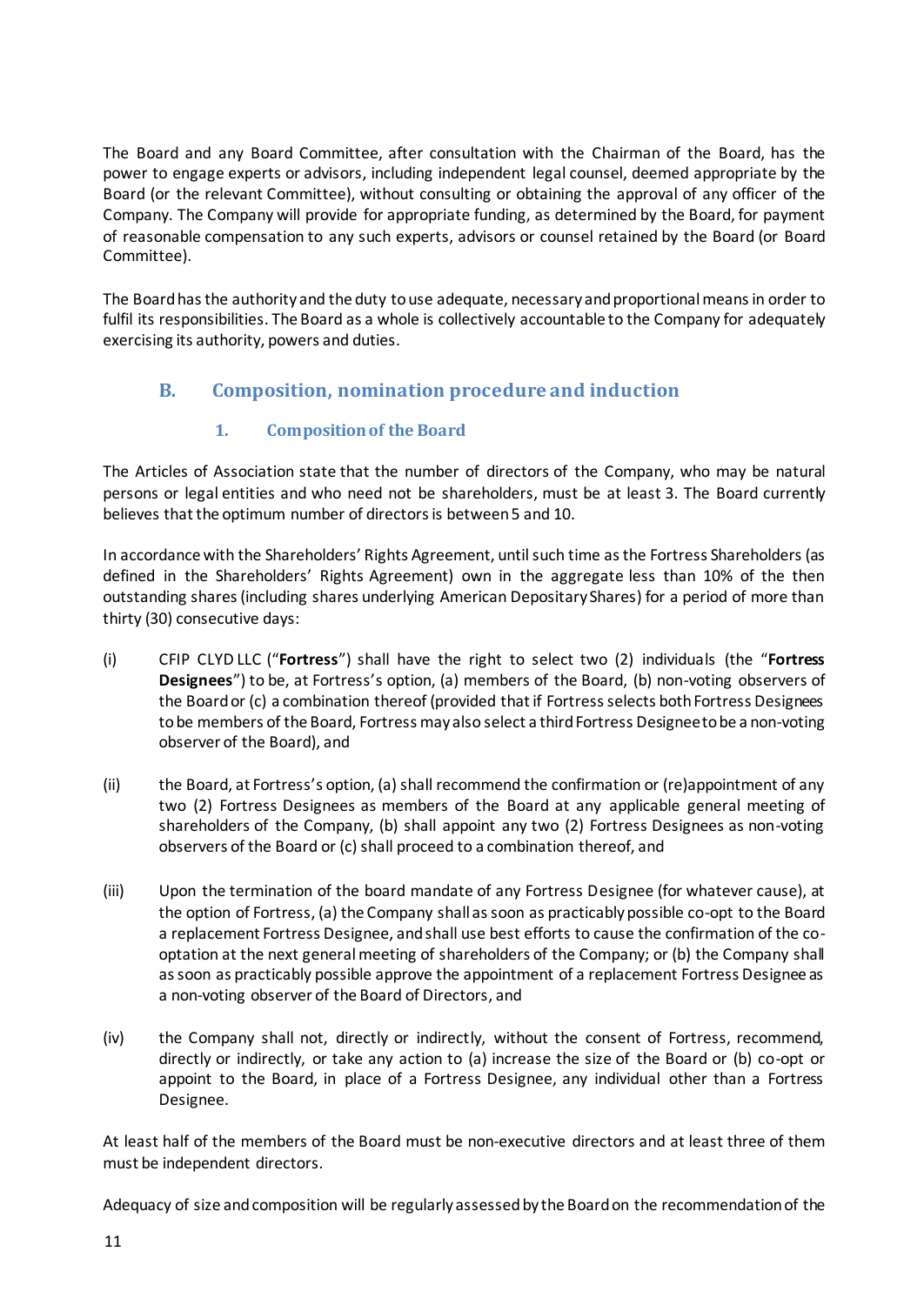Nomination & Remuneration Committee. The Board's composition should ensure that decisions are made in the corporate interest.

The *curricula vitae* of the directors and the directorship candidates are available for consultation on the Company's website. A list of the members of the Board indicating which Board members are independent directors is disclosed in the CG Statement.

#### **2. NominationProcedure**

<span id="page-11-0"></span>Without prejudice to the previous section, for any new appointment to the Board, the skills, knowledge and experience already present and those needed on the Board will be evaluated and, in the light of that evaluation, a description of the role and skills, experience and knowledge needed will be prepared (a "profile"). The composition of the Board is further determined in light of gender diversity and diversity in general. Since May 7, 2019, one third of the members of the Board are from a different gender than that of the other members.

When dealing with a new appointment, the Chairman of the Board must ensure that, before considering the candidate, the Board hasreceived sufficient information such asthe candidate's *curriculumvitae*, an assessment of the candidate based on the candidate's initial interview, a list of the positions the candidate currently holds, and, if applicable, the necessary information for assessing the candidate's independence.

The Chairman of the Board is in charge of the nomination procedure. The Board is responsible for proposing members for nomination to the shareholders' meeting, in each case based on the recommendation of the Nomination & Remuneration Committee. Should any of the offices of director become vacant, for whatever reason, the remaining directors will have the right to temporarily fill this vacancy until the next shareholders' meeting, which will make the final appointment.

Whenever a legal entity is appointed as a director, it must specifically appoint an individual as its permanent representative chosen from among its shareholders, managers, directors or employees, and who will carryout the office of director in the name and on behalf of that legal entity.

Any proposal for the appointment of a director by the shareholders' meeting should include a recommendation from the Board based on the advice of the Nomination & Remuneration Committee. This provision also applies to shareholders' proposals for appointment. The proposal must specify the proposed term of the mandate, which must not exceed four years. It must be accompanied by relevant information on the candidate's professional qualifications together with a list of the positions the candidate already holds. The Board will indicate whether the candidate satisfies the independence criteria.

#### **3. Director Qualifications**

<span id="page-11-1"></span>Not less thanthreemembers of the Boardmust meet the criteria for independence.

The Board's standards for determining the independence of a director are set out in Schedule A ("Independence Standards") to this CG Charter.

Directors should exhibit high standards of professional ability and judgment and should be committed, in conjunction with the other directors, toserving the long-term interests of the Company.

Each director should have the skills, knowledge and experience that complements the needs of the Company and should bring to the Board an inquisitive and objective perspective that enables him, if needed, tochallenge management. Takenas a whole, the Board should be composed of persons who, to a certainextent, complement eachother, and represent various areas of skill and expertise.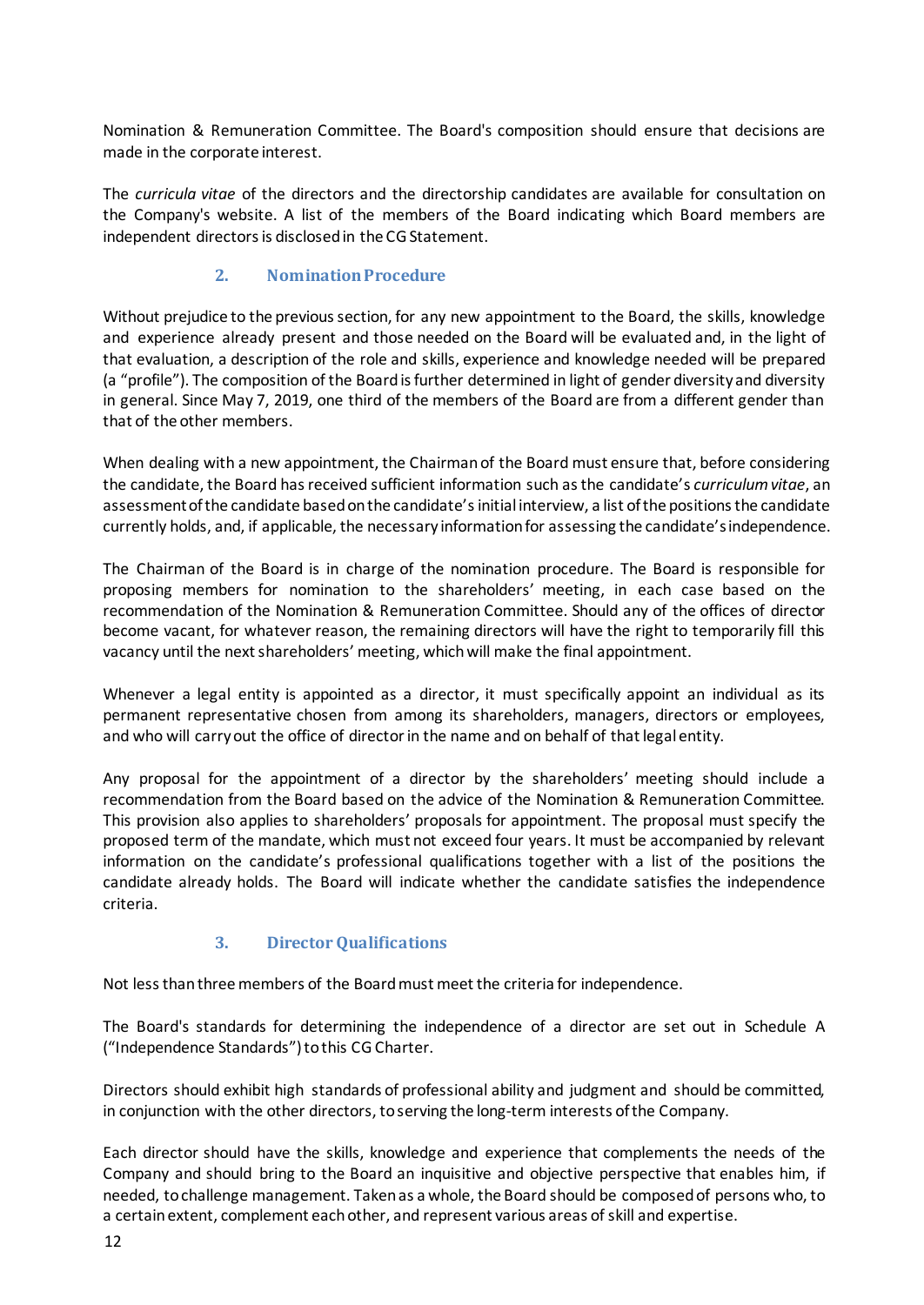Non-executive directors should spend the time and meet as frequently as necessary to properly discharge their responsibilities. They should be made aware of the extent of their duties at the time of their application, in particular as to the time commitment involved in carrying out those duties. They should not consider taking on more than five directorshipsin listed companies, including the directorship in the Company, provided that the Board can, in certain circumstances, advise the shareholders that is acceptable to deviate from this rule. Changes to their other relevant commitments and their new commitments outside the Company should be reported to the Chairmanof the Board as they arise.

#### **4. Term limits**

<span id="page-12-0"></span>Appointments are generally made for a maximum term of four years. When an independent director has served on the Board for three consecutive terms, he will be qualified as non-independent director if he is appointed for a fourth term, as he cannot be an independent director of the Company for more than twelve years.

Before proposing any director for re-election, the Board should take into account the evaluations made by the Nomination & Remuneration Committee.

The mandates of those directors who are not re-appointed for a new term will terminate immediately after the shareholders' meeting which decides on any re-appointment or appointment.

#### <span id="page-12-1"></span>**C. Organization**

#### **1. Board meetings**

<span id="page-12-2"></span>The Board will meet as frequently as the interest of the Company dictate, but in any case, sufficiently regularly to enable it to discharge its duties effectively, and certainly not less than four times per year. Meetings will be called by the Chairman of the Board (or by any person to whom the Chairman has delegated such power) or by twodirectors whenever the interest of the Company so demands.

The notice of meeting shall be sent at least two business days prior to the meeting by letter, fax, email, or any other written means. Where there is a justified emergency, this period may be less than two business days, but shall not be less than one business day, unless consented to by all members of the board of directors. If all directors are present or validly represented, the validity of the notice of meeting cannot be contested.

The Board may meet by conference call, video conference or by any othermeans of communication that allows all directors to communicate betweenthemselves.

Moreover, where duly justified by an emergency and by the corporate interest of the Company, decisions may be adopted, without a meeting, by the unanimous written consent of all directors. However, this procedure maynot be usedfor the approval of the annual accounts and the use of the authorizedcapital.

Each meeting is chaired by the Chairmanand, in his absence, by the director appointed by the Board. At least a majority of the directors must be present (physically or by telephone or by video conference) or represented to form a quorum. In the case in which a majority of directors is not present at a meeting of the board of directors, each director shall have the right to give notice of meeting for a second meeting of the board of directors with the same agenda, which shall be held within a reasonable time frame (which shall not be less than 15 days, unless the urgency of the decisions to be made requires proceeding otherwise, with a minimum of three days) starting from the written communications sent to all directors referencing this article. This second meeting of the board of directors shall have the right to debate and make decisions based on the agenda, regardless of the number of directors present or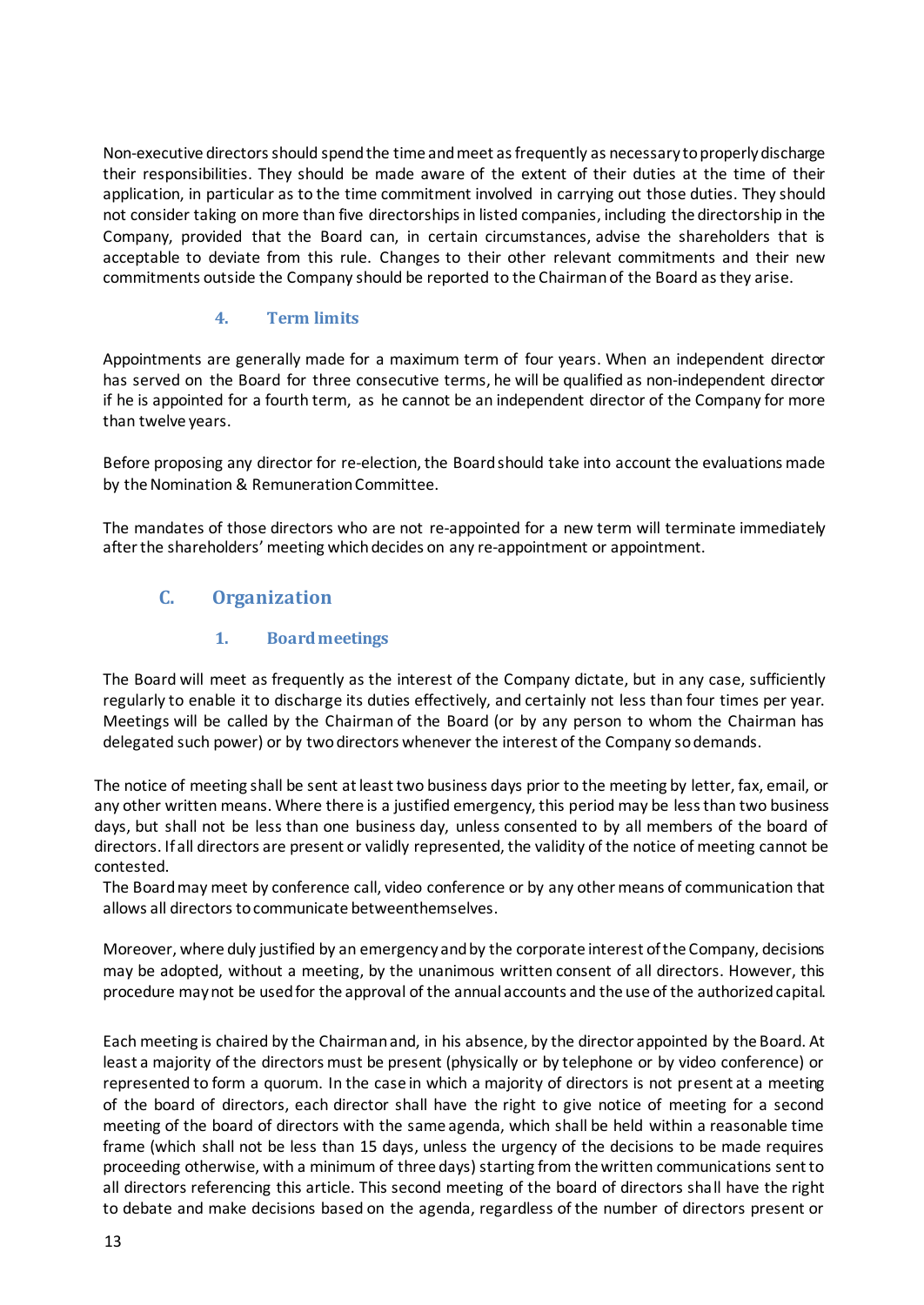represented. Any director may give a power of attorney to one of his colleagues by letter, fax, email, or any other written means, to represent him at a meeting of the board of directors. A director may represent as many colleagues as needed.

Resolutions are taken by a simple majority of the votes cast, except:

- (i) for resolutions regarding the use of the authorized capital, and as long as Serge Goblet is a director of the Company, the majority of the votes must include the positive vote of Serge Goblet, or his abstention, to be adopted;
- (ii) until such time as the Fortress Shareholders (as defined in the Shareholders' Rights Agreement) own in the aggregate less than 15% of the then outstanding shares (including shares underlying American Depositary Shares) for a period of more than thirty (30) consecutive days, any decision in respect of the following requires the positive vote of 90% of the directors present or validly represented: any IP Transaction (defined as the termination of the Company's intellectual property or any license, sublicense or contribution of intellectual property rights to third parties) involving intellectual property rights licensed to the Company or any of its subsidiaries by the Trustees of Dartmouth College relating to TCR deficiency (which, for the avoidance of doubt, does not include the Company's cardiological medical devices), (such intellectual property rights the "**Dartmouth IP**") with any of the following characteristics: (i) a transfer of litigation or prosecution rights to licensees and sublicensees associated with any of the Dartmouth IP, (ii) the granting of an exclusive license to any Dartmouth IP, (iii) the termination of any rights made available to the Company or any of its subsidiaries to any Dartmouth IP or (iv) any license or sub-license of any Dartmouth IP that (x) does not constitute an arms-length transaction for fair market value or (y) the terms of which, on their face, are not consistent with market practice in the jurisdictions and industry in which the Company operates.

Furthermore, until such time as the Fortress Shareholders (as defined in the Shareholders' Rights Agreement) own in the aggregate less than 10% of the then outstanding shares (including shares underlying American Depositary Shares) for a period of more than thirty (30) consecutive days, the Company and it subsidiaries shall not, directly or indirectly, without the consent of Fortress, (a) incur or issue any indebtedness that would encumber any intellectual property of the Company or any of its subsidiaries, (b) issue any Equity Securities (defined as any share and any other security, financial instrument, certificate or other right (including options, futures, swaps and other derivatives) representing, being exercisable, convertible or exchangeable into or for, or otherwise providing a right to acquire, directly or indirectly, any of the securities mentioned above or any other security or financial instrument the value of which is based on any of the foregoing) of the Company that are senior to the ordinary shares with respect to the right to receive (x) dividends or other distributions to shareholders or (y) proceeds in the event of the liquidation, dissolution or winding-up of the Company (including for such purposes in connection with any change of control transaction), (iii) alter, amend or change the rights, preference or privileges of the shares, including in connection with any reclassification, recapitalization, reorganization or restructuring, (iv) make any proposal to amend, repeal or otherwise modify any provision of the Company's articles of association that would be reasonably expected to adversely affect the interests of Fortress or any Fortress Shareholder or (v) make any proposal to modify the rights of any Equity Securities of the Company in a manner adverse to any Fortress Shareholder (as defined in the Shareholders' Rights Agreement).

The number of Board and Board Committee meetings andthe individual attendance records of directors are disclosed in the CG Statement.

#### **2. Agenda Items for Board meetings**

<span id="page-13-0"></span>The Chairman ensures that a detailed agenda and, to the extent feasible, supporting documents and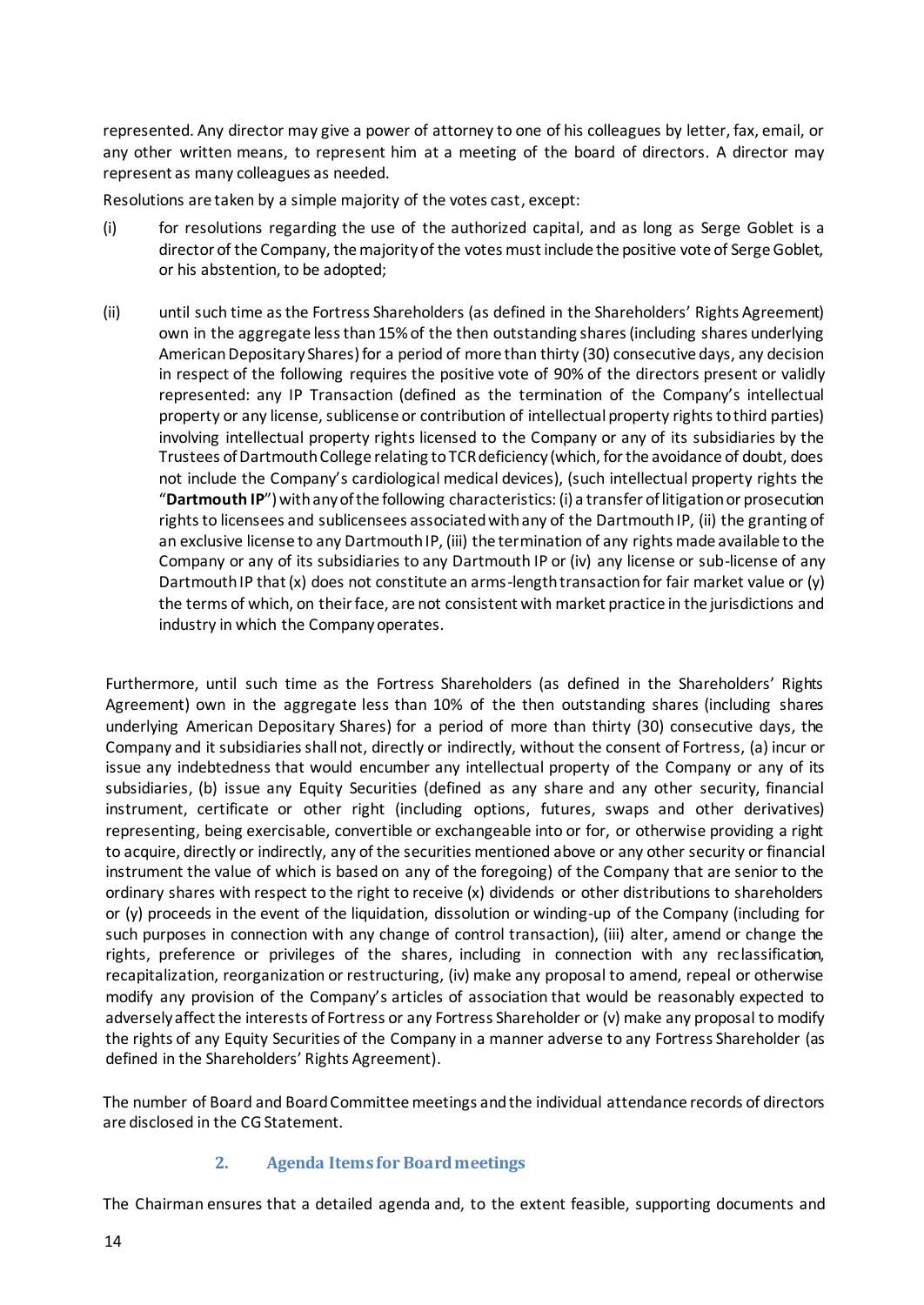proposed resolutions will be provided to the directors approximately three days prior to each Board meeting.

The Chairman sets the agenda, after consulting with the CEO.

#### **3. Minutes**

<span id="page-14-0"></span>The Company Secretary drafts the minutes of each meeting reflecting the issues that were discussed, the decisions that were taken and, if any, the reservations that were voiced by dissenting directors. The minutes will be submitted for approval at the next Board meeting.

#### **4. Conflicts of Interest**

<span id="page-14-1"></span>Directors should arrange their personal and business affairs so as to avoid any direct or indirect conflicts of interest with the Company. Any director must abide with the rules on conflicts of interests as set out in Schedule H ("*Conflicts of interests*")tothis CG Charter.

#### **5. Representation of the Company by its directors**

<span id="page-14-2"></span>The Company is validly represented by the Board acting as a collegiate body, by any two of its directors acting jointly, by a managing director acting alone or, for acts within the scope of their specific mandates, by special representatives who are appointed by the Board.

#### **D. Performance evaluation of the Board**

<span id="page-14-3"></span>Under the lead of the Chairman and assisted by the Nomination and Remuneration Committee (and possibly also by external experts) every three years the Board will conduct a self-evaluation in respect of its size, composition, performance and those of its Committees, as well asin respect of its interaction with the executive management. The evaluation will have the following objectives:

- assessing howthe Boardor the relevant Committee operates;
- checking that the important issues are suitably prepared and discussed;
- evaluating the actual contribution of each director's work, the director's presence at Board and Committee meetings and his constructive involvement in discussions and decision-making;
- checking the Board's or Committee's current composition against the Board's or Committee's desired composition.

The non-executive directors must assess their interaction with the Executive Committee on an annual basis. In this respect, non-executive directors will meet at least once a year without the CEO and the other executive directors.

There is a periodic evaluation of the contribution of each director aimed at adapting the composition of the Board to take account of changing circumstances. At the time of their re-election, the directors' commitments and contributions are evaluated within the Board and the Board ensures that any appointment or re-election allows for an appropriate balance of skills, knowledge and experience to be maintainedon the Board. The same applies atthe time of the appointment or re-electionof the Chairman (of the Board and of the Board's Committees).

The Board will act on the results of the performance evaluation by recognizing its strengths and addressing its weaknesses. Where appropriate, this will involve proposing new members for appointment, proposing not to re-elect existing members or taking any measure deemed appropriate for the effective operation of the Board.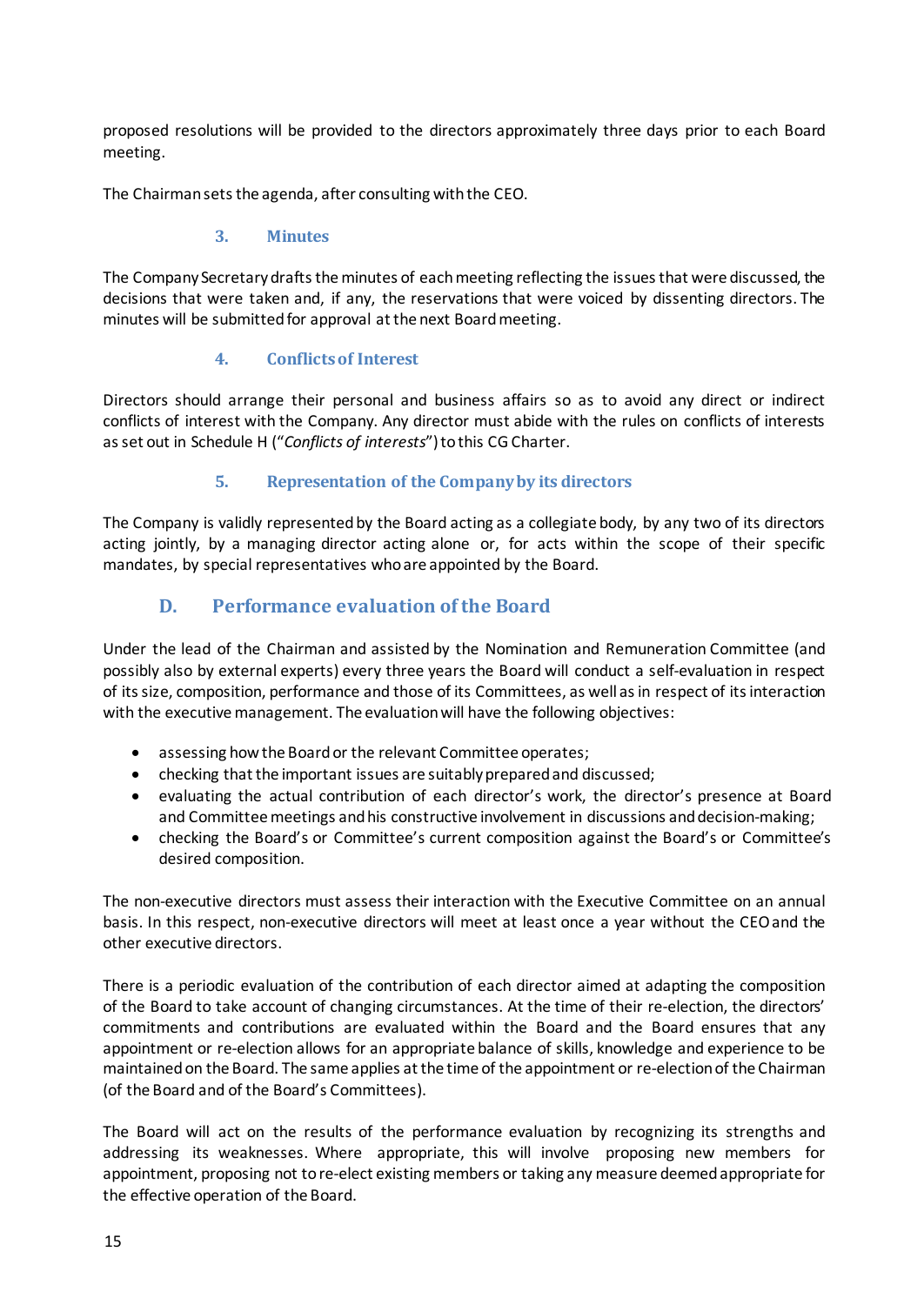The CG Statement discloses information on the main features of the evaluation process of the Board, of its Committees anditsindividual directors.

#### **E. Director remuneration**

<span id="page-15-0"></span>The level of remuneration should be sufficient to attract, retain and motivate directors who have the profile determined by the Board.

The non-executive directors may receive fixed remuneration in consideration for their membership of the Boardand their attendance at Committeemeetings ofwhich they aremembers. Onthe advice of the Nomination and Remuneration Committee, the Board may propose to the shareholders' meeting to grant options or warrants as part of the fixed remuneration in order to attract or retain independent directors with the mostrelevant skills, knowledge and expertise.

None of the executive directors will receive any remuneration in consideration for their membership of the Board.

The Nomination and Remuneration Committee recommends the level of remuneration for independent directors, subject to approval by the Board and, subsequently, by the shareholders' meeting. The Nomination and RemunerationCommittee benchmarks directors' compensationagainst peer companies toensure that itis competitive. Remunerationislinkedto the time committedtothe Boardandits various Committees.

Without prejudice to the powers granted by law to the shareholders' meeting, the Board sets and, from time to time, revises the rules and the level of compensation for directors carrying out a special mandate or sitting on one of the Committees and the rulesfor the reimbursement of directors' businessrelated out-of-pocket expenses. The remuneration of directors will be disclosed to the Company's shareholders in accordance with applicable laws and regulations.

#### **F. Access to management**

<span id="page-15-1"></span>Non-executive members of the Board must not intervene directly in the operations of the Company other thanin exceptional circumstances andon a "needs only" basis.

Non-executive members of the Board will not ordinarily give instructions to or interfere with the activities of Company management and employees. As an exception to this principle, members of the Audit Committee will at all times have full and free accesstothe CFO and subject to giving prior notice to the CEO and/or CFO, any other employee to whom they may require access in order to carry out their responsibilities (however, without the CEO or CFO having the right to oversee or attend these meetings).

#### <span id="page-15-2"></span>**G. Board interaction with institutional investors, analysts, media, customers and members of the public**

Except where directed by the CEO or the CFO of the Company, communications on behalf of the Company with the media, securities analysts, stockbrokers and investors must only be made by specifically designated representatives of the Company. If a director receives any inquiry relating to the Company from the media, securities analysts, brokers or investors, including informal social contacts, he should decline to comment and ask them to contact the Company's CEO or CFO.

## <span id="page-15-3"></span>**ChapterV. Chairman of the Board**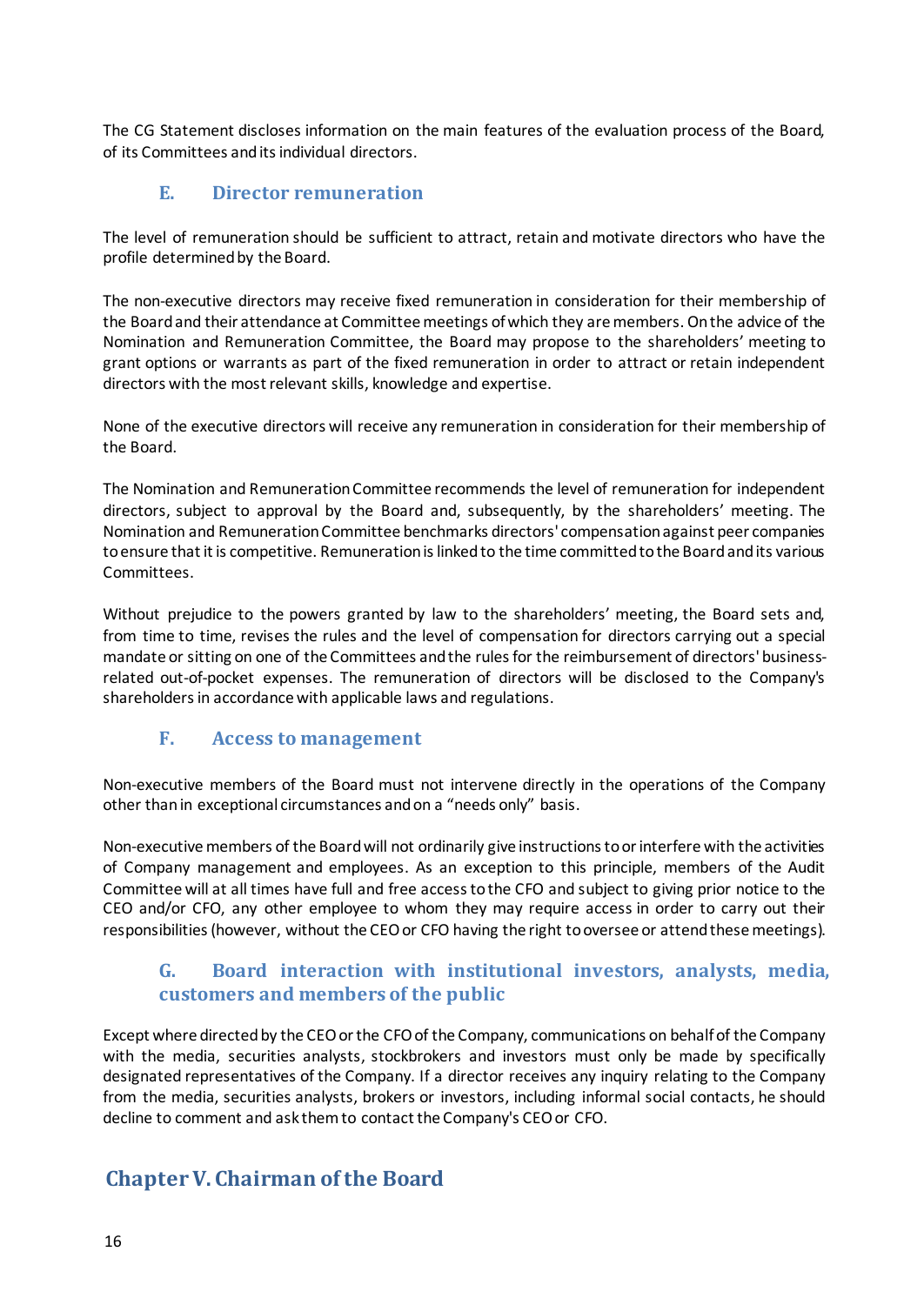The Chairman of the Board provides leadership to the Board in discharging its duties, and acts as a liaison between the shareholders, the Board and the Company. The Chairman is responsible for taking the lead, supported by the Board's Committees if necessary, in all initiatives that are designed to ensure that the Board functions effectively and in line with the Terms of Reference as set out in Schedule B ("*Role and responsibilities of the Chairman of the Board*")to this CG Charter.

The Chairmanis appointed by the Board on the basis of his knowledge, skills, experience and mediation strength. The Chairman of the board and the CEO should not be the same individual. If the Board envisages appointing the former CEO as Chairman, it should carefully consider both the positive and negative aspects of this decision and disclose why this appointment is in the best interests of the Company in the CG Statement.

## <span id="page-16-0"></span>**ChapterVI. Company Secretary**

The Board appoints a Company Secretary, who assists andadvisesthe Board, the Chairman, the Chairs of the Board's Committees at their request, and all Board members and members of the Executive Committee in exercising their general and specific roles and duties.

The core responsibilities of the Company Secretary include (i) ensuring that the Company's corporate bodies comply with their requirements under the law, the Articles of Association and internal rules and procedures, including those laid down in this CG Charter, (ii) organizing the General Shareholders' Meetings, (iii) acting as secretary oftheGeneral Shareholders' Meetings and the Board; and(iv) ensuring, under the direction of the Chairman, good information flow within the Board and its Committees and between the executive management and non-executive directors, as well as facilitating induction and assisting with professional development as required.

The Company Secretary is responsible tothe Boardandis accountable tothe Boardthroughthe Chairman on all matters relating to his core duties. The Company Secretary regularly reports to the Board, under the direction of the Chairman, on how Board procedures, rules and regulations are being followed and complied with. He hasthe authority and the duty to use adequate, necessaryand proportional means in order to efficiently fulfil the Board's responsibilities. Individual directors should have access to the Company Secretary. The Board may decide to replace the Company Secretaryat any time.

## <span id="page-16-1"></span>**ChapterVII. BOARD COMMITTEES**

#### **A. Role**

<span id="page-16-2"></span>A substantial portion of the analysis and preparatory work of the Board is done by standing Board Committees. The decision-making remains the collegiate responsibility of the Board, the Committees have an advisory function. They assist the Board in specific areas, which they cover in appropriate detail and on which they make recommendations to the Board.

#### **B. Committees – Terms of Reference**

<span id="page-16-3"></span>The Boardwill at all times have a Nomination & RemunerationCommittee and, at all times when listed on the NASDAQ Stock Market or when required in accordance with the CCA, an Audit Committee.

The Board may, from time to time, establish or maintain additional Committees as necessary or appropriate.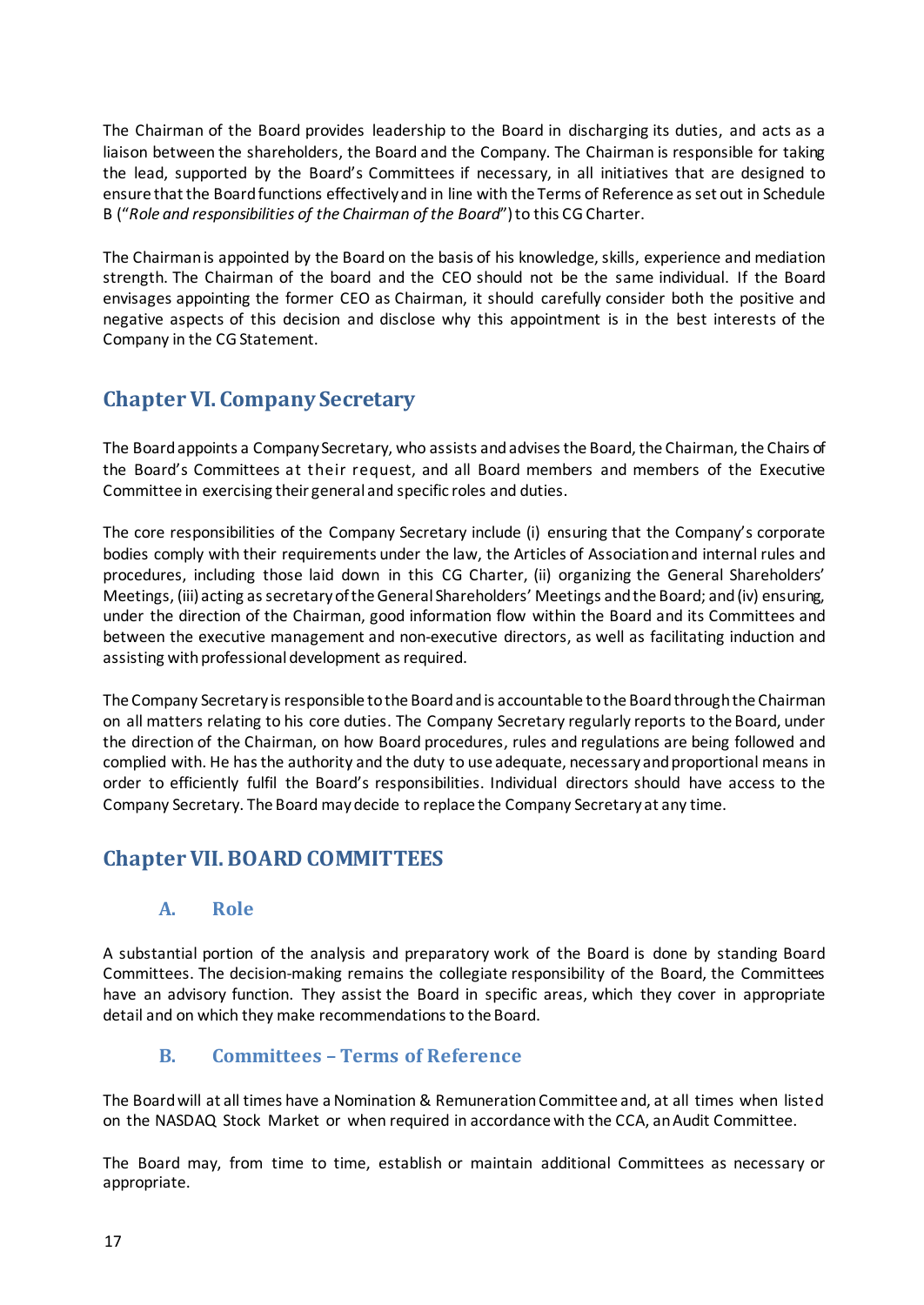The role and responsibility of each Board Committee is determined by the Board and laid down in its Terms of Reference. The Chairman of the Board must ensure that the Board appoints Committee members and a Chairman of each of those Committees in accordance with the Terms of Reference of each BoardCommittee.

The Terms of Reference of the Nomination & Remuneration Committee are set out in Schedule E ("*Nomination & Remuneration Committee – Terms of Reference*") to this CG Charter. The Terms of Reference of the Audit Committee are set out in Schedule F ("*Audit Committee – Termsof Reference*") to this CG Charter.

The Board details the composition and operation of each Committee in the CG Statement.

## <span id="page-17-0"></span>**ChapterVIII. EXECUTIVE COMMITTEE**

The Company has opted for a "one-tier" governance structure. The Board has established an Executive Committee, which is an advisory Committee to the Board.

The Executive Committee discusses and consults with the Board and advises the Board on the day-today management of the Company in accordance with the Company's values, strategy, general policy and budget, as determined by the Board.

Each member of the Executive Committee has been made individually responsible for certain aspects of the day-to-day management of the Company and its business (in the case of the CEO, by way of delegation by the Board; in the case of the other Executive Committee members, by way of delegation by the CEO). Each member of the Executive Committee is individually competent to decide on the matters delegated to them. However, each member of the Executive Committee will ensure that any decision to be taken by that member in respect of the powers sodelegatedthat could be materialto the Company's day-to-day management(prior to the taking of that decision if possible, or otherwise after that decision has been taken) is presentedand discussedat a meeting of the Executive Committee.

The Board has determined the Terms of Reference of the Executive Committee (as set out in Schedule C ("*Executive Committee – Terms of Reference*")tothis CGCharter) andof the CEOin particular (asset out in Schedule D ("*Role and Responsibilities of the CEO and the members of the Executive Committee*") to this CG Charter), detailing their respective roles, responsibilities, duties, and powers, and for the Executive Committee, its composition and operation.

#### <span id="page-17-1"></span>**Chapter IX. RULES PREVENTINGMARKETABUSE**

A Dealing Code, attached to this CG Charter as Schedule H ("*Dealing Code*"), ensures that all employees, and particularly the members of the Board and the Executive Committee, do not abuse, or place themselves under suspicion of abusing, and maintain the confidentiality of inside information that they may have or be thought to have, especially in periods leading up to an announcement of financial results or of price-sensitive events or decisions.

To implement and monitor this Dealing Code, the Board will designate one or more Compliance Officers who will have the rights andobligations set out in the Dealing Code.

## <span id="page-17-2"></span>**ChapterX. MISCELLANEOUS**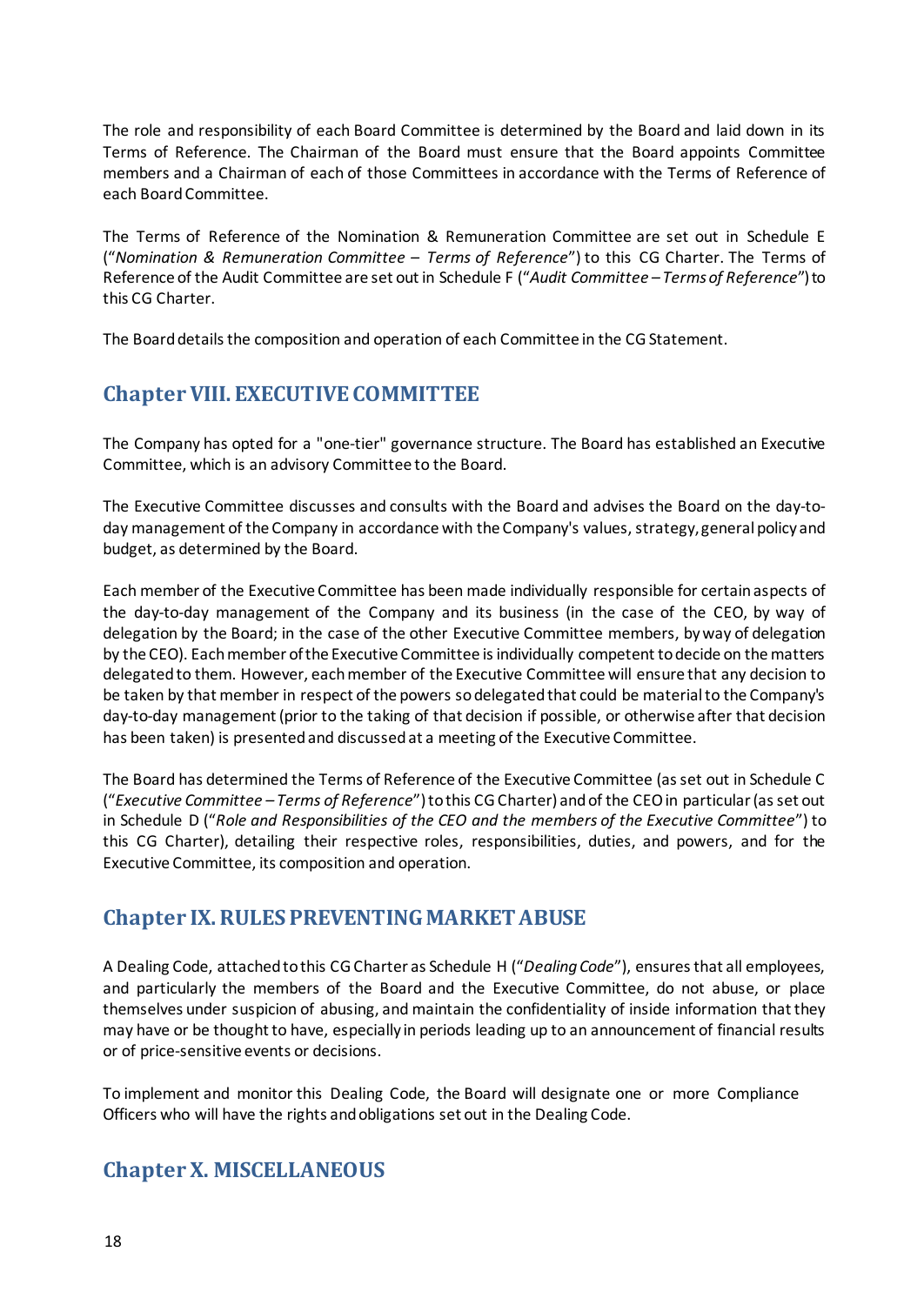## **A. Changes to the CG Charter**

<span id="page-18-0"></span>The Board may amend this CG Charter from time to time without prior notice. It may also decide at any time to deviate from this CG Charter subject to it disclosing this in the CG Statement of the annual Board report.

Any suchmodification or deviation will be published on the Company's website.

<span id="page-18-1"></span>Third parties will not derive any rights from such modification or deviation.

#### **B. Priority**

In the case of any contradiction between a provision of this CG Charter and an applicable mandatory law or regulation, the law or regulationwill supersede the provision of this CG Charter.

#### **C. Governing law and jurisdiction**

<span id="page-18-2"></span>This CG Charteris governedand must be construed in accordance with Belgianlaw.

The Courts of Nivelles (Belgium) have exclusive jurisdiction to settle any dispute which may arise out of or in connection with this CG Charter.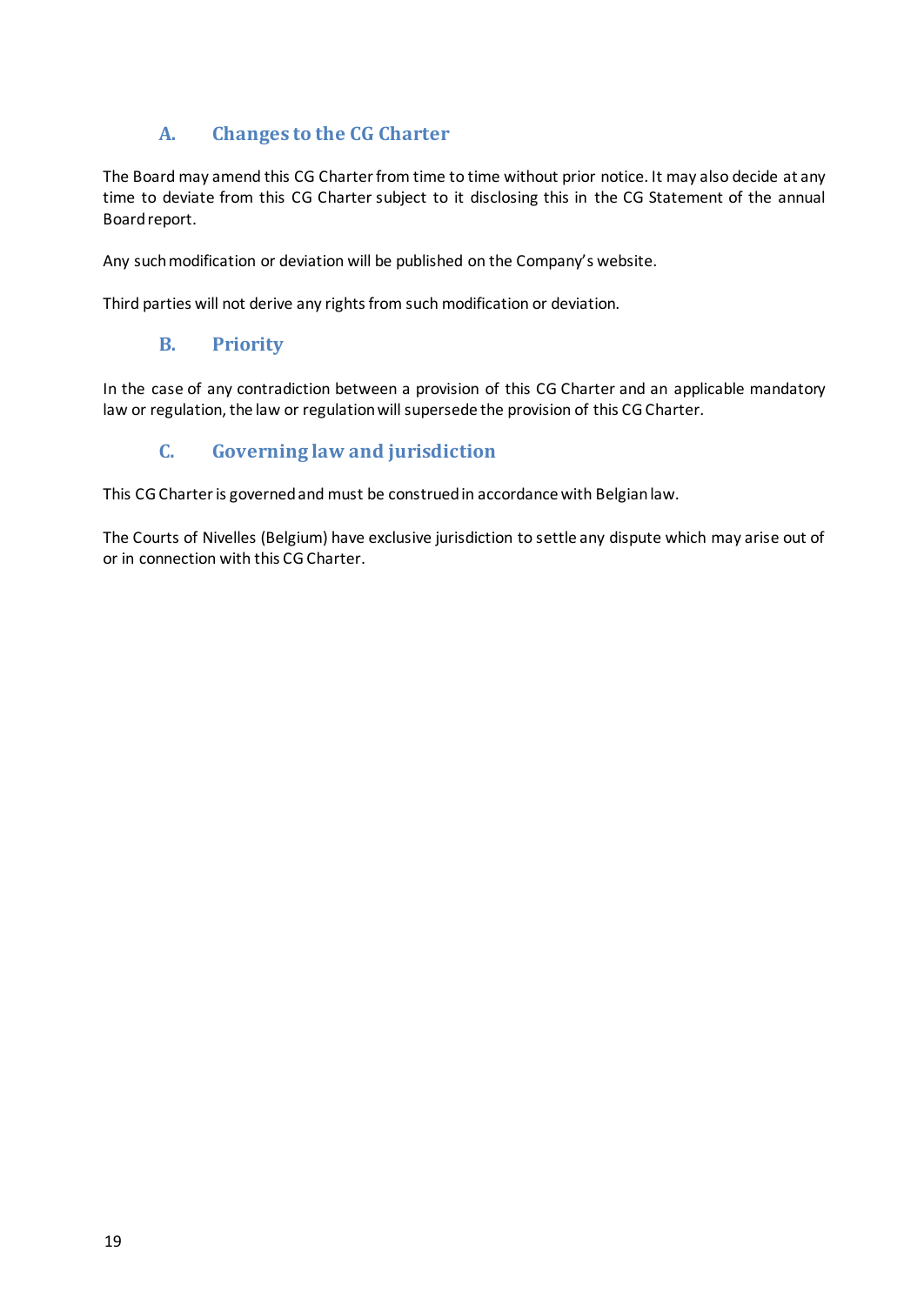## <span id="page-19-0"></span>**Schedule A Independence Standards**

Each member of the Board, executive and non-executive alike, is required, in his capacity as a Board member (i) to be guided exclusively by the overall goal of the Company's Boardwhich is to perpetuate a successful business; (ii) to maintain in all circumstances his independence of judgment, decisionmaking and action; and (iii) to clearly express his concern, and as the casemay be, have recorded in the minutes his opposition to a proposalsubmittedto the Board if he is of the opinion that this proposal may harm the interests of the Company.

Besides this individual obligation imposed on each of its members, the Board determines whether there are relationships or circumstances which are likely to affect, or could appear to affect, the independence of non-executive Board members.

An independent director is one whom the Board affirmatively determines has no material relationship with the Company (either directly or as a partner, shareholder or officer of an organization that has a relationship with the Company). The Board determines each director's independence in accordance with the independence criteria set out below. The Boardwill determine the independence of any director who has a relationship with the Company that is not covered by these standards and the Company will disclose these determinations in the Company's CG Statement in its annual report.

Each independent director who ceases to satisfy the requirements of independence must immediately inform the Chairmanof the Board of this fact.

The Company will disclose which directors it considersto be independent in the CG Statement.

The independence criteria are:

- <sup>n</sup> the director has not been an executive member of the board of directors or daily manager of the company (or an affiliate of the company, if any), during a term of three years prior to his or her election;
- $\Box$  the director has not been a non-executive director during a period of more than 12 years;
- the director has not been a member of the managerial staff of the company (or an affiliate of the company, if any) during a term of three years prior to his or her election;
- the director does not receive and has not received any remuneration or other significant financial advantage from the company (or an affiliate of the company, if any), other than the profit share ("*tantièmes*") and remuneration received in his or her capacity as a non-executive director or as a member of the supervisory body;
- <sup>n</sup> the director does not own any corporate rights that represent 10% or more of the share capital, of the corporate funds or of a category of its shares. If the director has corporate rights which represent less than 10%, then:
	- <sup>n</sup> such rights, taken together with rights in the same company held by companies over which the director has control, may not represent 10% or more of the share capital, the corporate funds or of a category of its shares;
	- or the disposal of these shares, or the exercise of the rights attached thereto, may not be subject to agreements or unilateral commitments entered into by the director.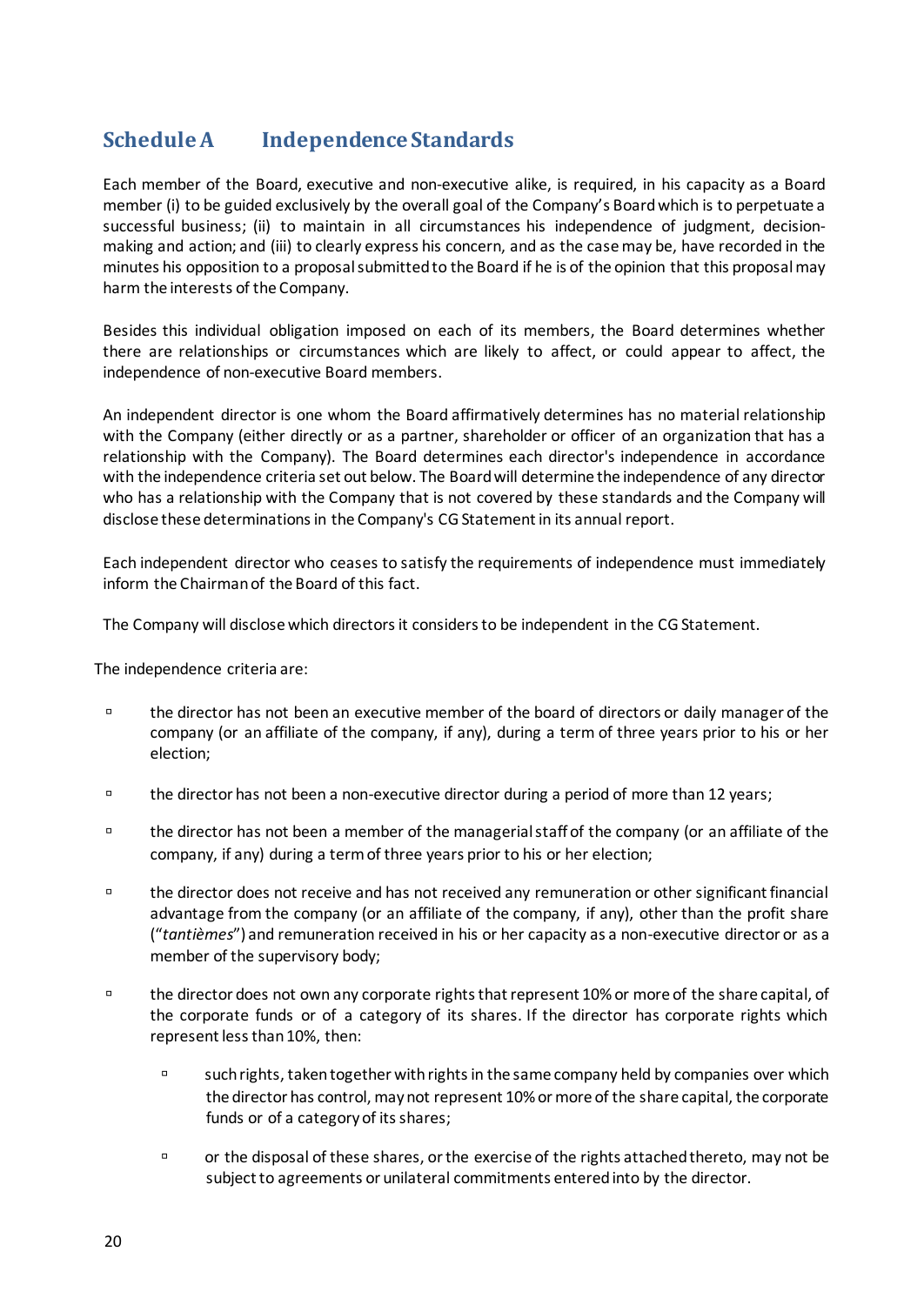- the independent director in any case cannot represent a shareholder who falls under the conditions set forth in this criterion;
- <sup>n</sup> the director does not and, during the past financial year, did not, have a significant business relationship with the company (or an affiliate of the company, if any), either directly or as a partner, shareholder, member of the board of directors or member of the managerial staff of a company or of a person that maintains such a relationship;
- <sup>n</sup> the director is not and has not been at any time during the past three years, a partner or an employee of its current or former statutory auditor or of a company or person affiliated therewith;
- <sup>n</sup> the director is not an executive director of another company in which an executive director of the company is a non-executive director or a member of the supervisory body, and has no other significant ties with executive directors of the company through his or her involvement in other companies or bodies;
- the director's spouse, unmarried legal partner and relatives (via birth or marriage) up to the second degree do not act as a member of the board of directors or daily manager or member of the managerial staff in the company (or an affiliate of the company, if any), and do not meet one of the criteria set out above.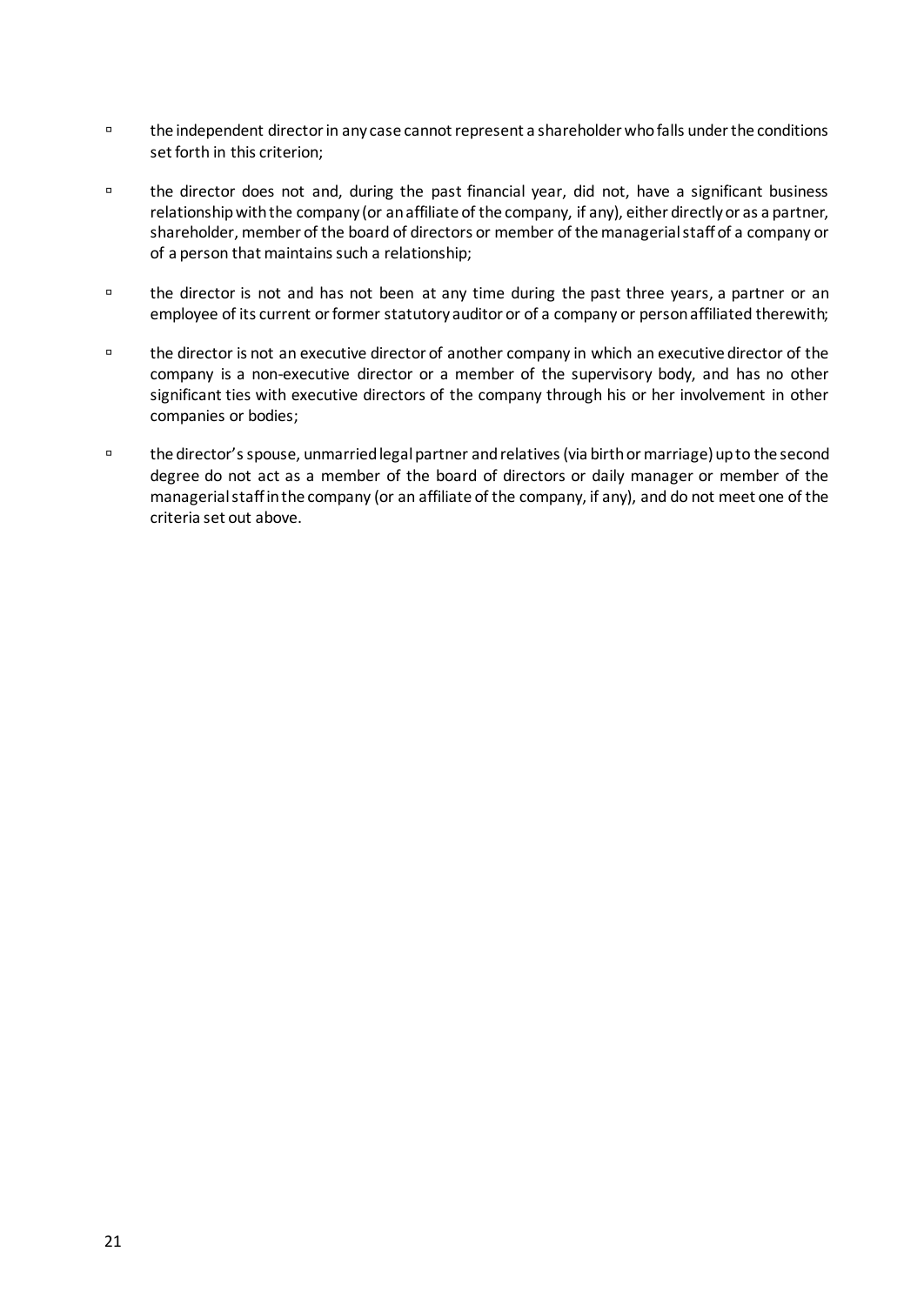## <span id="page-21-0"></span>**Schedule B Role and Responsibilities of the Chairman ofthe Board**

#### **A. Role**

<span id="page-21-1"></span>The Chairman of the Board provides leadership to the Board in discharging its duties and acts as a liaison between the shareholders, the Board and the Company. He is responsible for taking the lead, supported by the Board's Committees if necessary, in all initiatives that are designed to ensure the Board functions effectively and in line with the present CG Charter.

The Chairman is appointed by the Board on the basis of his knowledge, skills, experience and mediation strength. The Chairman of the Board and the CEO should not be the same individual. If the Board envisages appointing the former CEO as Chairman, it should carefully consider both the positive and negative aspects of this decision and disclose why this appointment is in the best interests of the Company in the CG Statement.

#### **B. Responsibilities**

<span id="page-21-2"></span>Without prejudice to the responsibilities of the Boardas a whole, the Chairman, in particular:

- monitors whether the Company's governance, including its legal structure, is appropriate to accommodate the needs of the Company, and proposes changestothe Boardwhen necessary;
- monitors compliance with this CG charter;
- calls for Board meetings and chairs the Board meetings (in his absence the meeting is presided over by the director appointed by the Board);
- takes the necessary measures for providing an answer to relevant questions from shareholders, including relevant questions raised on the annual report or on the items on the agenda of a shareholders' meeting;
- presides over the shareholders' meetings (in his absence the meeting is presided over by the director appointed by the Board);
- following consultation with the Chairman of the Nomination & Remuneration Committee, the Chairman of the Board provides recommendations on the composition of the Board and on the Committees created by the Board (not being the Executive Committee);
- coordinates the activities of the Board and ensures it operates efficiently, e.g.: he prepares and defines the agenda in close collaboration with the CEO; he ensures that the directors receive timely, precise, clear, and complete information related to the decisions to be taken; he ensures that sufficient time is arranged to discuss complex and/or delicate issues and organizes preliminary meetings where information is disclosed if required; in general, he ensures that the directors exercise the highest level of integrity in the exercise of their mandates;
- establishes a close relationshipwith the CEO, providing support and advice, while fully respecting the executive responsibilities of the CEO.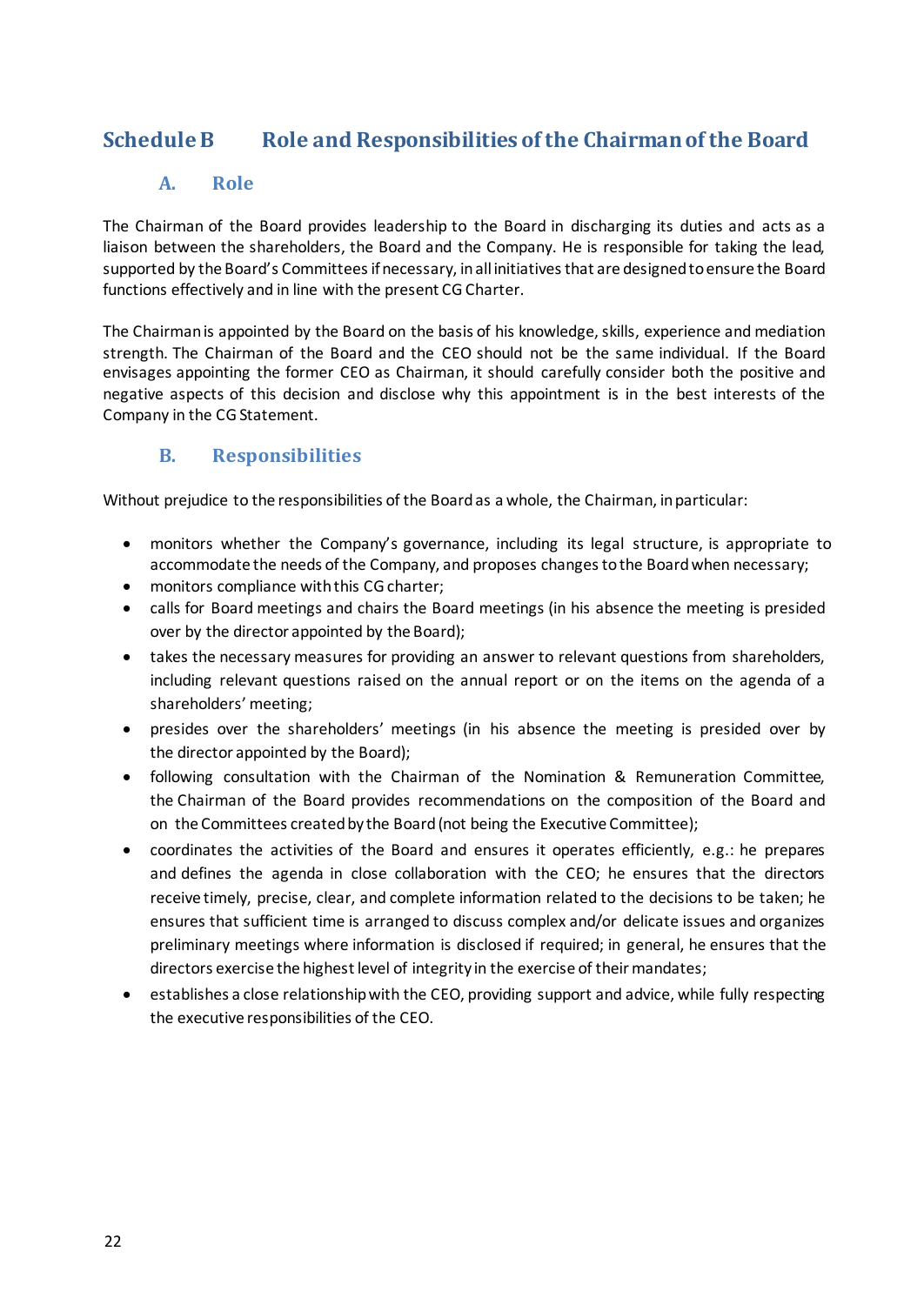## <span id="page-22-0"></span>**Schedule C Executive Committee – Terms of Reference**

#### **A. Introduction**

<span id="page-22-1"></span>The Board has established an "Executive Committee", which is an advisory Committee to the Board. The Executive Committee is guided by the following Terms of Reference.

#### **B. Role**

<span id="page-22-2"></span>Without prejudice to more specific provisions herein, the Executive Committee will discuss and consult with the Board and advise the Board on the day-to-day management of the Company in accordance with the Company's values, strategy, general policy and budget, as determined by the Board.

Each of the members of the Executive Committee has been made individually responsible for certain aspects of the day-to-day management of the Company and its business (in the case of the CEO, by way of delegation by the Board; in the case of the other Executive Committee members, by way of delegation by the CEO).

The Executive Committee will, in preparation for each meeting of the Board, prepare a report to the Board on the day-to-day management of the Company, to be presented by the CEO to the Board. This report must contain a summaryof all material decisions discussedby the Executive Committee over the relevant period

The Executive Committee and its members have the duty to respect all relevant legal provisions, the Articles of Associationand this CGCharter.

While exercising its advisory responsibilities, the Executive Committee will be guided by the interests of the Company and its business.

#### **C. Responsibilities**

<span id="page-22-3"></span>The Executive Committee as a Committee does not have any powers or responsibilities other thanacting as anadvisoryCommittee tothe Board. The existence of the Executive Committee will in noway influence the powers and responsibilities of the individual members of the Executive Committee.

#### **D. Composition and appointmentof the members**

<span id="page-22-4"></span>At least all executive directors are members of the Executive Committee. The Executive Committee is composed of the following members (to the extent that these positions are filled):

- the CEO(who will be the Chairmanof the Executive Committee); and
- any other person, as decided by the board of the Company in consultation with the CEO.

The Chairman of the Executive Committee may invite certain members of the management of the Company to parts of one or more Executive Committee meetings, on*ad hoc* basis.

All members of the Executive Committee are deemed to take part in the executive management of the Company. A list of the members of the executive managementis disclosedin the CG Statement.

The members of the Executive Committee must (i) have a sound knowledge of the Company's business and organizational structure; (ii) be able todemonstrate relevant knowledge atan executive management level of the tasks allocated to them; and (iii) have an appropriate understanding of the applicable legal rules governing those tasks.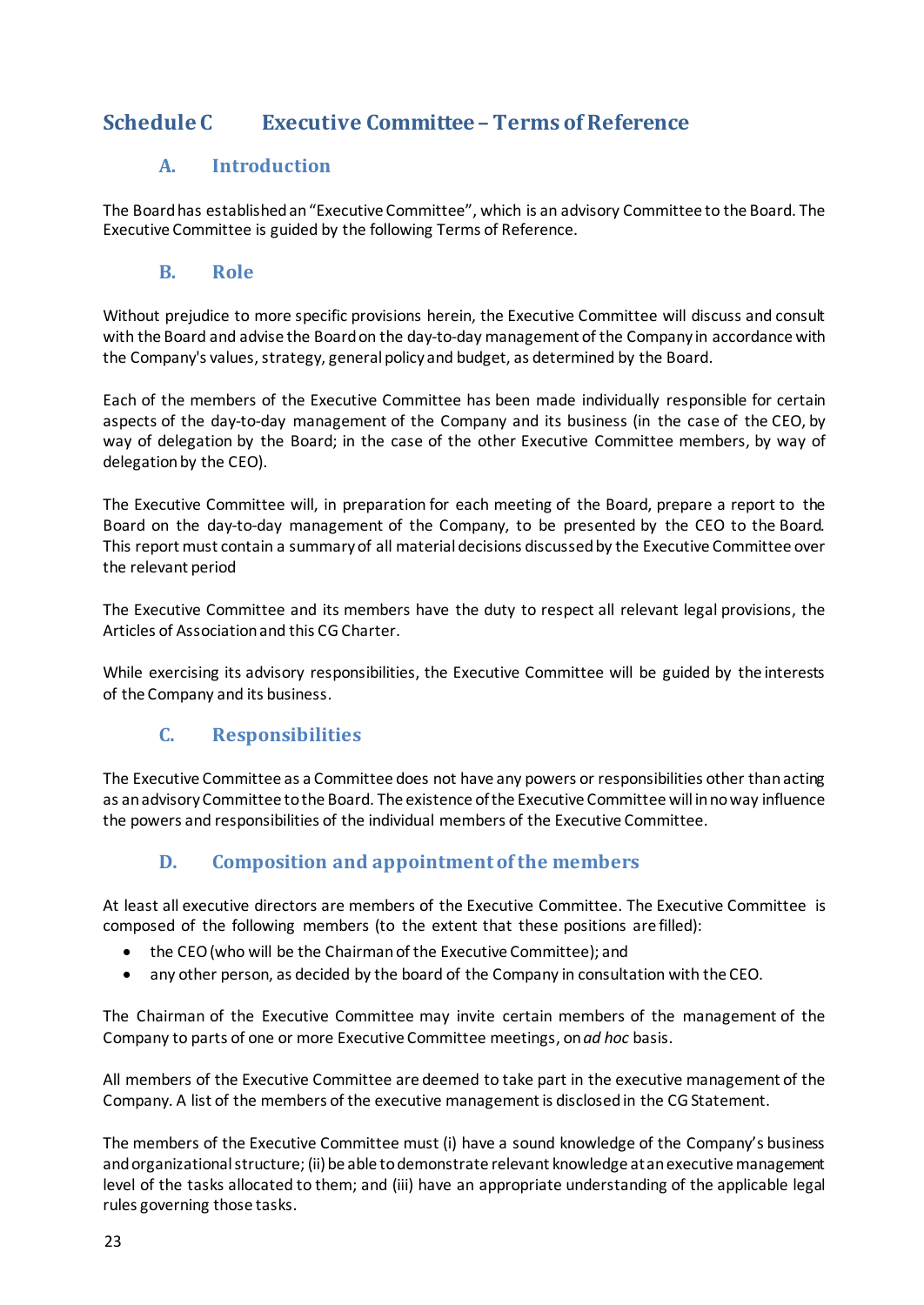## **E. Appointment,duration and dismissal**

<span id="page-23-0"></span>The Board appoints the members of the Executive Committee in consultation with the CEO, based on the recommendations made by the Nomination and RemunerationCommittee.

Members of the Executive Committee may be legal entities or physical persons. A member of the Executive Committee that is a legal entity must appoint a single permanent representative who will represent it at Executive Committee meetings.

The Board decides on the duration of the mandate of each member of the Executive Management Team at the time of their appointment.

The members of the Executive Committee may be dismissedby decision of the Boardat any time.

The remuneration, duration and the conditions of dismissal of Executive Committee members will be governed by the agreement entered into between each member of the Executive Committee and the Company (after approval by the Board based on the recommendations made by the Nomination and Remuneration Committee) in respect of their function within the Company.

#### <span id="page-23-1"></span>**F. Organization of the Executive Committee**

#### **1. Division of tasks**

<span id="page-23-2"></span>Each of the members of the Executive Committee is individually responsible for the tasks delegatedtoit by the CEO(or, in the case of the CEO, by the Board).

The Executive Committee as a Committee does not have any powers or responsibilities other than acting as an advisoryCommittee to the Board.

#### **2. Meeting schedule, agenda andnotice**

<span id="page-23-3"></span>The meetings of the Executive Committee will be held on a regular basis and, as a rule, at least once a month.

Extraordinarymeetings may be convened at any time by the Chairmanor at the request of at least two members of the Executive Committee.

The CEO sets the date for meetings, in consultation with the other members of the Executive Committee.

The CEOconvenes meetings by e-mail, fax or mail (on giving atleast three business days' prior notice, or, in case of urgency, tobe justified in the notification, on giving lessthanthree business days' prior notice), prepares and chairs the meeting and sets its agenda. If the CEO is unable to attend the meeting, the most senior member (in age) will chair the meeting. The notice will include the agenda.

Each member may demand that certain items be included in the agenda (and each member is obliged to include all material decisions that the member has been faced with in connection with the powers delegated tohim). The agenda items must be sent to the CEO (or the Company Secretary, if the Executive Committee has appointed a Company Secretary from among its members) two business days prior to the meeting, or, in the case of urgency as referred to above, at least 12 hours prior to the meeting. These item(s) will be included in the agenda, or will, as the case may be, be sent to themembers bye-mail, fax or mail prior to the meeting.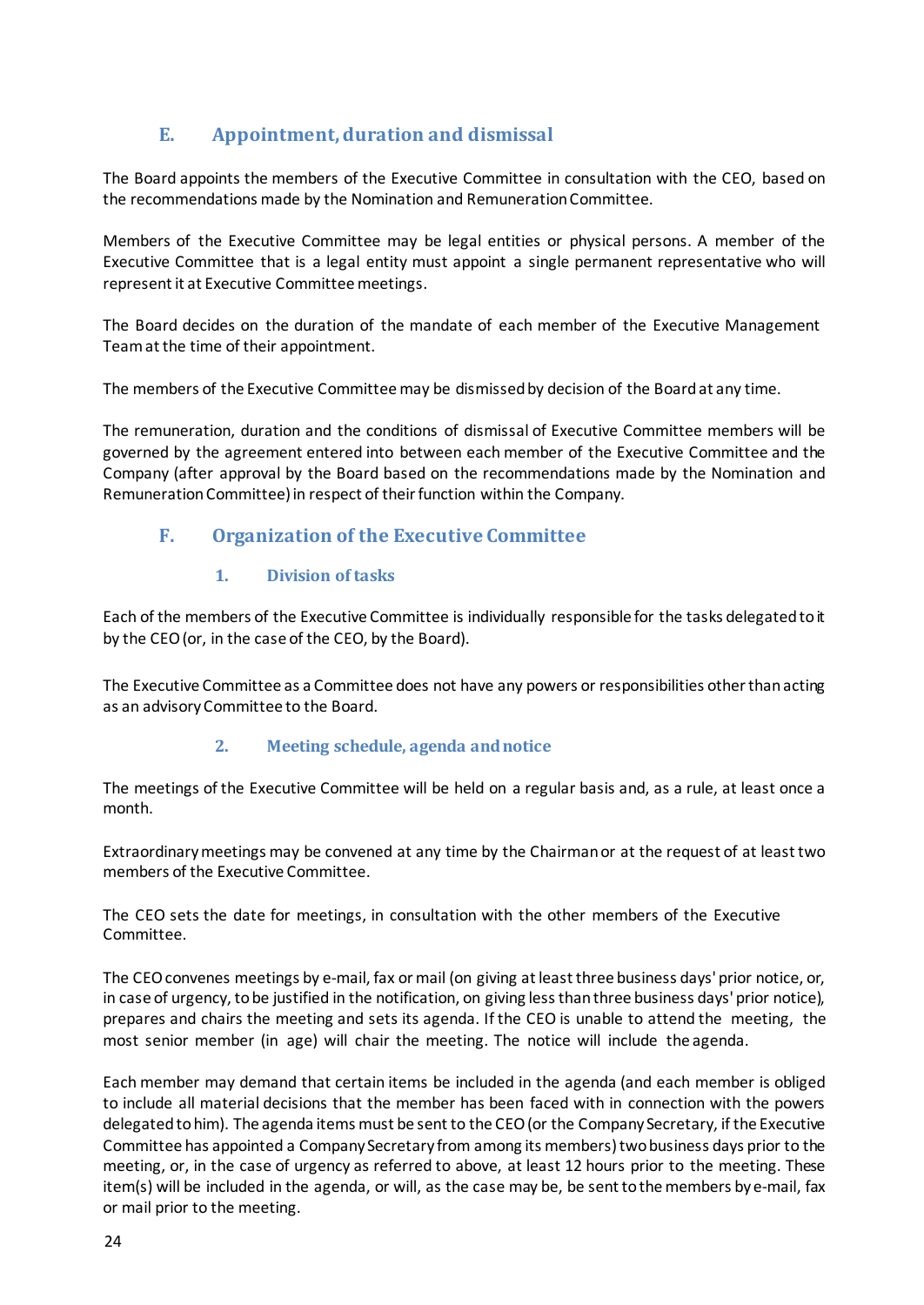If all members are present or represented at the meeting, they may unanimously waive the right to receive notice for that meeting.

#### **3. Quorum**

<span id="page-24-0"></span>The Executive Committee will constitute a quorum when all members have been invited and the majority of the members are present or representedat the meeting. Absent members maygrant a power of attorney to another member of the Executive Committee. Members may attend the meeting physically or by telephone or video conference.

The absent members must be notified of the discussions in their absence by the CEO (or the Company Secretary, if the Executive Committee has appointed a Company Secretary from among its members).

The Executive Committee unanimously decides on its report to the Board. If unanimity cannot be reached (e.g., in respect of whether a certain matter should be included in its report to the Board, or in respect of the substance of the reporting on a particular matter), the relevant matter must be separately reported to the Board, with a summary of each of the positions within the Executive Committee on the relevant matter. The Chairman may invite third parties to attend a meeting of the Executive Committee as an observer.

#### **4. Minutes**

<span id="page-24-1"></span>Minutes of the meetings of the Executive Committee will be kept by the CEO (or the Company Secretary, if the Executive Committee has appointed a Company Secretary from among its members). The minutes will be kept on file at the Company's offices. A copy of the draft minutes must be submitted to all members before the next meeting. The minutes will be deemed approved if no member lodges any objections at the following meeting subsequent to the delivery of the draft minutes.

#### **5. Conflicts of Interest**

<span id="page-24-2"></span>Eachmember of the Executive Committee should arrange his personal and business affairsso astoavoid conflicts of interest with the Company. Any member of the Executive Committee must abide by the rules on conflicts of interests as set out in Schedule G ("Conflicts of interests") to this CG Charter.

#### **6. Representation**

<span id="page-24-3"></span>The Executive Committee is representedatthe Board through the report delivered by the CEO and approved unanimously by the Executive Committee.

<span id="page-24-4"></span>The Executive Committee as such has no powers to represent the Company.

#### **7. Remuneration**

Any contractual arrangement enteredintoon or after 1 July 2009 regarding the remuneration of the CEO or any other member of the Executive Committee, should specify that the amount of severance pay awarded in the event of early termination does not exceed 12 months' base and variable remuneration. Any such agreement (entered into on or after 1 July 2009) should specify that the severance package does not take into account the variable remuneration and is limited to 12 months' base remuneration in the event that the departing CEO or any other member of the Executive Committee did not meetthe performance criteria referred to in the agreement.

The Board may consider a severance package exceeding 12 months' remuneration, or, on reasoned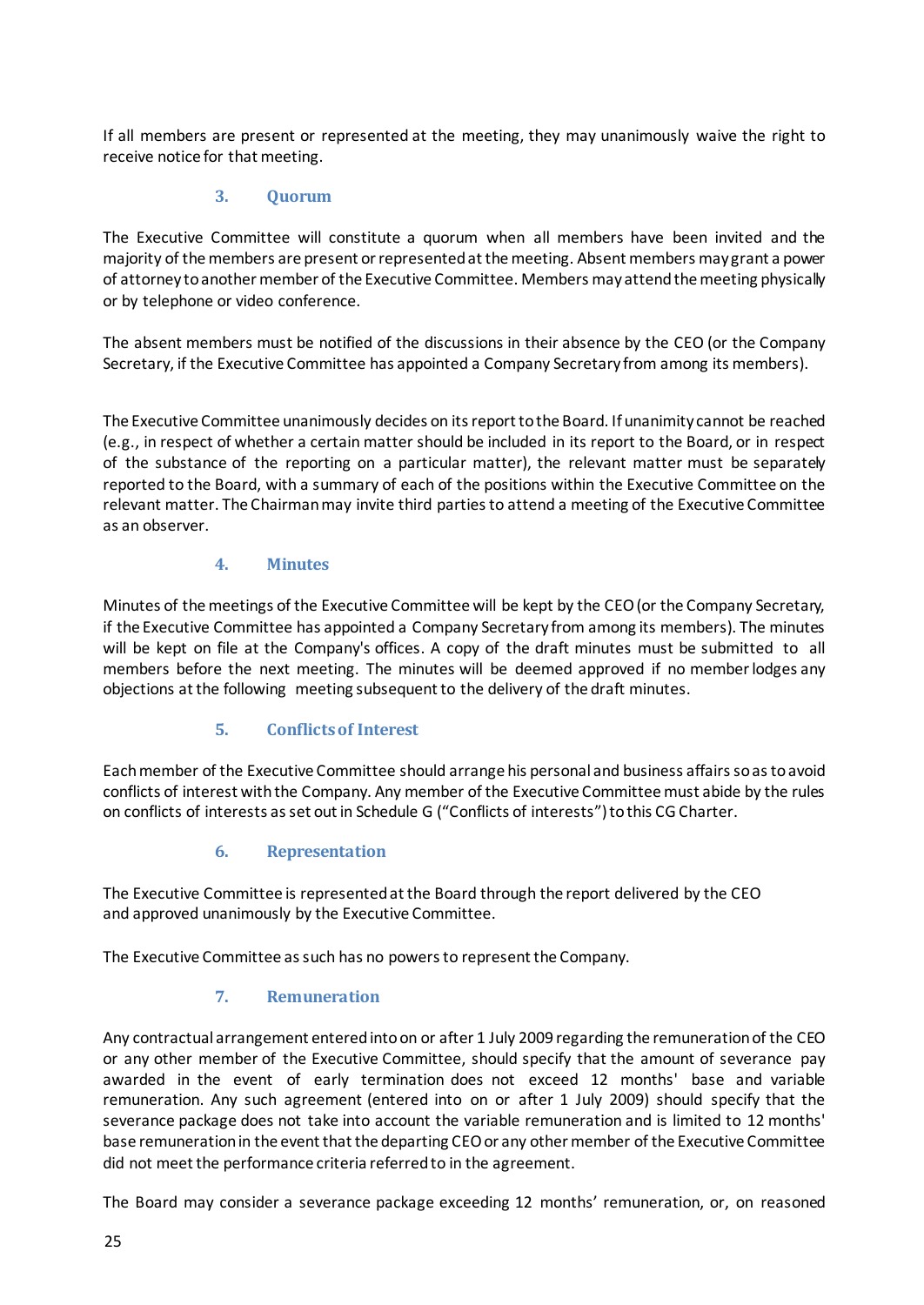advice of the Nomination and Remuneration Committee, exceeding 18 months. In accordance with Article 7:92 of the CCA, which applies to agreements with the CEO or any other member of the Executive Committee entered into or extended as from 3 May 2010, any such provision must be submitted for prior approval at the next Annual General Shareholders' Meeting. Atleast thirty days prior to the publication of the notice convening the next Annual General Shareholders' Meeting, the proposal to grant a higher severance package must be communicated to the works council (or to other designated bodies or persons representing the employees, if this council does not exist; *i.e.*, the employee representatives in the committee for the prevention and protection in the workplace or, in the absence of this committee, to the trade union delegation), which may thengive its advice to the Annual General Shareholders' Meeting, at the latest onthe day of publication of the notice convening the Annual General Shareholders' Meeting. This advice must be published on the website of the Company.

The remuneration of the members of the Executive Committee is decided by the Board based on recommendations made by the Nomination & Remuneration Committee, further to a recommendation made by the CEO to the Nomination & Remuneration Committee (except where his own remuneration is concerned).

The level and structure of the remuneration of members of the Executive Committee will be such that qualified and expert professionals can be recruited, retained and motivated, taking into account the nature and scope of their individual responsibilities.

An appropriate proportion of the remuneration package of a member of the Executive Committee will be structured so as to link rewards to corporate and individual performance (as set out in more detail below), thereby aligning the interests of the member of the Executive Committee with the interests of the Company and its shareholders.

The criteria for granting variable remuneration to the CEO or any other member of the Executive Committee will be included in the contractual or other provisions governing the legal relationship between that person and the Company. The variable remuneration may only be paid out if the criteria for the reference period have been met. If the criteria are not met, the variable remuneration may not be taken into account in calculating the severance package.

#### **8. Disclosure of remuneration**

<span id="page-25-0"></span>The Company's CG Statement will include a separate remuneration report, in accordance with Article 3:6 §3 of the CCA, prepared by the Nomination and Remuneration Committee. This remuneration report will at minimum include the information required by law.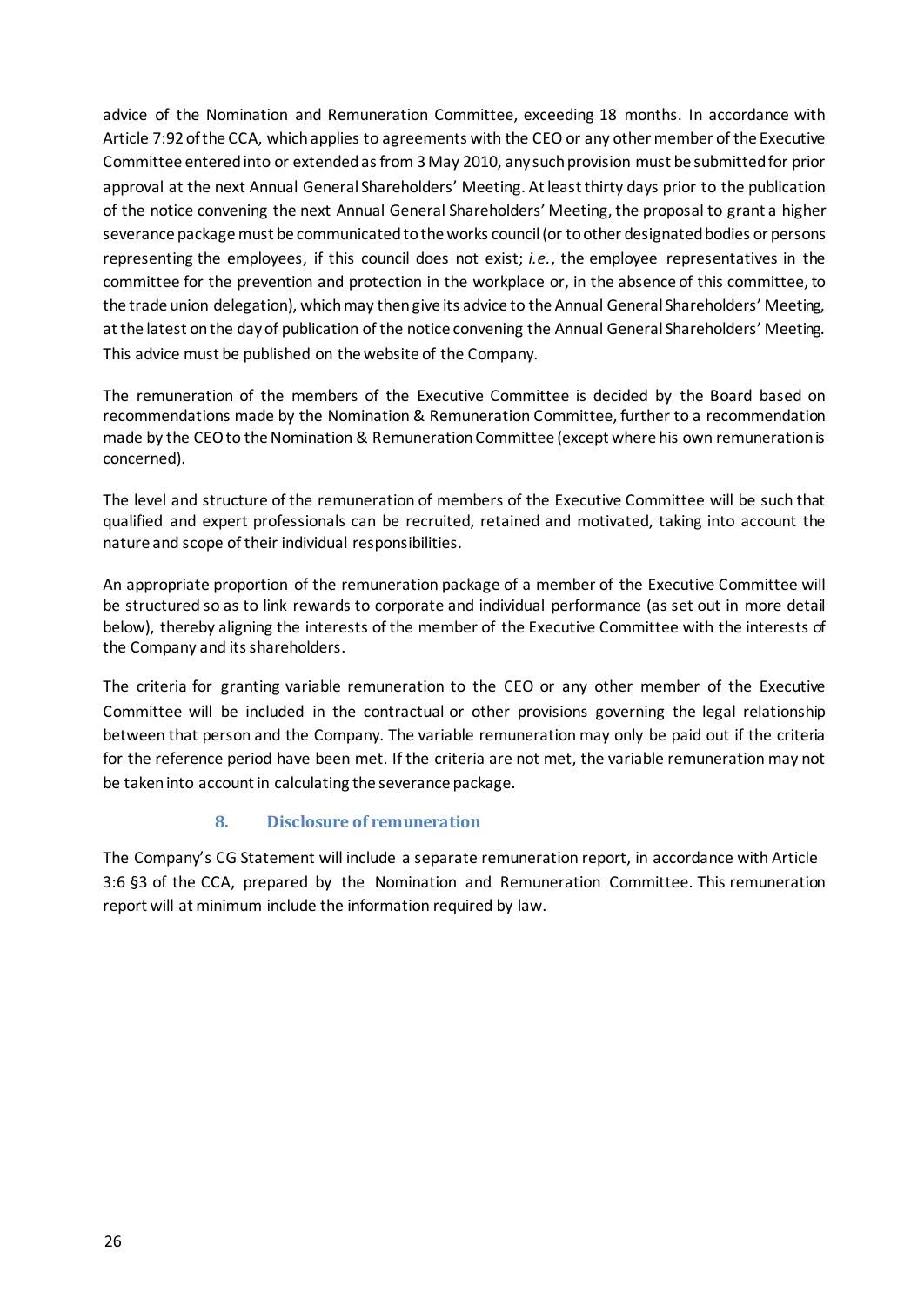#### **9. Access to advisors**

<span id="page-26-0"></span>The Executive Committee may, at the reasonable expense of the Company, retain those independent accounting, financial, legal and other advisors that it deems necessary or appropriate to carry out their mandate after informing and consulting with the Chairman of the Board in due consideration of the financial consequences for the Company.

#### **10. Interaction between Board members and the Executive Committee**

<span id="page-26-1"></span>The members of the Executive Committee will provide the Board with timely information, if possible in writing, on all facts and developments concerning the Company which the Board may need to function, as required, and to properly carryout its duties.

The CEO or, in the event that the CEO is not able to attend the Board meeting, the CFO or, in the event that the CFO is not able to attend the Board meeting, another representative of the Executive Committee) will report at every ordinary meeting of the Board on the material deliberations of the previous meeting(s) of the Executive Committee, on the basis of the report approved unanimously by the Executive Committee, or specifically on the matters where unanimity could not be reached. The Board may at any time invite members of the Executive Committee to attendthemeetings of the Boardtodiscuss with them the policies theyare pursuing.

At the end of each fiscal year, the Executive Committee will draft a proposal for a budget and a business plan of the Company for the next fiscal year. This budget proposal and business plan must be submitted to the Board by the Chairman of the Executive Committee no later than 15 December each year. The Board may invite the members of the Executive Committee to Board meetings to discuss with them the contents of the budget proposal and business plan and to request additional information.

The Executive Committee will conduct an annual evaluation to determine whether it is fulfilling its powers and responsibilities in an effective manner. The Chairman of the Executive Committee will discuss the results of the evaluation with the Board.

The Executive Committee will act on the results of the performance evaluation by recognizing the strengths andaddressing the weaknesses ofthe Executive Committee.

#### **11. Duty of confidentiality**

<span id="page-26-2"></span>Members of the Executive Committeemusttreat all information and documentation acquired within the frameworkof their positions as members of the Executive Committee with the necessarydiscretionand, in the case of classified information, with the appropriate secrecy. Classified information must not be disclosedoutside the Board or Executive Committee, made public or otherwise made available to third parties, even after resignation from the Executive Committee, unless it has been made public to the Company or it has been established that the information is already in the public domain.

#### **12. Discharge**

<span id="page-26-3"></span>Immediately following the deliberation on the Annual Activity Report presented by the Executive Committee to the Board, the Board will deliberate and decide on the discharges to be granted to each member of the Executive Committee for the performance of his mandate during the past fiscal year.

This discharge will only be valid if the information provided by the Executive Committee is correct and complete.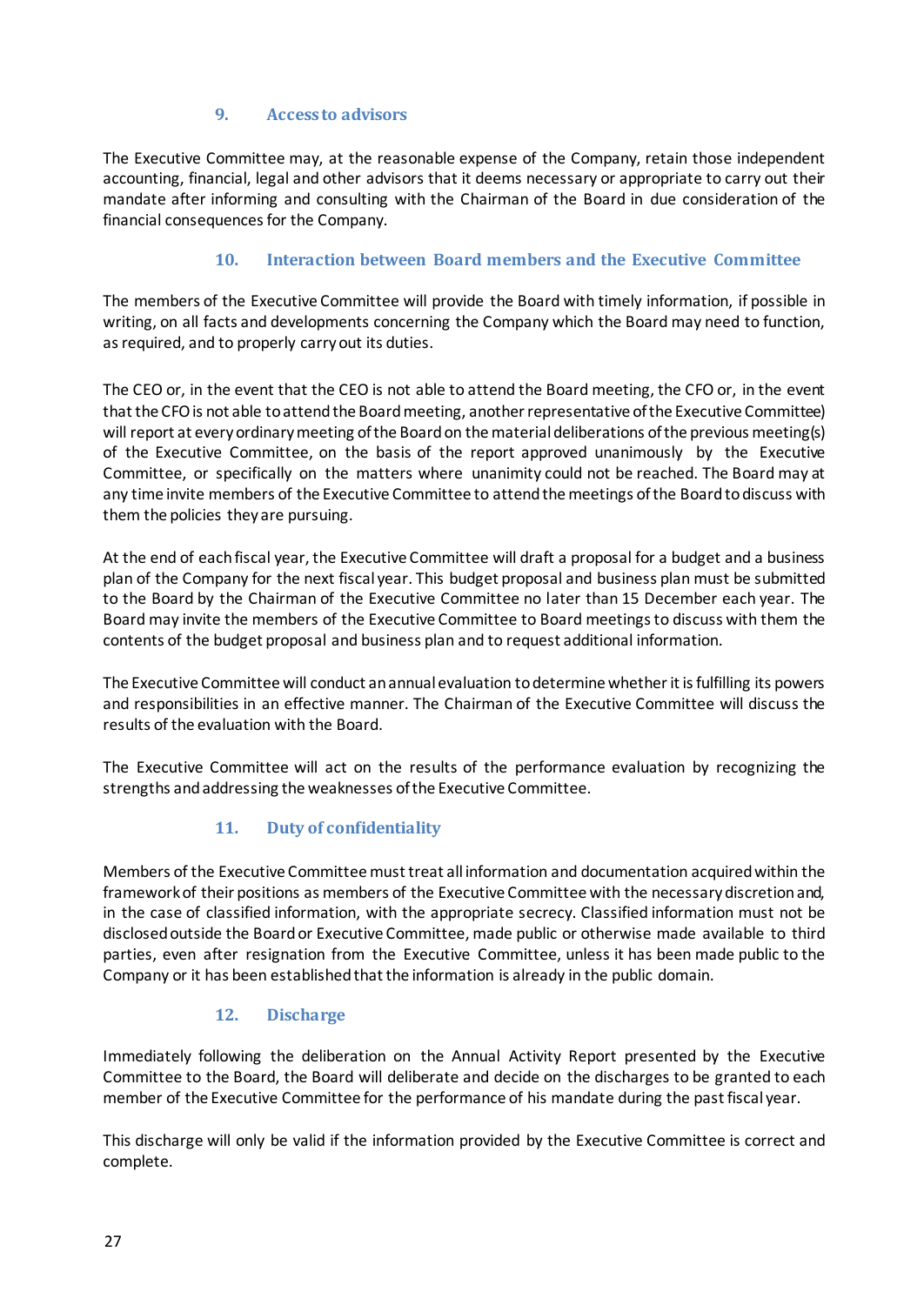## <span id="page-27-0"></span>**Schedule D Role and Responsibilities of the CEO and the members of the Executive Committee**

## <span id="page-27-1"></span>**A. Role**

Each of the members of the Executive Committee has been made individually responsible for certain aspects of the day-to-day management of the Company and its business. The CEO has been delegated by the Board with the day-to-day management of the Company and with a number of specific powers, with the power to sub-delegate. The CEO has delegated a number of specific tasks and powers to the other Executive Committee members by way of sub-delegation.

In general, the role of the CEOand, to the extent of any sub-delegation, the other relevant members of the Executive Committee, consists of proposing and implementing a corporate strategy, taking into account the Company's values, strategy, key policies, plans and budgets as determined by the Board.

While the Executive Committee exercises its advisory responsibilities, each member of the Executive Committee must be guided by the interests of the Company and its business and take into account the relevant interests of all the stakeholders of the Company, including the Company's shareholders. Each member of the Executive Committee is responsible for the quality of his own performance.

While the Executive Committee exercises its role, each member of the Executive Committee has the duty to respect all relevant legal provisions, the Articles of Association and this CG Charter.

## <span id="page-27-2"></span>**B. Responsibilities**

The Board has delegated the powers of day-to-day management of the Company to the CEO. This includes, in particular:

- the running of the Company;
- putting internal controls in place (i.e. systems to identify, assess, manage and monitor financial and other risks) without prejudice to the Board's monitoring role, based on the framework approved by the Board;
- presenting a complete, timely, reliable and accurate account of the Company's financial statements to the Board, in accordance with the applicable accounting standards and policies of the Company;
- preparing the Company's required disclosure of the financial statements and other material financial and non-financial information;
- presenting the Boardwith a balanced and understandable assessment ofthe Company'sfinancial situation;
- providing the Boardin due time withall informationnecessary for the Boardtocarryoutits duties;
- being responsible and accountable to the Boardfor the discharge of its responsibilities.

In addition, when approving this CG Charter, the Board delegated the following specific decisionmaking and representation powers, with the power of sub-delegation, to the CEO:

- In respect of the receipt of deliveries:
	- 1. Taking delivery of correspondence and of any shipment, including, but not limited to, any parcel, telegram or registered letter, with or without indicated value, addressed to the Company; collecting these from any post office, as well as from any company or person; filing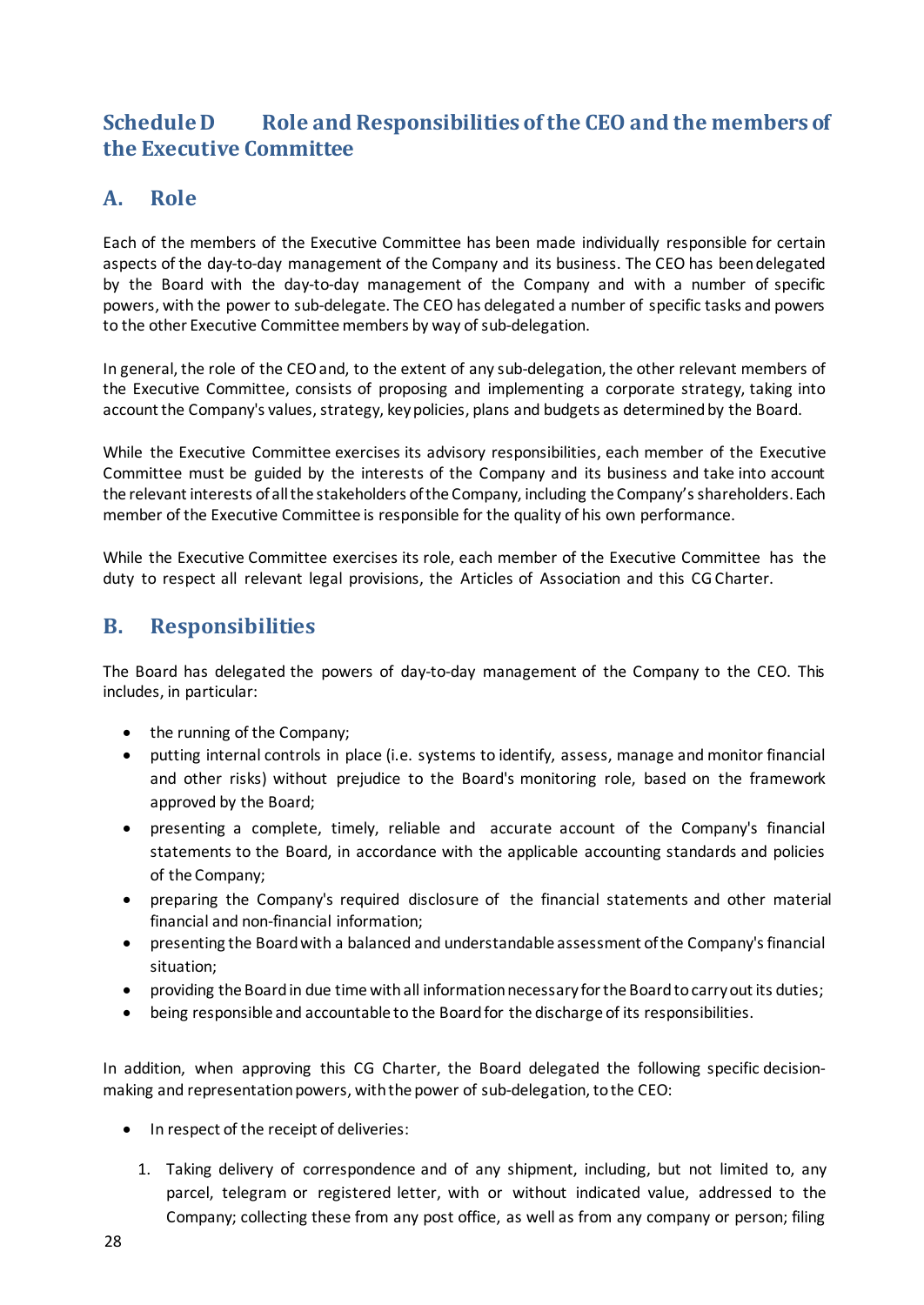any complaints in these matters and signing all necessary documents.

- 2. Establishing and signing the declarations concerning customs and excise duties and performing all formalities in this respect.
- In respect of representation:
	- 3. Representing the Company in the organizations it belongs to.

4. Representing the company vis-à-vis any authority; filing petitions, objections and appeals against the decisions of these authorities; signing all relevant documents and in general performing any act in this respect.

- 5. Representing the Company vis-à-vis any organizationregarding socialsecurity.
- 6. Representing the Company vis-à-vis any organizationregarding tax.
- 7. Representing the Company vis-à-vis any trade union.

8. Representing the Company for the filing, prosecution and renewal of trademarks, designs and patent applications.

9. Representing the Company by signing non-disclosure agreements.

In respect of general management:

10. Carrying on the daily correspondence of the Company.

11. Signing agreements on the purchase and sale of moveable goods and/or services, to the exclusion, however, of the granting of any right of use with regard to the Company's intellectual property (except research licenses and intellectual property rights that are not related to the Company's core business); determining and negotiating the conditions thereof.

12. Responding to any invitation for tenders by public or private organizations. Performing all relevant acts in this respect.

13. In general, obtaining a right to use (by way of, among other things, purchase, lease, …) the movable goods necessary or useful for the activities of the Company including, but not limited to, supplies, equipment, motor vehicles, services and raw materials (including the signing of order documents and invoices).

14. Authorizing other employees to obtain a right to use (by way of, among other things, purchase, lease) movable goods of the following type: lab consumables, office and kitchen consumables, lab equipment and furniture, lab refurbishment, IT hardware, IT software, office furniture, library, travel and training, general expenses for an amount not exceeding EUR 5,000.00 (five thousand) per transaction.

• In respect of financial operations:

15. Claiming and collecting the amounts due to the Company and giving acquittal therefore.

16. Endorsing and protesting the checks made out to the benefit of the Company, but only

with a view to payment into the current account of the Company.

17. Transferring amounts from a '*postcheque*' account or bank account of the Company to another '*postcheque*' account or bank account of the Company.

- 18. Paying the amounts due by the Company, in principal, interest and accessories.
- 19. Signing and endorsing drafts as a drawer, on customers ofthe Company.
- 20. Negotiating drafts from clients for the benefit of the Company.

21. Entering into and terminating agreements relating to the lease of safe deposit boxes or to the deposit of securities with a bank.

- 22. Opening and closing the bank and '*postchequ*e' accounts andchanging the names thereof.
- In respect of rent: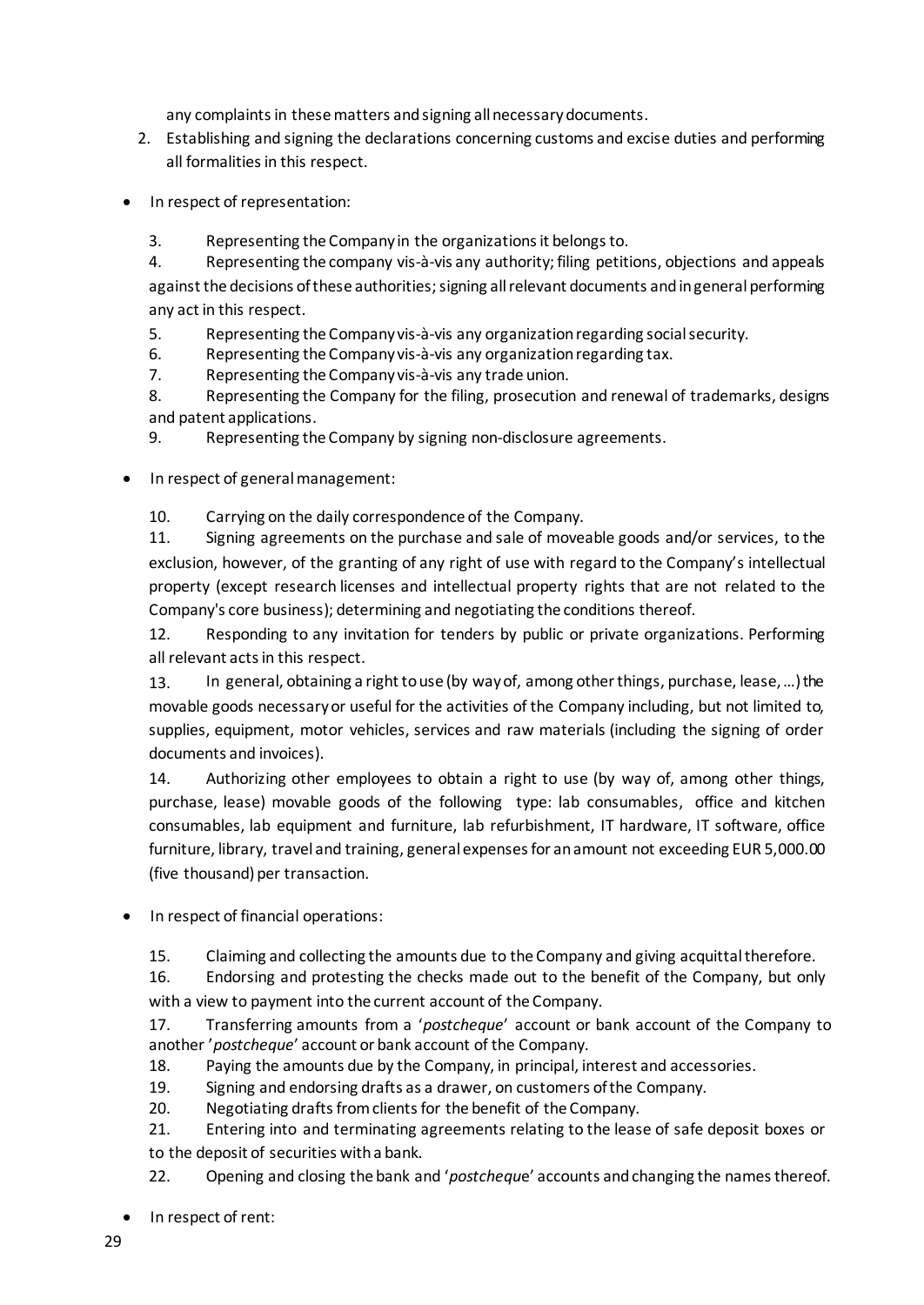23. Entering into, authorizing, changing, renewing and terminating lease agreements for a period of less than 9 years as lessor or lessee and in general taking any measures regarding lease agreements.

• In respect of insurances:

24. Entering into insurance agreements and making and handling claims under these agreements.

25. Entering into and signing car insurance policies and making and handling claims under these policies.

• In respect of HR matters:

26. Appointing and terminating the agreements with employees of or self-employed consultants to the Company, including the members of the Executive Committee, excluding the CEO and any person reporting directly to the CEO, after consultation with the Nomination and Remuneration Committee; determining their powers, remuneration, including the grant of fringe benefits, excluding, however, the grant of these fringe benefits to all or a substantial number of the employees of the Company, as well as all other conditions of hiring, employment and termination.

27. Appointing and discharging the distributors, agents and sales representatives; determining the conditions under which they act in this capacity.

28. Entering into and terminating agreements with service providers; determining the conditions of these agreements.

• In respect of litigation:

29. Appointing the lawyers and advisors, in view of the legal representationof the Company before all jurisdictions and arbitral tribunals; entering into transactions, arrangements and settlements; taking all conservatory measures in this respect.

30. Representing the Company as a creditor in any bankruptcy as well as in similar circumstances; fixing the claims and confirming their legitimacy; accepting, declining and filing appeals against settlement propositions, and performing all necessary acts in relation thereto.

- In respect of delegation:
	- 31. Delegating one or more of these powers to members of staff or to other persons.

With regard to the above decision-making and representation powers delegated to the CEO, the following limitations apply:

- the exercise of the powers listed above individually (to the exclusion, however, of the powers listed under 3 through 6, 8, 14, 19, 22, and 23) may not have a foreseeable cost for the Company which is in excess of EUR 500,000.00 per act or transaction;
- The limitation in the previous paragraph does not apply if the applicable exercise of powers is cosigned by the Chairman of the Board;
- the limitation in the previous paragraph may not be avoided by separating an act or transaction
- into separate acts or transactions which individually do not exceed the indicated threshold, but which, taken together, exceed this threshold;
- the powers listed above may not be used for any transaction between the Company and any of its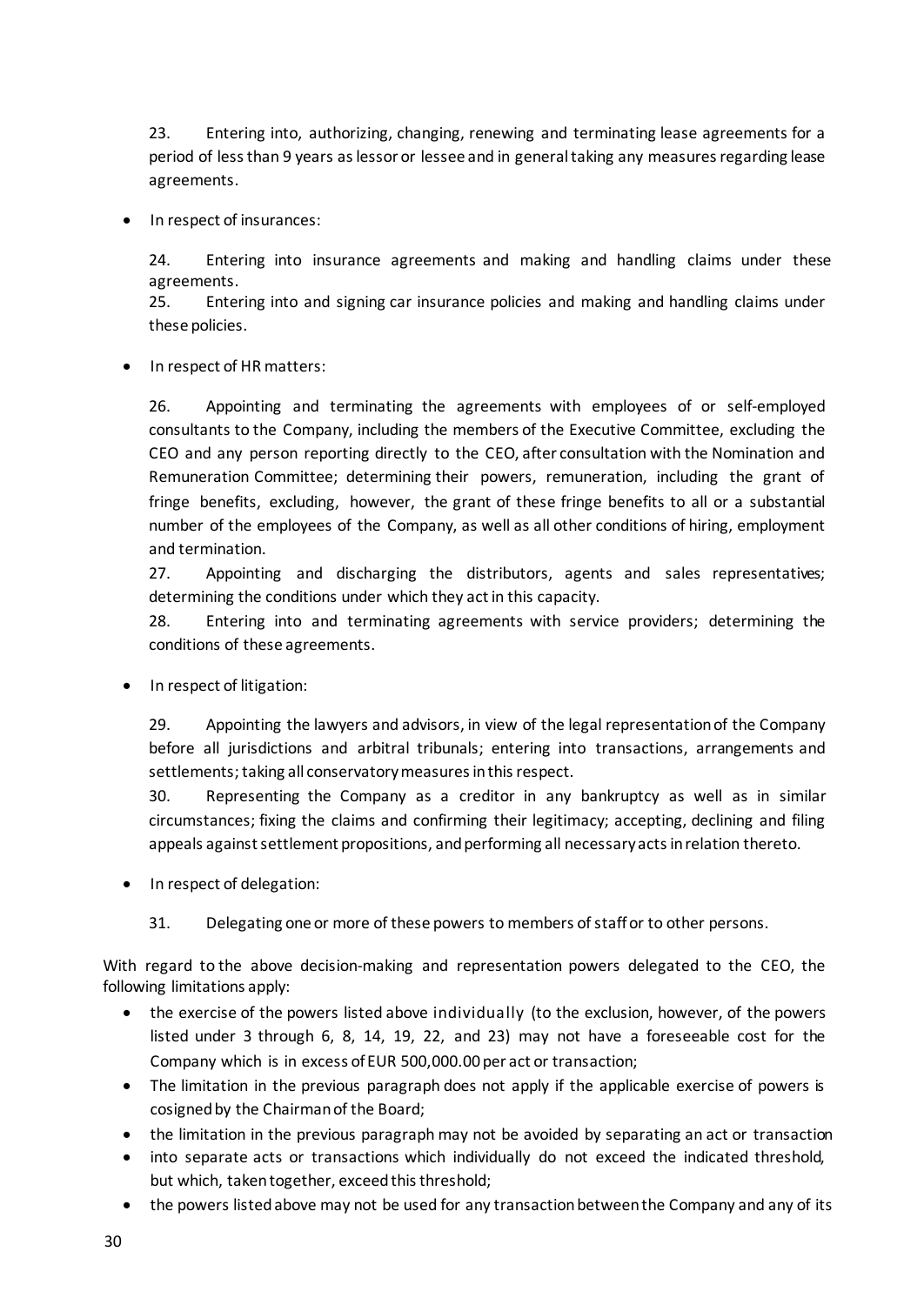- officers, directors, employees or affiliates thereof;
- the powers listed above may not be used for any act or decision which is reserved to the Board by the Articles of Association (as amended from time to time) or by law;

The CEO has sub-delegated the following specific decision-making powers to:

- The CFO:
	- 1.In respect of agreements on the delivery of moveable goods and/or services, as well as in respect of confidentiality agreements: executing and terminating all agreements on the delivery of moveable goods and/or services, as well as in respect of confidentiality agreements on behalf and for the account of the Company in accordance with the contract management process.
	- 2.In respect of certain acts of general day-to-day management: (i) executing all day-to-day correspondence on behalf and for the account of the Company and taking delivery of any shipment (any parcel, registered letters, telegram, etc.) to the Company; and (ii) obtaining a right to use (by way of, among other things, purchase, lease, …) the movable goods and/or services necessary or useful for the activities of the Company (including the signing of order documents and invoices).
	- 3.In respect of the representation of the Company: representing the Company in the organizations it is a member of and vis-à-vis any authority; filing petitions, objections and appeals against the decisions of these authorities and signing all relevant documents and in general performing any act in this respect.
	- 4.Representing the Company vis-à-vis any trade union; representing the Company vis-à-vis any organization regarding social security and any organization regarding tax; appointing the lawyers and advisors, in view of the legal representation of the Company in all jurisdictions and before all arbitral tribunals; filing claims and entering into transactions, arrangements and settlements and taking all conservatory measures in this respect; representing the Company as a creditor in any bankruptcy as well as in similar circumstances; entering into insurance agreements and making and handling claims under these agreements; claiming and collecting the amounts due to the Company and giving acquittal therefore; endorsing and protesting the cheques made out to the benefit of the Company, but only with a view to payment into the current account of the Company; paying the amounts due by the Company, in principal, interest and accessories; signing and endorsing drafts as a drawer, on customers of the Company and negotiating drafts from clients for the benefit of the Company; entering into and terminating agreements relating to the lease of safe deposit boxes or to the deposit of securities with a bank; opening and closing the bank and 'postcheque' accounts and changing the names thereof; entering into insurance agreements and making and handling claims under these agreements; completing and executing declarations for import and excise duties and performing all formalities in that respect; entering into and signing car insurance policies; filing, prosecution, renewal of trademarks, designs and patent applications.
	- 5.Appointing and terminating the agreements with employees or of self-employed consultants to the Company, excluding the members of the Executive Committee, determining their powers, remuneration, including the grant of fringe benefits, excluding, however, the grant of these fringe benefits to all or a substantial number of employees of the Company, as well as other conditions of hiring, employment and termination.

The persons granted the abovementioned decision-making powers will report to the CEO on a regular basis (and every time the relevant person deems it appropriate) on the performed activities.

• The VP HR: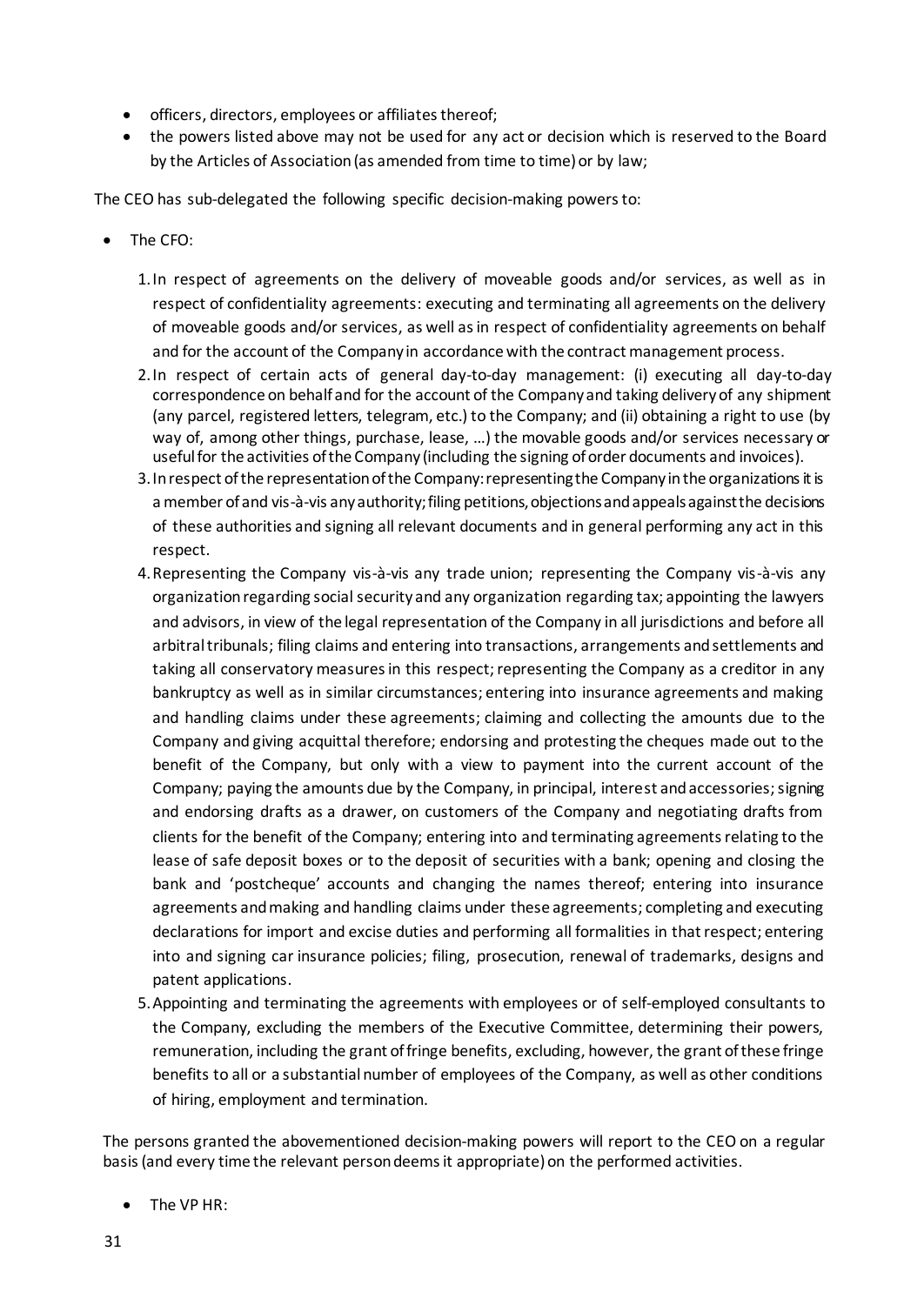Signing and terminating the agreements with employees of or self-employed consultants to the Company, excluding the CEO, the members of the Executive Committee and any person reporting directly to the CEO, after consultation with the Nomination and Remuneration Committee; determining their powers, remuneration, including the grant of fringe benefits, excluding, however, the grant of these fringe benefits to all or a substantial number of the employees of the Company, as well as all other conditions of hiring, employment and termination.

• The CLO:

Appointing the lawyers and advisors, in view of the legal representation of the Company before all jurisdictions and arbitral tribunals; entering into transactions, arrangements and settlements; taking all conservatory measures in this respect.

With regard to the abovementioned specific decision-making powers delegated by the CEO, the following limitations apply:

- the powers only apply to the area or department, as well as the related budgets, which falls under the relevant person's responsibility;
- the foreseeable cost for the Company may not exceed EUR 250,000.00 per act or transaction and this may not be avoided by separating an act or transaction into separate acts or transactions which individually do not exceed the threshold set out above, but which, taken together, exceed this threshold;
- the powers listed above may not be used for any transaction between the Company and any of its directors, employees or affiliates thereof;
- the powers listed above may not be used for any act or decision which is reserved to the Board by the Articles of Association (as amended from time to time) or by law;
- the powers listed above may be sub-delegated to members of staff or consultants up to an amount of EUR 50,000.

## <span id="page-31-0"></span>**C. Evaluation**

The Nomination & Remuneration Committee will conduct an annual review of the performance of the CEO and the other Executive Committee members. The Board will review the Nomination & Remuneration Committee's report in order to ensure that the CEO and the other members of the Executive Committee are providing the best leadership for the Company in the long-and short- term.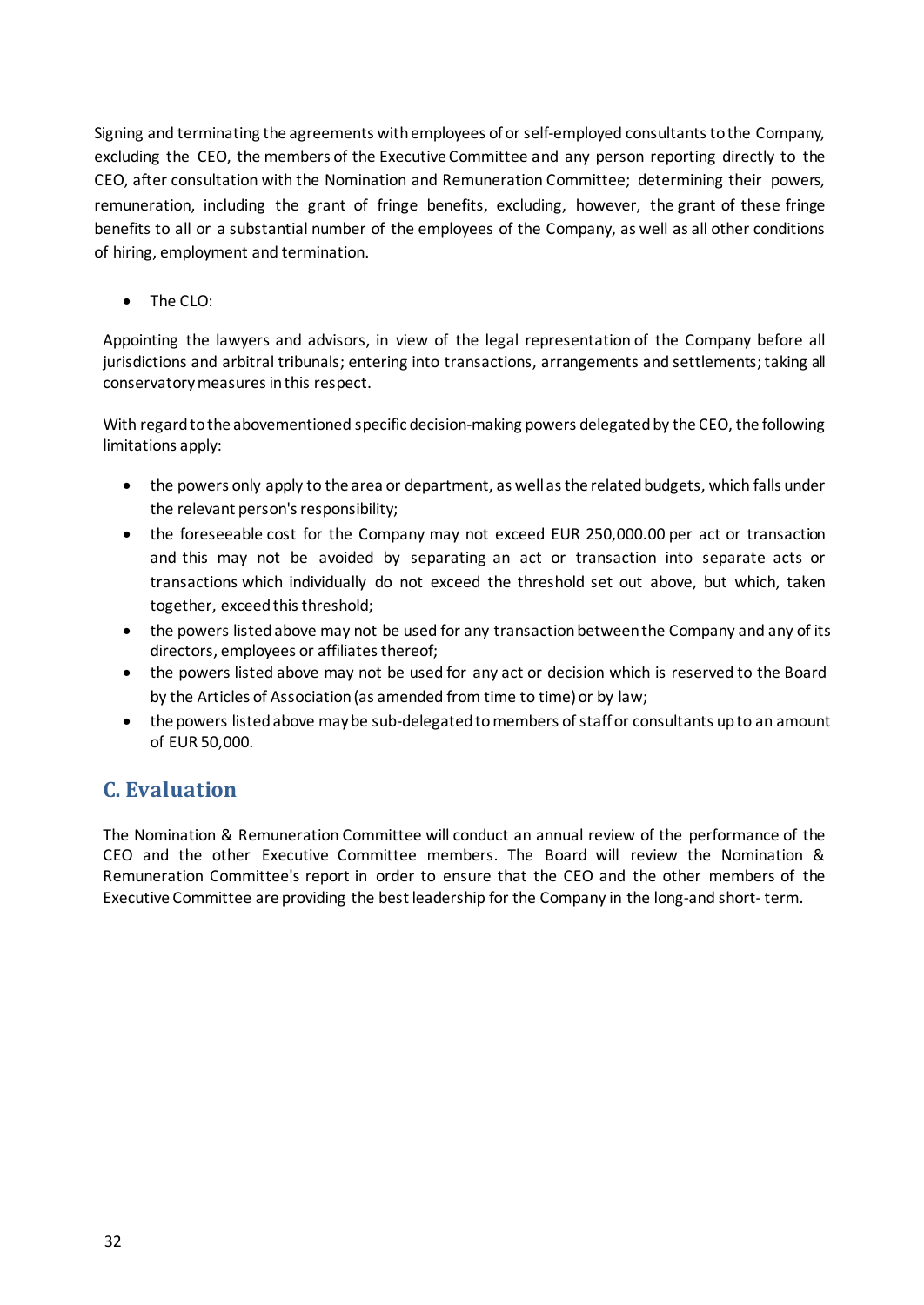# <span id="page-32-1"></span><span id="page-32-0"></span>**Schedule E Nomination & Remuneration Committee – Terms of Reference**

#### **A. Introduction**

<span id="page-32-2"></span>"Large" listed companies (as defined in Article 7:100 of the CCA) are legally obliged to establish a remuneration committee within their board of directors. Although the Company currently does not qualify as a "large" company, the Board has voluntarily set up a Remuneration Committee. As the Remuneration Committee also performs the task of a nomination committee, it is called the Nomination and Remuneration Committee.

#### **B. Role**

<span id="page-32-3"></span>The role of the Nomination and Remuneration Committee is to assist the Board in all matters:

- relating to the selection and recommendation of qualified candidates for membership of the Board;
- relating to the nomination of the CEO;
- relating to the nomination of the members of the Executive Committee, other than the CEO, upon proposal by the CEO;
- relating to the remuneration of independent directors;
- relating to the remuneration of the CEO;
- relating to the remuneration of the members of the Executive Committee, other than the CEO, upon proposal by the CEO;
- relating to matters on which the Board or the Chairman of the Board requests the Nomination and RemunerationCommittee's advice.

Additionally, with regard to matters relating to remuneration, except with respect to those areas that are reserved by law to the Board, the Nomination and Remuneration Committee will at least have the following tasks:

- preparing the remuneration report(whichis tobe included in the Board's CG Statement);
- explaining its remuneration report at the Annual General Shareholders' Meeting.

It will report to the Board on the performance of these tasks on a regular basis.

#### **C. Responsibilities**

<span id="page-32-4"></span>The Nomination & RemunerationCommittee is responsible for the following nomination duties:

- drafting appointment procedures for Board members, the CEO and the other members of the Executive Committee;
- making recommendations to the Board regarding the appointment of directors (taking into account that the final decision on the appointment of Board members lies with the shareholders' meeting);
- reviewing recommendations by the CEO regarding the appointment of members of the Executive Committee, and making these recommendations to the Board;
- periodically assessing the size and composition of the Board, the Executive Committee and the other Board Committees and making recommendations to the Board with regard to any changes;
- identifying and nominating, forthe approvalof the Board, candidatestofill vacancies on the Board as they arise;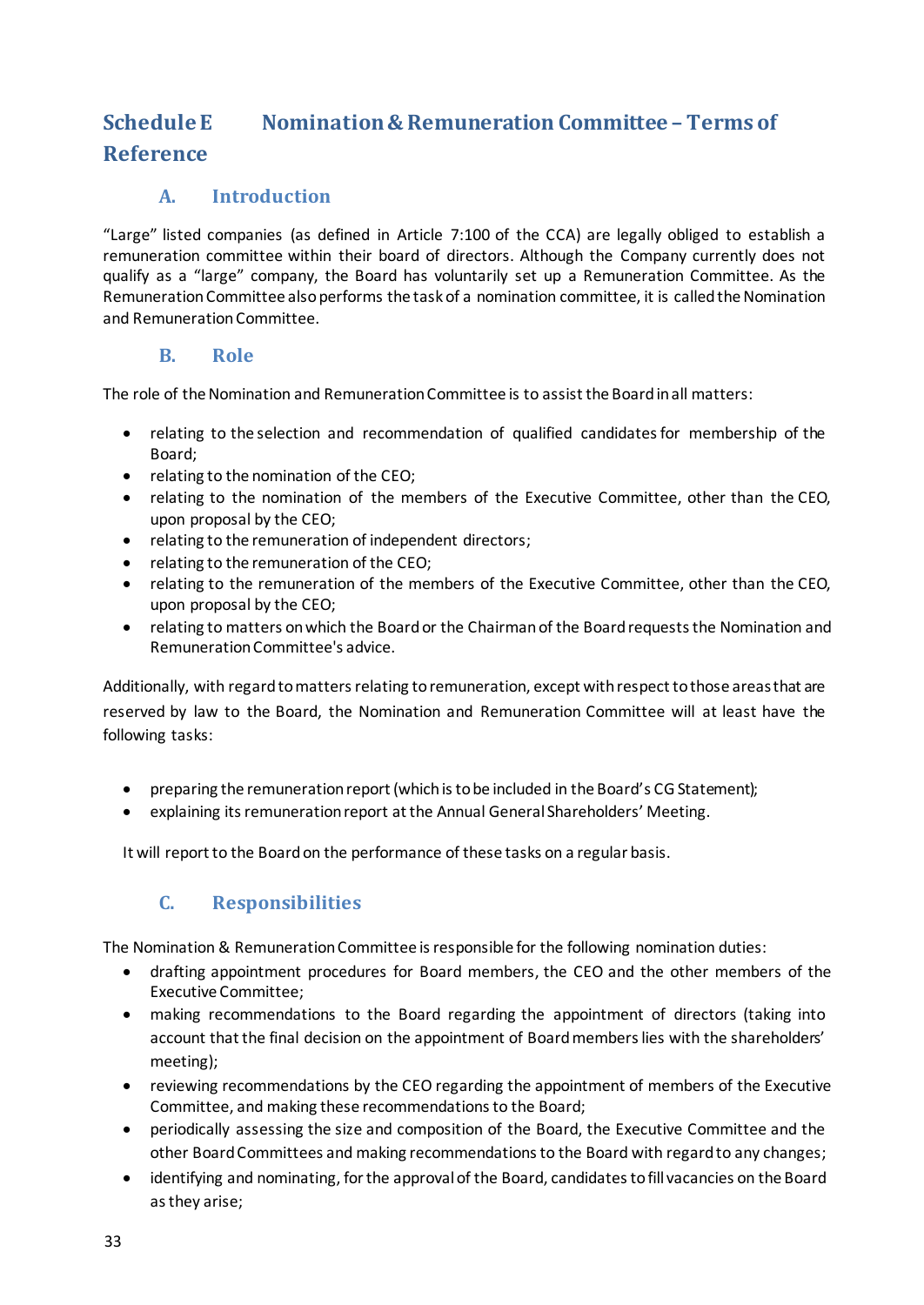• advising on proposals for appointment made by relevant parties, including management and shareholders.

The Nomination & Remuneration Committee is responsible for the following remuneration duties:

- making proposals to the Board on the remuneration policy for directors, the CEO and other members of the Executive Committee, as well as, where appropriate, on the resulting proposals to be submitted by the Board to the shareholders;
- making recommendations to the Board on the appropriate individual remuneration (in respect of both amount and composition of the remuneration) of the directors, the CEO and the other members of the Executive Committee, including on variable remuneration(bonuses) and long-term incentives whether stock-related or not, in the form of stock options or other financial instruments) and on any severance payments, as well as, where appropriate, on the resulting proposals to be submitted by the Board to the shareholders), but at the exclusion of any variable remuneration for independent directors;
- preparing the remuneration report as well as explaining this report at the Annual General Shareholders' Meeting;
- making proposals regarding the early termination of executive directors, independent directors, the CEO and any other members of the Executive Committee, in respect of which it could be recommended to award, in the event of early termination of the agreement, a severance package that exceeds 18 months' basic and variable remuneration;
- making recommendations to the Board on the appropriate individual remuneration (in respect of both amount and composition of the remuneration) of the directors charged with special assignments, unless, in the latter case, urgency does not allow it, and submitting the resulting proposals of the Board to the shareholders;
- drawing up the policy regarding warrant plans and overseeing the general policy for the granting of warrants to employees, directors and members of the Executive Committee. The CEO will propose the identity of the beneficiaries and the number of warrants to be allocated to each of them (individually in the case of Board members and members of the Executive Committee, and individually or per category in the case of other employees) to the Nomination & Remuneration Committee. The Nomination & Remuneration Committee will evaluate these proposals. In the case of grants to the CEO, the initial proposal shall immediately be made by the Committee itself;
- ensuring that remuneration levels take into account the risks involved, the demands and time requirements of each role, and the relevant industry benchmarks.

If the Nomination and Remuneration Committee has made recommendations to the Board on the appropriate individual remuneration (in respect of both amount and composition of the remuneration) of the independent directors whereby remuneration is granted which comprises variable remuneration within the meaning of Article 7:92 of the CCA, this recommendation remuneration will be submitted for approval to the next Annual General Shareholders' Meeting.

#### **D. Composition**

<span id="page-33-0"></span>The Nomination and Remuneration Committee will consist of not less than three directors, or such greater number as determined by the Board at any time. All members must be non-executive directors and at least a majority of its members must be independent.

The Nomination and Remuneration Committee must have the necessary expertise as regards the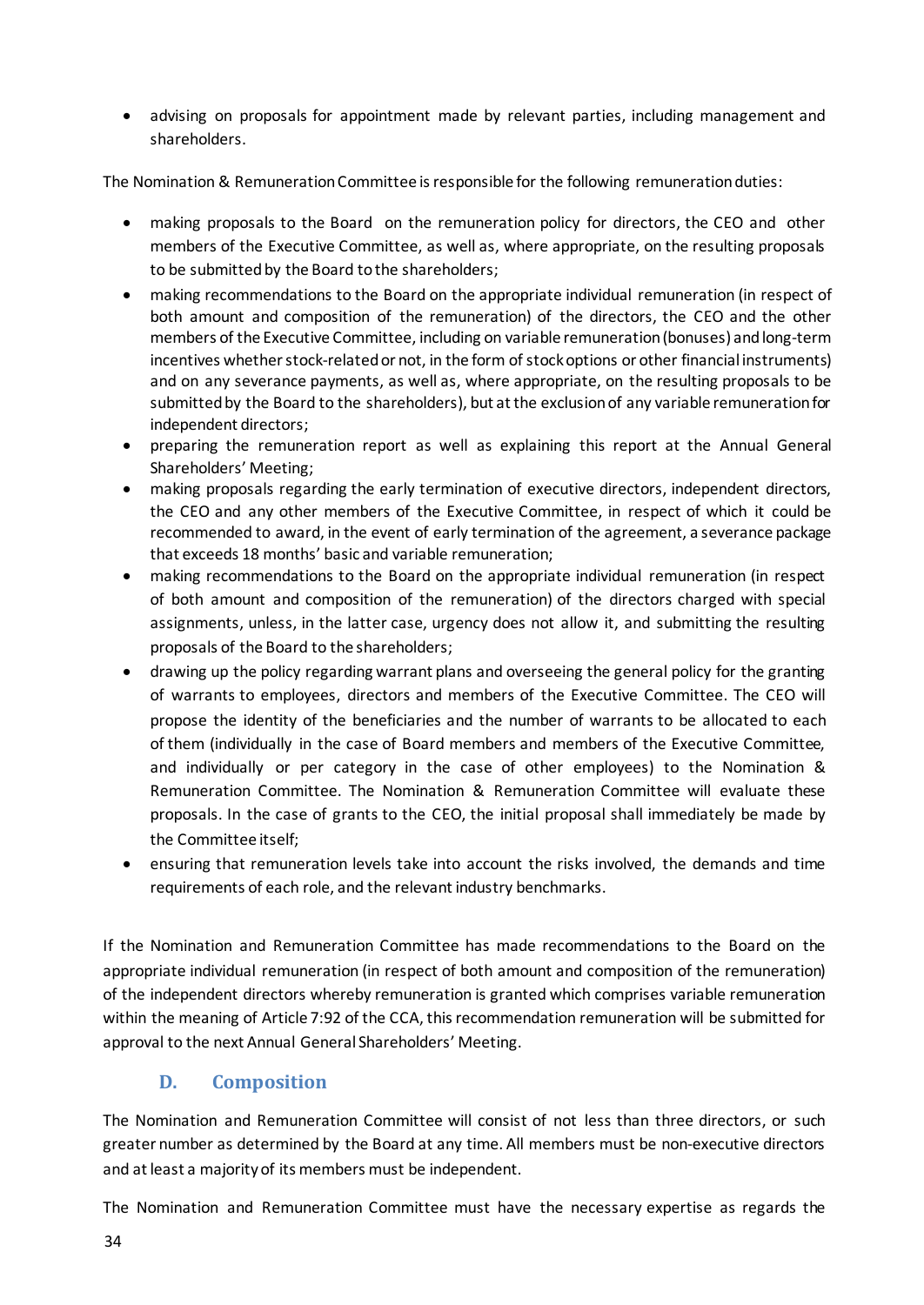remunerationpolicy, andthis condition isfulfilled if at least one member has had a higher education and has had at least three years' experience in personnel management or in the field of remunerating directors and managers.

The CEO has the right to attend the meetings of the Nomination & Remuneration Committee in an advisory and non-voting capacityon matters otherthanthose concerning himself.

The term of the mandate of a Nomination & Remuneration Committee member must never exceed the termof that director's appointment as a Boardmember.

#### **E. Chairman**

<span id="page-34-0"></span>The Nomination & Remuneration Committee appoints one of its members as Chairman. If the Chairman of the Board is a non-executive director, he will in principle chair the Nomination & Remuneration Committee (if he is a member of the Nomination & Remuneration Committee), unless another nonexecutive director is elected as Chairman by the members of the Nomination & Remuneration Committee or unless the Nomination and Remuneration Committee is dealing with the designation of the current Chairman'ssuccessor.

It is the responsibility of the Chairman of the Nomination & Remuneration Committee, supported, where appropriate, by the CEO, to ensure that the Nomination & Remuneration Committee: (i) understands its role and responsibilities; (ii) possesses all the information and internal or external support it requires to fulfil its tasks properly; and (iii) fulfils all its responsibilities in accordance with this CG Charter.

#### **F. Meetings**

<span id="page-34-1"></span>The number of meetings of the Nomination & Remuneration Committee will be determined by the Chairman of the Nomination & Remuneration Committee with a view to allowing the Nomination & Remuneration Committee to fulfil its obligations, whenever it deems it necessary to carry out its duties, but must not be less than two per calendar year.

A meeting of the Nomination & Remuneration Committee will not be in quorum unless a majority of its members are present or validly represented.

The Chairman of the Nomination & Remuneration Committee is entitled to convene a Nomination & Remuneration Committee meeting. All meetings will be conducted according to an agenda, drawn up by the Chairman of the Nomination & Remuneration Committee, in consultation with the relevant members of the Nomination & RemunerationCommittee andthe Executive Committee. The Nomination & Remuneration Committee will consider proposals made by relevant parties, including the management and shareholders. In particular, the CEO is entitled to submit proposals to, and to be adequately consulted, especially when dealing with issues related to executive directors or other members of the Executive Committee.

The meeting may alsobe organized by means of video- or teleconference.

The Chairman of the Nomination & Remuneration Committee will keep minutes of each meeting of the Nomination & Remuneration Committee. Theminutes mustbe signed by the Chairman of the Nomination & RemunerationCommittee, as well as by atleast one othermember of theNomination & Remuneration Committee.

#### **G. Attendance**

<span id="page-34-2"></span>35 Members of the Board, members of the Executive Committee or independent consultants may attend,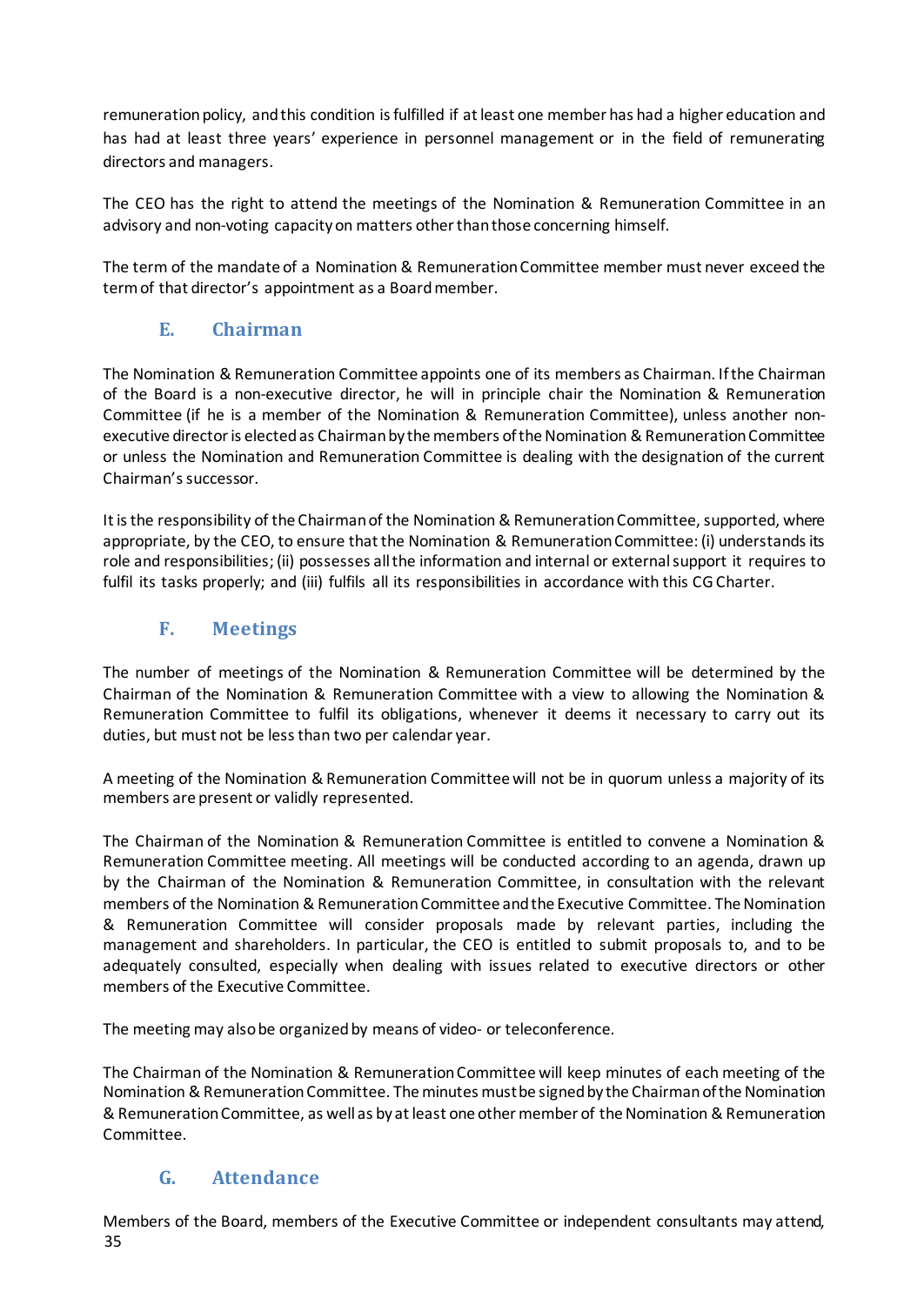in a non-voting capacity, all or part of any meeting of the Nomination & Remuneration Committee, upon invitation by the Chairman of the Nomination & Remuneration Committee.

The CEO will attend each meeting of the Nomination & Remuneration Committee in an advisory and nonvoting capacity. However, he must leave the meeting when the topics discussed relate directly to him.

#### **H. Consensus Decisions**

<span id="page-35-0"></span>The Nomination & Remuneration Committee decides on its proposals by consensus.

Whenever the Nomination & Remuneration Committee is unable to reach a consensus on a matter, the Chairman of the Nomination & Remuneration Committee will refer the matterto the Board, stating the various positions of the Nomination & Remuneration Committee members.

#### **I. Objectivity**

<span id="page-35-1"></span>No Nomination & Remuneration Committee member must be present at (that part of) the meeting at which his appointment, re-appointment or removal is discussed, at which his own performance is evaluated or at which his individual level of remuneration is discussed, and must not be involved in any decision regarding thosematters.

## **J. Reporting and Evaluation**

<span id="page-35-2"></span>The Chairman of the Nomination & Remuneration Committee will report to the Board subsequent to each Nomination & Remuneration Committee meeting on its activities, conclusions, recommendations and decisions.

The Chairman of the Nomination & Remuneration Committee will report to the Board on the Nomination & RemunerationCommittee's performance on an annual basis.

Every three years, the Nomination & Remuneration Committee reviews its Terms of Reference and its own effectiveness and recommends any necessary changes to the Board.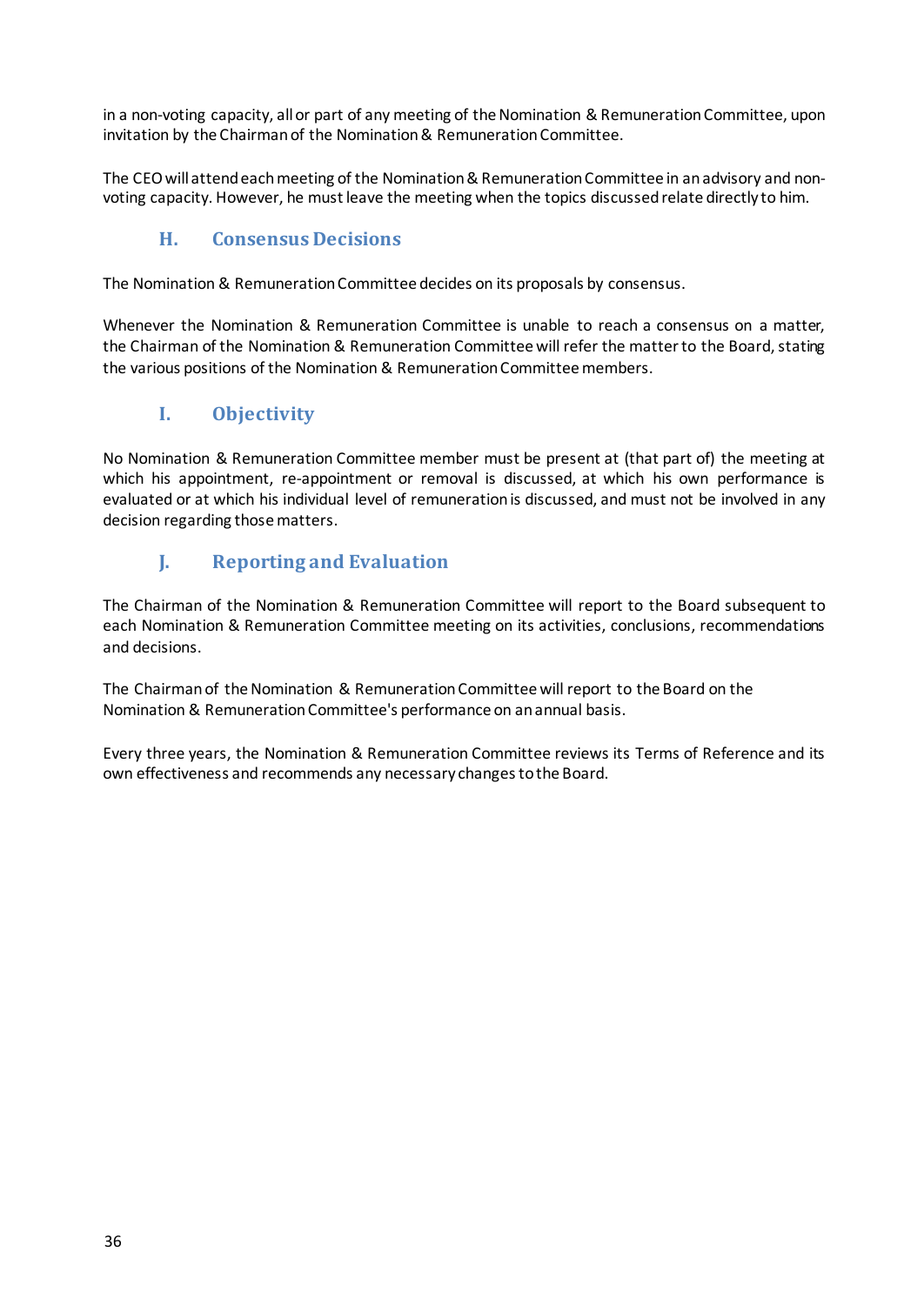## <span id="page-36-0"></span>**Schedule F Audit Committee – Terms of Reference**

#### **A. Introduction**

<span id="page-36-1"></span>"Large" listed companies (as defined in Article 7:99 of the CCA) are legally obliged to establish an audit committee within their board of directors. Companies who are listed on the NASDAQ Stock Market are required to have an audit committee within their board of directors. If the Company is not a "large" listed company or not listed on the NASDAQ Stock Market, it may decide not to establish a separate Audit Committee, and instead, in accordance with Article 7:99 §3 of the CCA, have its audit function carried out by the entire Board. This audit function (and the manner in which the Audit Committee or the Board perform the audit function) is set out in this Schedule F.

The Audit Committee is governed by Article 7:99 of the CCA, the following Terms of Reference, as well asthe Articles of Association, where relevant.

#### **B. Role**

<span id="page-36-2"></span>The role of the Audit Committee is to assist the Board in fulfilling its monitoring responsibilities in respect of control in the broadest sense, including responsibilities for the financial reporting process, the system of internal control and risk management (including the Company's process for monitoring compliance with laws and regulations) and the external audit process.

#### **C. Responsibilities**

<span id="page-36-3"></span>The Audit Committee is responsible for the following duties in respect of the monitoring of the financial reporting process:

- discussing significant financial reporting issues regarding the financial reporting with both the relevant members of the Executive Committee and the statutory auditor of the Company who is responsible for the audit of the annual accounts of the Company (the "External Auditor");
- monitoring the integrity of the financial information (interim and year-end) before release and assessing whether it is correct, complete, and consistent with information known to the Audit Committee and reflects relevant and consistent accounting principles used by the Company; this review is basedon an audit programadopted by the Audit Committee;
- reviewing the periodic information before it is published, as well as assessing the relevance and the consistent character of the accounting standards used, the impact of new accounting rules, the treatment of "estimated entries" in the annual accounts, forecasts, work of the internal auditor (if this function exists) and the External Auditor in the matter;
- reviewing and discussing with the relevant members of the Executive Committee, the Board and the External Auditor, the annual financial reports prepared by the External Auditor, including statements in management interviews, analyses and disagreements between the ExternalAuditor and the management;
- discussing with the relevant members of the Executive Committee, the Board and the External Auditor and verifying the periodic financial information before it is published;
- discussing with the relevant members of the Executive Committee, the Board and the External Auditor the Company's annual audited financial statements, related disclosures and (after the Audit Committee has been informed thereof by the executive management) the quality as well as acceptabilityof the accounting principles applied in the financial statements, including new or amended accounting policies, accounting policies relating to significant financial statement items,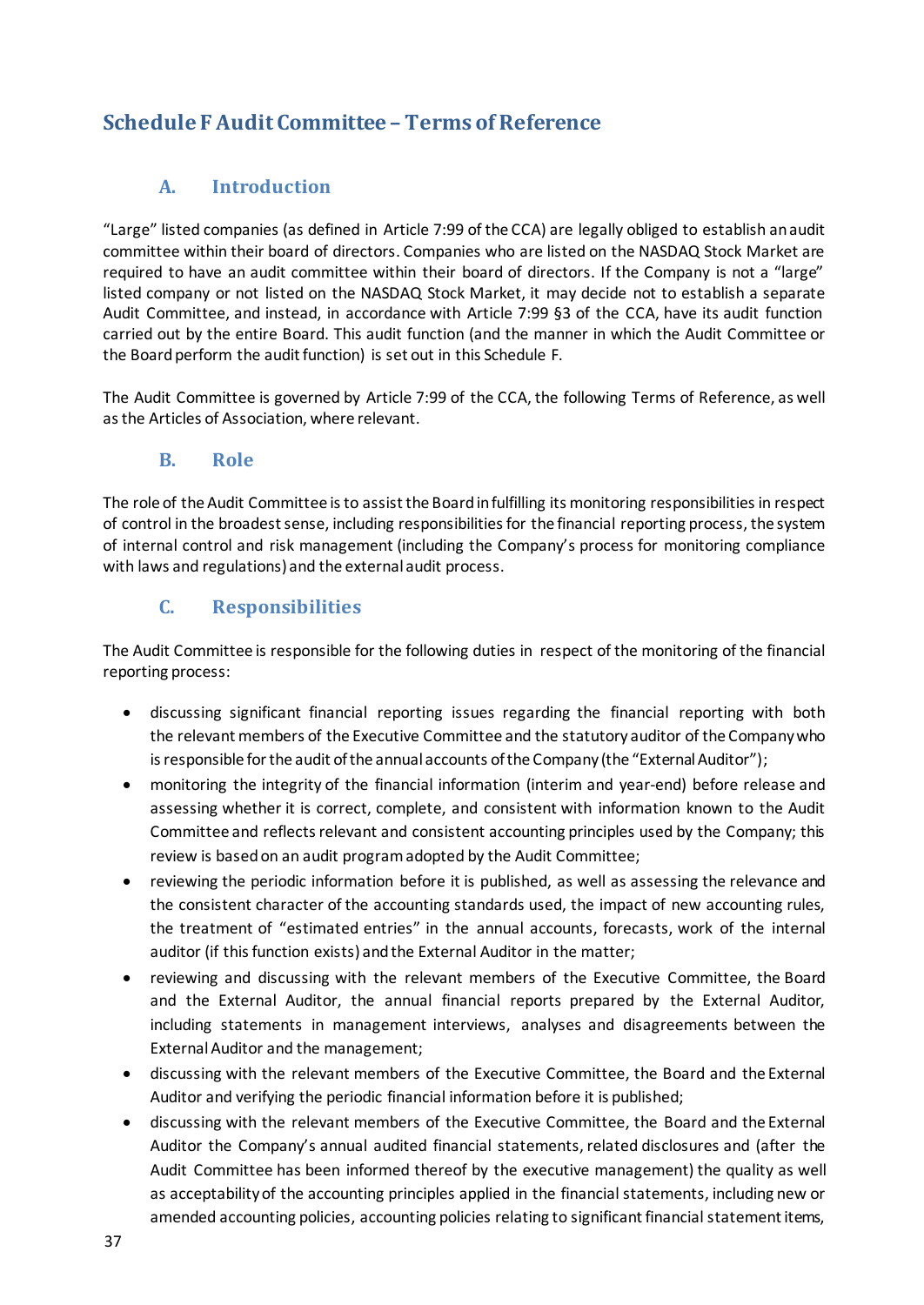significant estimates, judgments, uncertainties or methods used to account for significant and unusual transactions where the accounting treatment maybe open to different approaches;

- discussing with the relevant members of the Executive Committee, and reviewing reports of the External Auditor on: (i) significant accounting principles, policies and practices followed by the Company; (ii) significant accounting and reporting issues, including significant and unusual transactions and recent professional and regulatory pronouncements where the accounting treatment may be open to different approaches, and understanding their impact on the financial statements; and (iii) other significant written communication between the External Auditor and the Board or one of its members, for instance management letters;
- discussing with the relevant members of the Executive Committee and the Board the main financial risks for the Company and the internal control systems which were installed by the Board in order to assess that the main risks are being properly identified, managed and brought to its attention, including the internal control and risk management systems;
- reviewing the assessment of the External Auditor relating to the adequacy of the Company's system of internal controls related to financial accounting and reporting; this includes the qualitative judgments expressed by the External Auditor as to the accounting principles employed, related disclosures by the Company, and the conclusions expressed in the financial reporting of the Company;
- reviewing all significant litigation or potential litigation in which the Company is or may be engaged, as well asthe anticipatedor potential impact of this litigationon the Company.

The Audit Committee is responsible for the following duties in respect of the monitoring of the effectiveness of the Company's internal control and riskmanagement systems:

- reviewing, at least once a year, the effectiveness of the internal control and risk management systems set up by the relevant members of the Executive Committee, with a view to ensuring that the main risks (including those relating to fraud and compliance with existing legislation and regulations) are properly identified, managed, anddisclosedaccording tothe frameworkapproved by the Board;
- reviewing the statements included in the annual report on internal control and riskmanagement;
- reviewing the specific arrangements put in place by which the Company's personnel may, in confidence, raise concerns about possible improprieties in financial reporting or other matters; arrangements will be made for the proportionate and independent investigation of these matters, for appropriate follow-up action and arrangements whereby the Company's personnel can inform the Chairmanof the Audit Committee directly;
- reviewing the effectiveness of the system for monitoring compliance with laws and regulations and the results of management's investigation and follow-up (including disciplinary action) of any instances of non-compliance; obtaining regular updates from management regarding compliance matters;
- reviewing the findings of any examinations by regulatoryagencies and any auditor observations, together with management's responses;
- reviewing and approving all related party transactions on a timely basis;
- reviewing the process for communicating the code of conduct to the Company's personnel, and for monitoring compliance therewith;
- reviewing the statements included in the CG Statement on internal control and risk management.

The Audit Committee is responsible for the following dutiesin respect of internal audit:

• each year, the Audit Committee will assessthe necessity of setting up an internal audit function,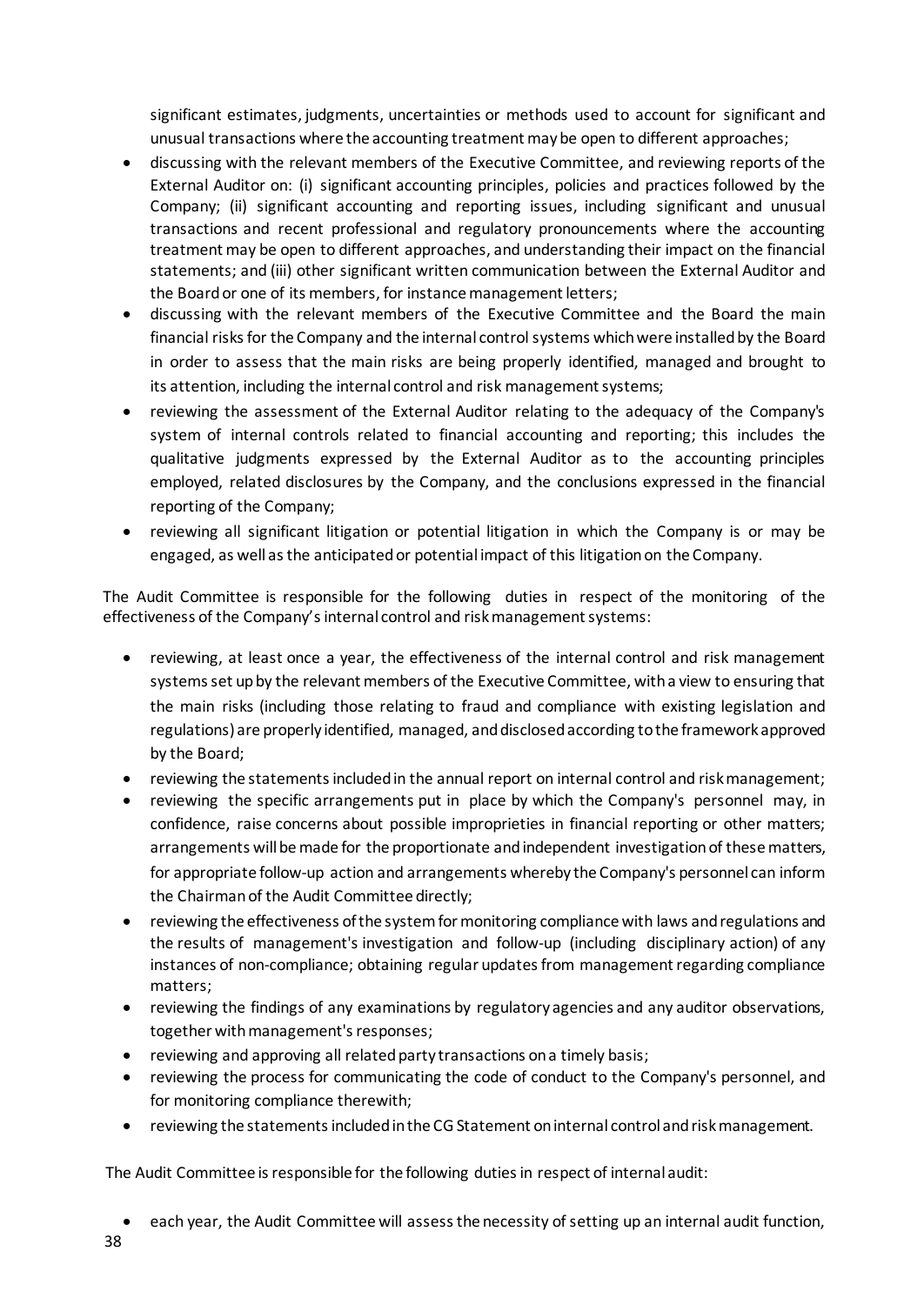and if need be, work out the necessary procedures.

The Audit Committee is responsible for the following dutiesin respect of external audit:

- making recommendations to the Board on the selection, appointment, and reappointment of the External Auditor and the terms of its engagement (taking intoaccount that the final decision on the appointment of the External Auditor will be taken by the shareholders' meeting on proposal of the Board);
- reviewing and confirming the independence of the External Auditor, in particular in view of the provisions of the CCAand the Royal Decree of 29 April 2019, as amended from time to time; the Committee will obtain a report from the ExternalAuditor describing all relationships between the External Auditor (and other persons with whom it has entered into a professional co-operation relationship) and the Company and confirm the External Auditor's independence from the Company; as the case may be, the Audit Committee and the External Auditor will discuss the risks relating to the External Auditor's independence and the safety measures taken to decrease these risks;
- reviewing the nature and extent of non-audit services (including fees and terms thereof) performed by the External auditor, as reported every year to the Audit Committee by the External Auditor; the Audit Committee will set and apply a formal policy, which will be proposed to the Board, specifying the types of non-audit services, taking into account the specific requirements of the CCA, a) excluded; b) permissible after review by the Audit Committee; c) permissible without referralto the Audit Committee;
- receiving and reviewing the External Auditor's work program (scope and approach); the Audit Committee will coordinate audit efforts with internal audit if this internal audit function exists; the Audit Committee will obtain timely information about the issues arising fromthe external audit;
- reviewing the effectiveness of the external audit process and the responsiveness of management to the recommendations made in the External Auditor's management letter;
- investigating issues that give rise to the resignation of the External Auditor and making recommendations as to any required action;
- meeting on a regular basis(at least twice a year) withthe External Auditor to discuss any matters that the Audit Committee or External Auditor believesshould be discussed privately.

The Audit Committee is responsible for the following duties in respect of reporting:

- regularly (and at least when the Board draws up the annual accounts, and where applicable the condensed financial statements intended for publication) reporting to the Board on the exercise of its duties, identifying any matters in respect of which it considers that action or improvement is needed, and making recommendations as to the steps to be taken;
- providing an open avenue of communication between internal audit if this function exists, the External Auditor, and the Boardand acting as principal contact point, to the extent applicable, for the internal and External Auditor; assuring direct and unrestricted access to the Chairman of the Audit Committee and the Chairman of the Board for the head of internal audit (if this function exists) and the External Auditor.

Finally, the Audit Committee has the following other responsibilities:

- performing other activities related to these Terms of Reference as requested by the Board;
- instituting and overseeing special investigations relating tofinancial reporting as needed;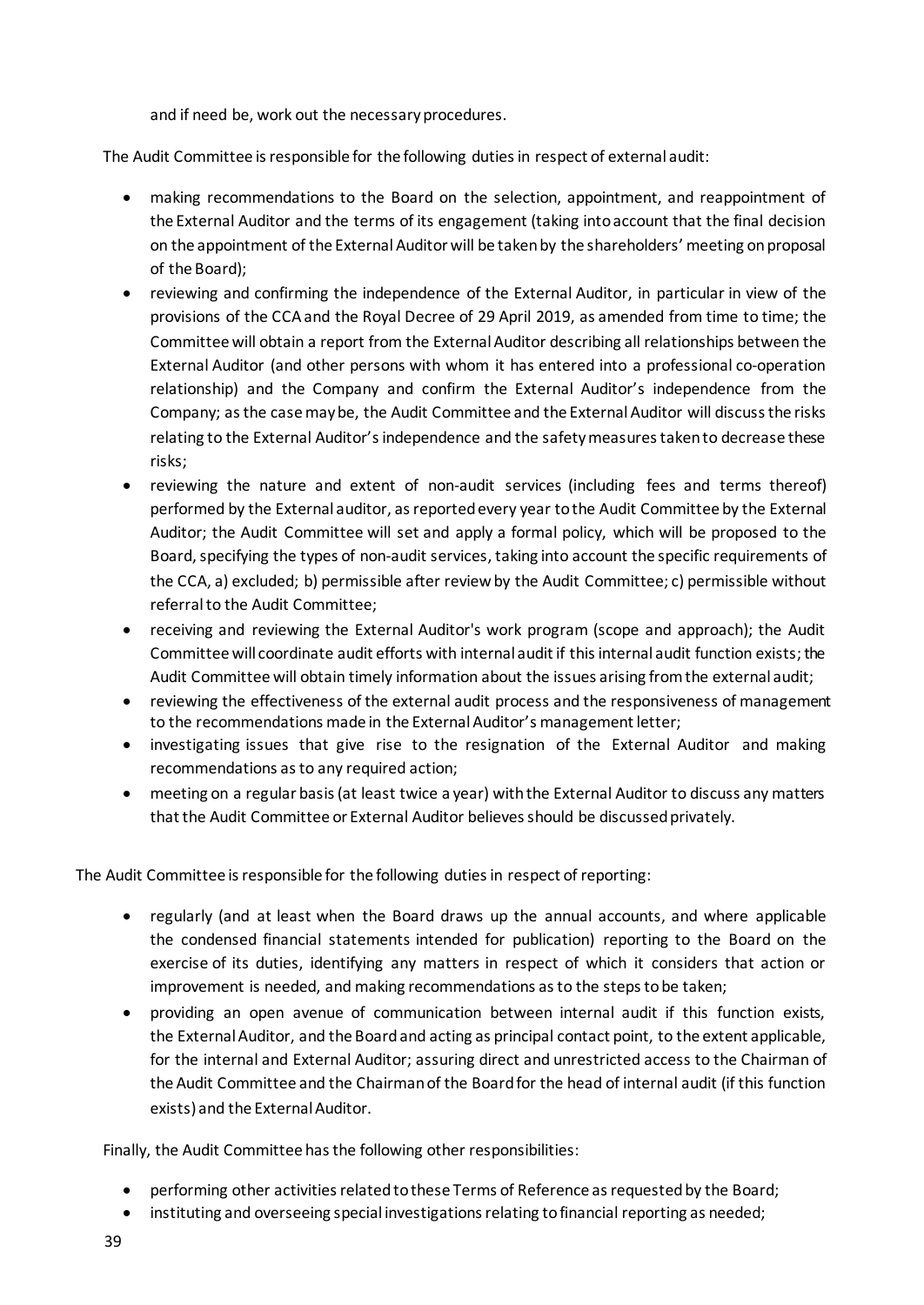- reviewing and assessing the adequacy of the Audit Committee's Terms of Reference annually, requesting Boardapproval for proposed changes;
- evaluating the Audit Committee's and individual members' performance on a regular basis and recommending any necessary changes to the Board;
- maintaining an effective working relationship with the executive management, acting as the principal point of contact for the External Auditor and the internal audit (if this function exists)to guarantee they have free access to the Board and ensuring that the External Auditor and the internal audit (if this function exists) have direct and unrestricted access to the chairman of the Audit Committee and the Chairmanof the Board;
- notwithstanding anything to the contrary, those other responsibilities of audit committees specified in Rule 10A-3 of the Exchange Act, subject to the exceptions afforded to foreign private issuers provided in such rule for so long as the Company is a foreign private issuer under such rule.

#### **D. Composition**

<span id="page-39-0"></span>The Audit Committee will consist of not less than three directors. All members must be non-executive directors. All of the members of the Audit Committee must meet the criteria for independence set forth in Rule 10A-3(b)(1) under the U.S. Securities Exchange Act of 1934, as amended (the "Exchange Act") (subject to the exemptions provided in Rule 10A-3(c) under the Exchange Act).

Notwithstanding anything to the contrary, in appointing members to the Audit Committee the Board may rely on the applicable phase-in rules applicable to initial public offerings in accordance with Rule 5615(b)(1) of the Marketplace Rules of the Nasdaq Stock Market.

The members of the Audit Committee have sufficient relevant expertise to fulfill their roles effectively, notably in financial matters, and at least one of its independent members shall have relevant accounting and auditing expertise.

The termof the mandate of an Audit Committeemember must never exceed the termof that director's appointment as a Board member.

#### **E. Chairman**

<span id="page-39-1"></span>The Board shall appoint one of the members of the Audit Committee to serve as Chairman of the Audit Committee.

#### **F. Meetings**

<span id="page-39-2"></span>The Audit Committee meets as frequently as necessary to ensure effective operation of the Audit Committee.

At least twice a year, the Audit Committee meets with the External Auditor and the head of the internal audit team (if any) to discuss matters relating to the responsibilities of the Audit Committee, matters arising from the audit process, and in particular any material weakness in the internal control. The External Auditor and the head of the internal audit team (if any) have direct and unrestricted access to the Chairman of the Audit Committee in order to discuss matters concerning the internal or external audit of the Company.

40 A meeting of the Audit Committee will not be in quorum unless a majority of its members are present or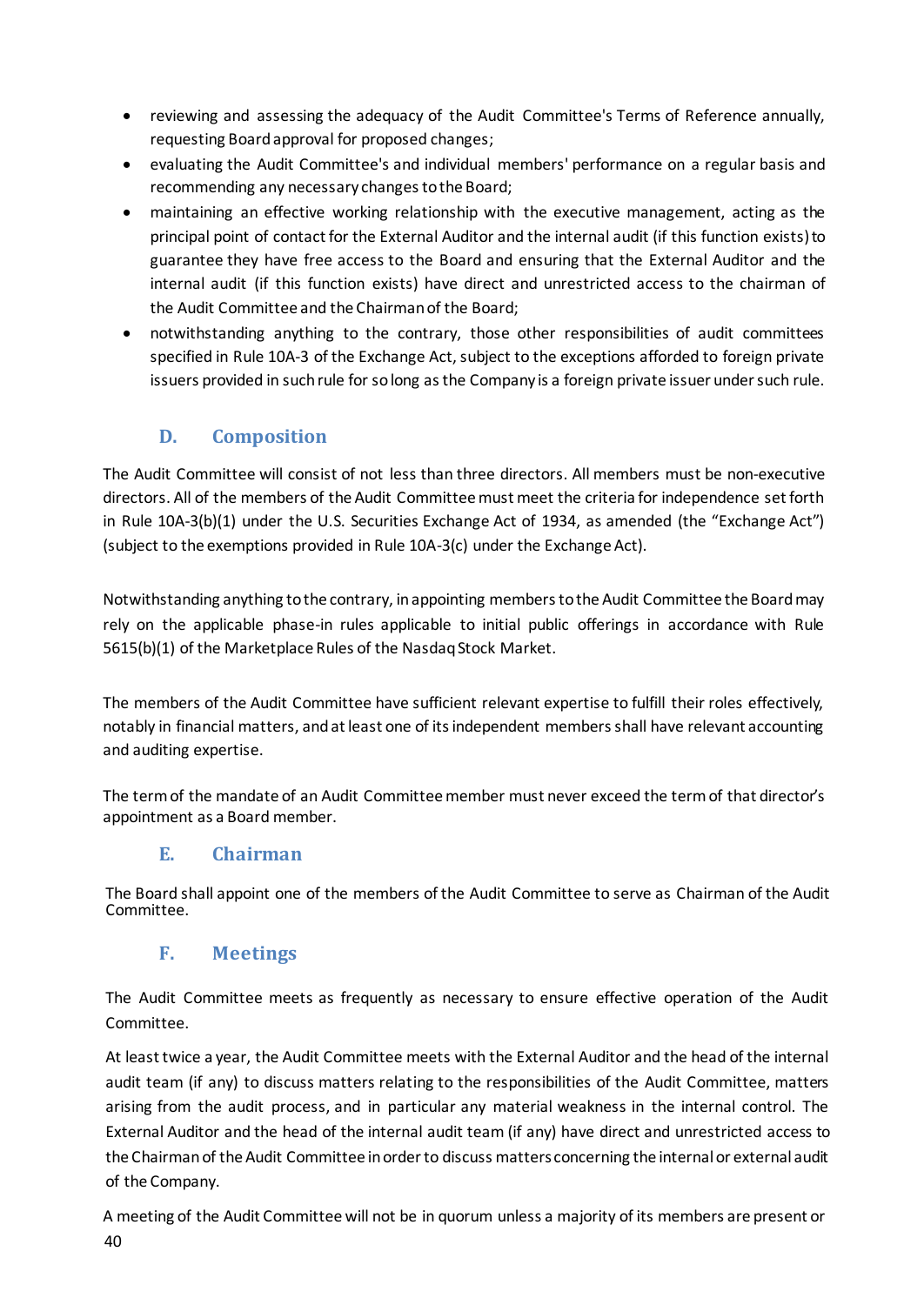validly represented.

The Chairmanof the Audit Committee is entitledto convene an Audit Committee meeting. All meetings will be conducted according to an agenda, drawn up by the Chairman of the Audit Committee, in consultationwith the relevant members of the Audit Committee and the Executive Committee.

The meeting may alsobe organized by means of video- or teleconference.

The Chairman of the Audit Committee will keep minutes of each meeting of the Audit Committee. The minutes must be signed by the Chairman of the Audit Committee, as well as byat least one othermember of the Audit Committee.

#### **G. Attendance**

<span id="page-40-0"></span>Members of the Board, members of the Executive Committee or independent consultants may attend, in a non-voting capacity, all or part of any meeting of the Audit Committee, upon invitation by the Chairman of the Audit Committee.

#### **H. Consensus Decisions**

<span id="page-40-2"></span><span id="page-40-1"></span>The Audit Committee decides on its proposals by consensus.

#### **I. Reporting and Evaluation**

The Audit Committee shall regularly report to the Board on the exercise of its duties, and at least when the Board draws up the annual accounts and the consolidated accounts. The Audit Committee's reporting should cover the Company taken as a whole. The Audit Committee shall identify any matters in respect of which it considers that action or improvement is needed and make recommendations as regards the steps to be taken in respect of such matters.

The Audit Committee has the authority to conduct investigations into any matters within its scope of responsibility and obtain advice and assistance from outside legal, accounting, or other advisers, as necessary, to perform its duties and responsibilities.

The Company will provide appropriate funding, as determined by the Audit Committee, for compensation to the External Auditor, to any advisers that the Audit Committee chooses to engage, and for payment of ordinary administrative expenses of the Audit Committee that are necessary or appropriate in carrying out its duties. The general shareholders' meeting set the External Auditor's fees.

The Audit Committee reviews its terms of reference and its own effectiveness regularly (and at least every three years). It reports on its assessment to the Board and submits proposals for changes to the Board where necessary.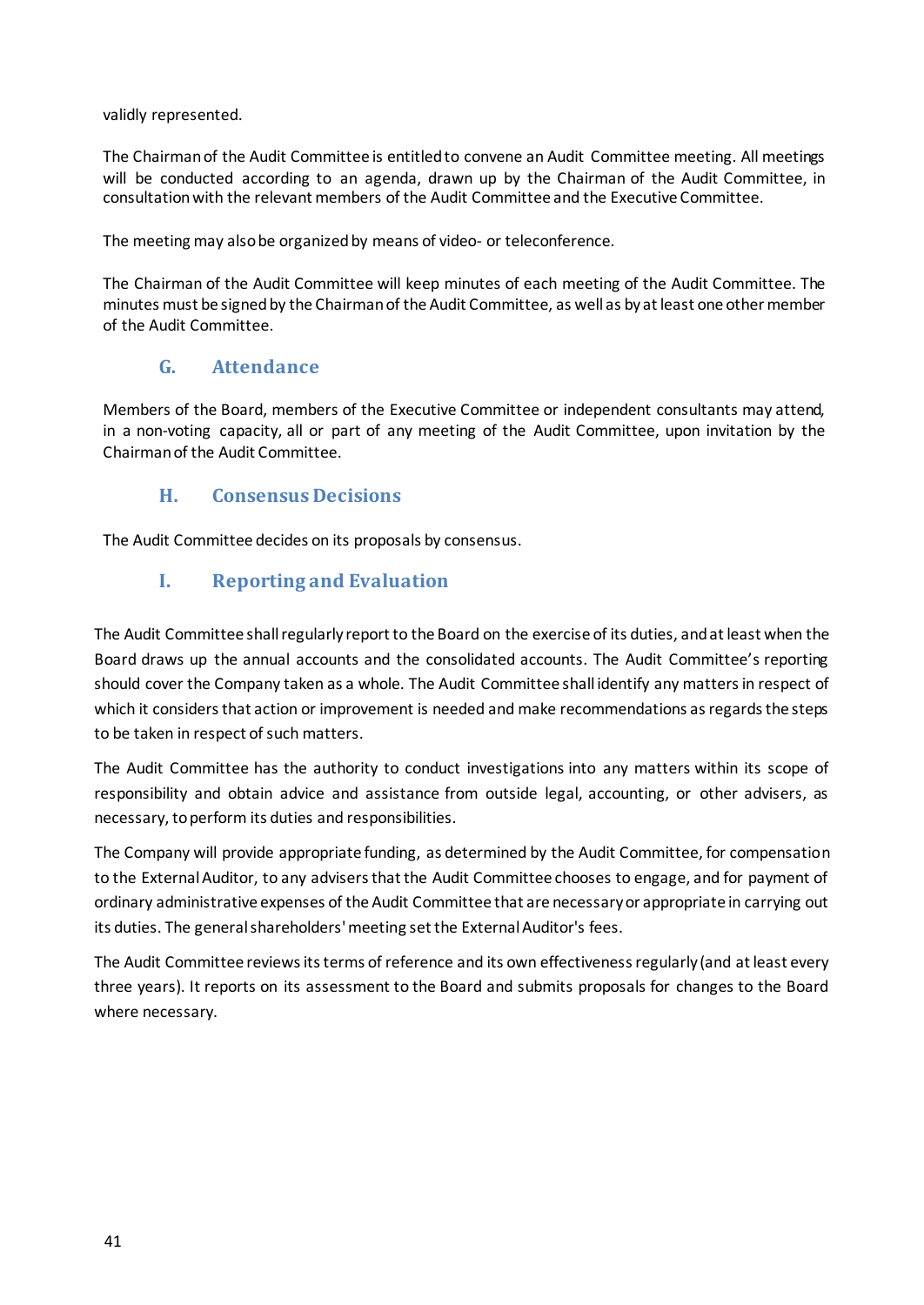## <span id="page-41-0"></span>**ScheduleG Conflicts of interest**

The Board and the Executive Committee will function independently of any instructions given by a third partyoutside the Company.

Each member of the Board and of the Executive Committee must:

- exercise his function in a sound, sensible and ethical manner;
- not request or accept, either directly or indirectly, substantial donations for his own benefit;
- not develop any capacitywhatsoever, or activities which are, directly or indirectly, in competition with the activities of the Company;
- not exercise any mandate of director nor any function (as employee or manager) for the benefit of a direct competitor of the Company;
- not provide third parties with unjustified advantages at the expense of the Company;
- not seize, either directlyor indirectly, anadvantage or business opportunity towhich the Company is entitled, for his own benefit;
- respect the confidentiality of information and deliberation during and after his membership of the Boardand/or of the Executive Committee.

A member of the Boardor Executive Committee will in any event have a conflict of interests if:

- he has a personal financial interest in a company with which the Company intends to enter into a transaction;
- he, his spouse, registered partner or other life companion, foster child or relative by blood or marriage up to the second degree is a member of the executive management of or board of a company with which the Company intends to enter into a transaction;
- he is a member of the board or executive management of, or holds similar office with, a company with which the Company intends to enter into a transaction;
- under applicable law, including the rules of any stockmarket on which the Company'sshares may be listed, such conflict of interests exists or is deemed to exist.

Each member of the Board or each member of the Executive Committee must immediately report any potential conflict of interests to the Chairman and to the other members of the Board or of the Executive Committee, as the case may be. The members concerned must provide the Chairman and the other members of the Board or of the Executive Committee, as the case maybe, withall informationrelevant to the conflict, including information relating to the persons with whom he has a family law relationship (his spouse, registered partner or other life companion, foster child or relative by blood or marriage up to the second degree) to the extent relevant for the assessment of the existence of a conflict of interests. The Chairman of the Boardor of the Executive Committee will determine whether a reported(potential) conflict of interests qualifies as a conflict of interests.

If this is the case, a member of the Board or of the Executive Committee, as the casemay be, must not participate in the discussions or decision-taking process of the Board or of the Executive Committee, as the case may be, on a subject or transaction in relation to which he has a conflict of interests with the Company. This transaction, if approved, must be concluded on terms customary in the sector concerned and be approved, in the case of a decision by the Executive Committee, by the Board.

Without prejudice to the foregoing, each member of the Board who is faced, directlyor indirectly, with a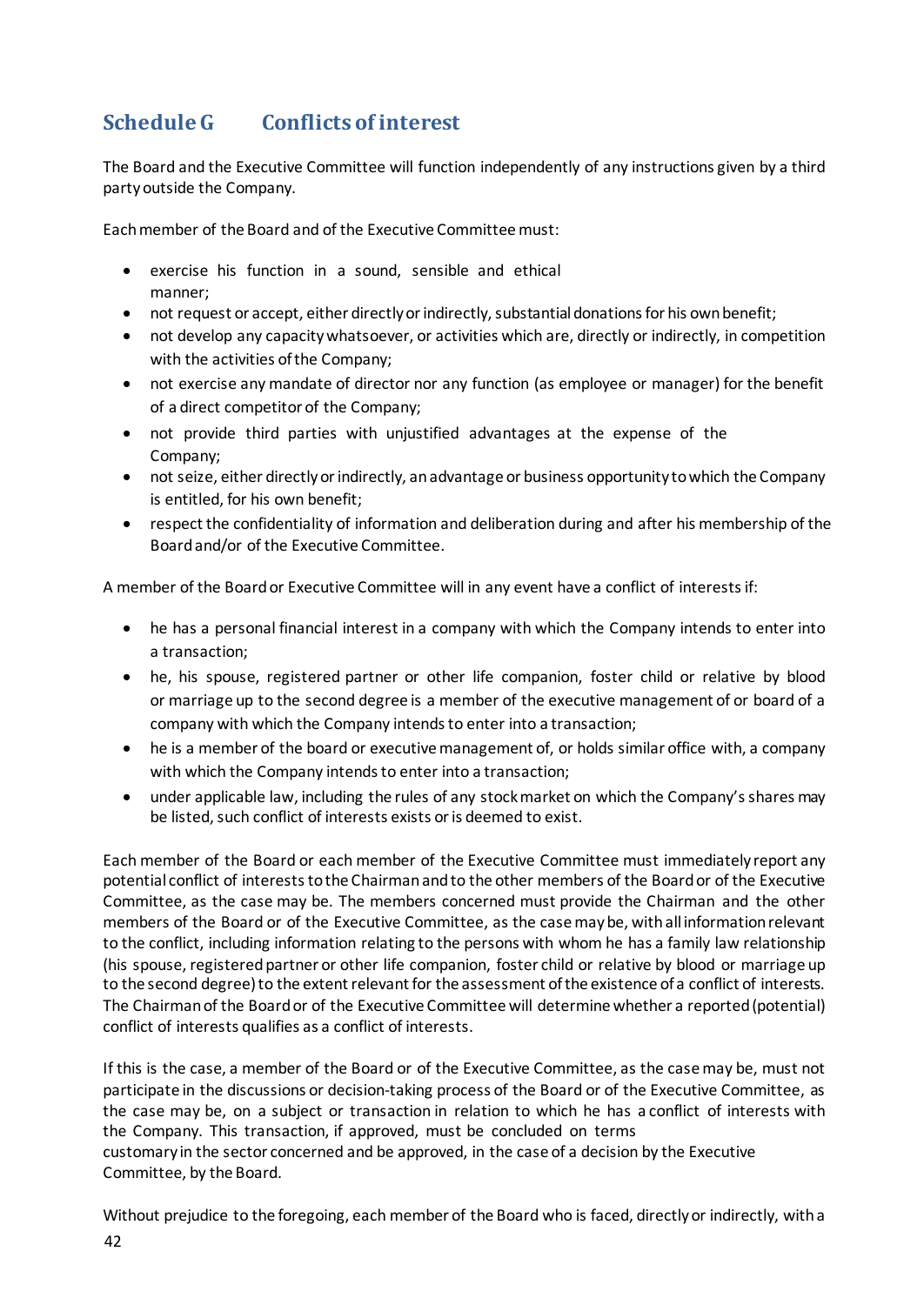financial interest that conflicts with a decision or transaction withinthe competence of the Board, within the meaning of Article 7:96, or Article 7:97 of the CCA, as the case may be, must inform the other members of the Board thereof prior to the deliberations. The declaration, as well as the justification, must be included in theminutes of the relevant meeting of the Board. The relevant member of the Board must inform the External Auditor of his conflict of interests. With a view to publication in the annual report, the Board must set out in its minutes the nature of the decision or transaction and the justification thereof, including the financial consequences of the decision or transactionforthe Company.

In the case of a conflict of interests within the Executive Committee, a copy of the minutes of the Executive Committee must be submitted to the Board at its next meeting.

The Chairman must procure that all these transactions involving conflicts of interests will be referred to in the annual report, with a declaration that the provisions in this CG Charter have been complied with.